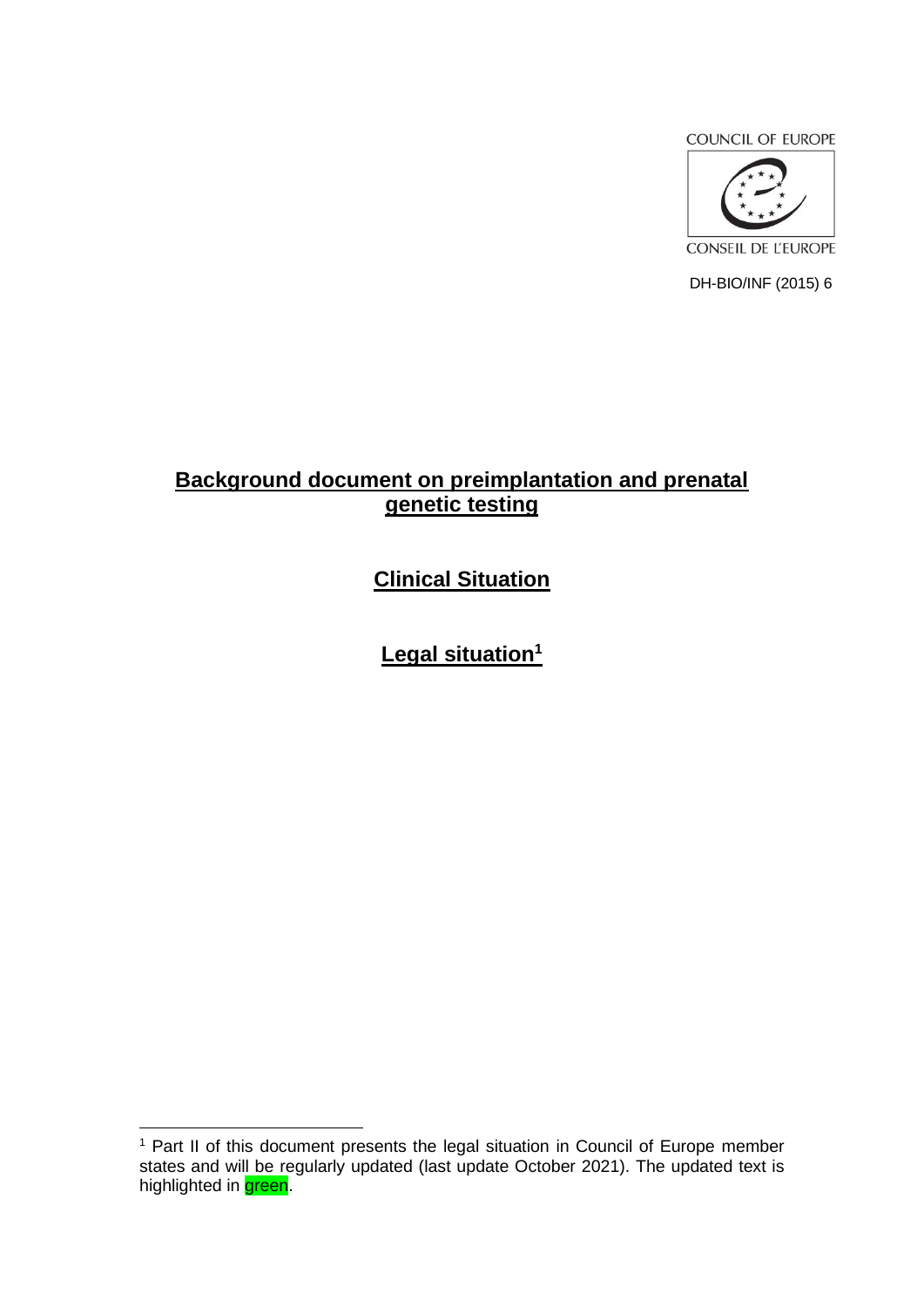# **TABLE OF CONTENTS**

|       | Part I. Preimplantation (PGD) and Prenatal (PND) Genetic Diagnosis. Clinical           |    |
|-------|----------------------------------------------------------------------------------------|----|
|       |                                                                                        |    |
| 1.    |                                                                                        |    |
| 1.1   |                                                                                        |    |
| 1.2   |                                                                                        |    |
| 1.3   |                                                                                        |    |
| 2.    |                                                                                        |    |
| 2.1   |                                                                                        |    |
| 2.2   |                                                                                        |    |
|       |                                                                                        |    |
|       | 2.2.2 Use of PGD for the benefit of the health of an existing sibling: preimplantation |    |
|       |                                                                                        |    |
|       | 2.2.3 Use of PGD to detect mutations that predispose to onset of disease 7             |    |
|       |                                                                                        |    |
|       | 2.2.4 A possible future use of PGD for extended medical indications: multifactorial    |    |
|       |                                                                                        |    |
|       | 2.2.5 Exceptional use of PGD: selection of an embryo with the same genetic             |    |
|       | characteristics as the parent(s) who suffer from a disabling condition  8              |    |
|       |                                                                                        |    |
| 2.3   |                                                                                        |    |
| 2.4   |                                                                                        |    |
| 3.    |                                                                                        |    |
| 3.1   |                                                                                        |    |
| 3.2   |                                                                                        |    |
| 4.    |                                                                                        |    |
| 4.1   |                                                                                        |    |
|       |                                                                                        |    |
| 4.2   |                                                                                        |    |
|       |                                                                                        |    |
|       |                                                                                        |    |
| 4.3   |                                                                                        |    |
|       |                                                                                        |    |
| 5.    |                                                                                        |    |
|       |                                                                                        |    |
|       | Part II. Preimplantation and Prenatal Genetic Diagnosis. Legal situation in Council of |    |
|       |                                                                                        | 16 |
|       |                                                                                        |    |
|       |                                                                                        |    |
| 1.    |                                                                                        |    |
| 1.1   |                                                                                        |    |
| 1.2   |                                                                                        |    |
| 1.2.1 | Section A: The legal framework for preimplantation and prenatal diagnosis              |    |
|       |                                                                                        |    |
| 1.2.2 | Section B: Specific provisions for preimplantation genetic diagnosis (PGD)             |    |
|       |                                                                                        |    |
| 1.2.3 |                                                                                        |    |
| 1.2.4 |                                                                                        |    |
|       |                                                                                        |    |
|       |                                                                                        |    |
|       |                                                                                        |    |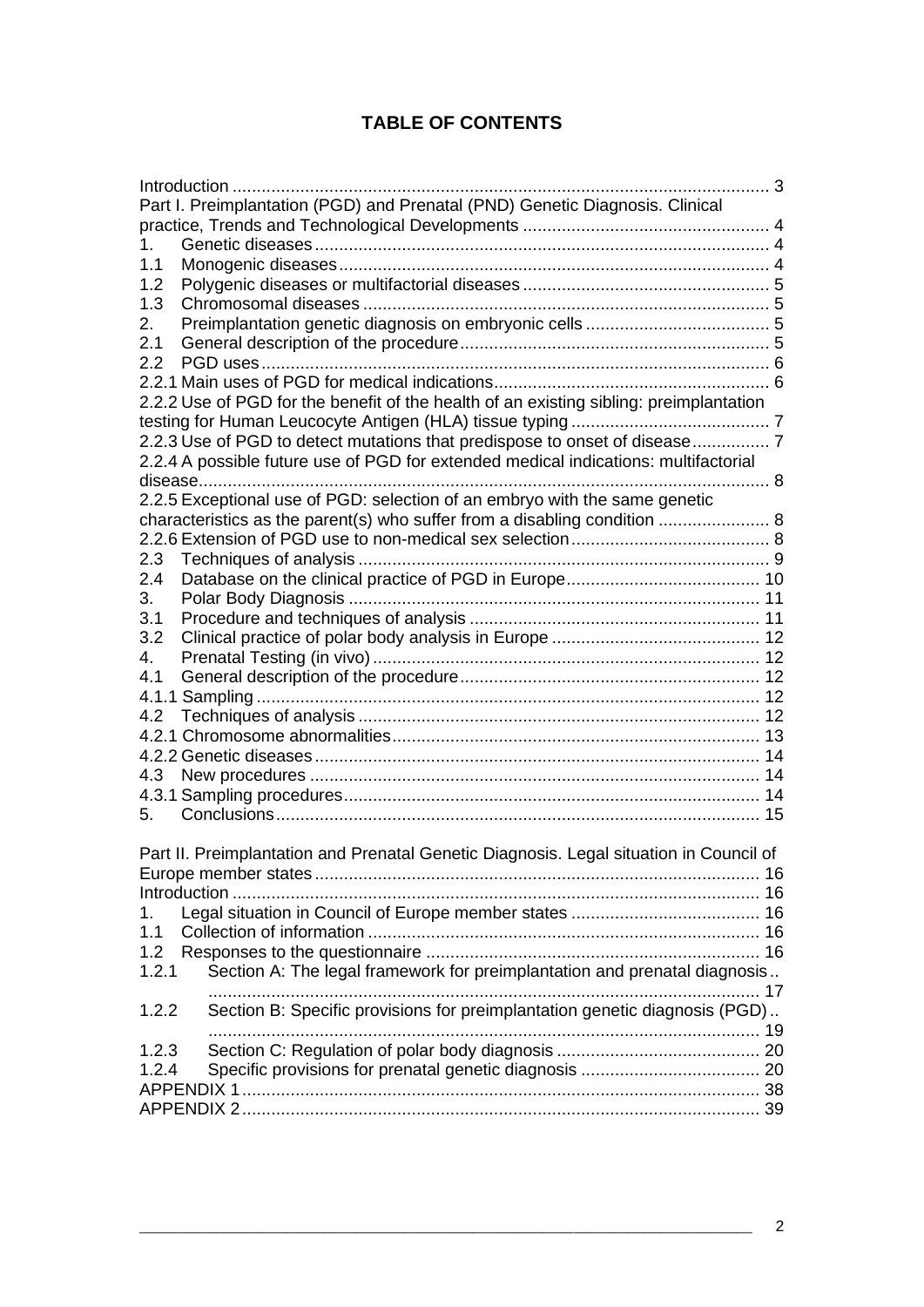# <span id="page-2-0"></span>**Introduction**

The Steering Committee on Bioethics (CDBI) elaborated a draft Additional Protocol to the Convention on Human Rights and Biomedicine concerning Genetic Testing for Health Purposes which it approved in June 2007. The scope of this protocol excludes genetic tests carried out on human embryos and foetuses including tests on components of embryonic and foetal origin such as foetal cells or DNA or RNA present in maternal blood.

The CDBI entrusted the Secretariat with the elaboration of the present background paper in consultation with the Chairperson of the Working Party on the Protection of the Human Embryo and Foetus (CDBI-CO-GT3) and the Chairperson of the Working Party on Human Genetics (CDBI-CO-GT4) to provide information on preimplantation and prenatal diagnosis and legal and ethical questions arising from them. This paper is intended to provide a basis for the CDBI to discuss how to deal with the questions relating to such tests.

In 2003, the Working Party on the Protection of the Human Embryo and Foetus (CDBI-CO-GT3) drafted a report on the Protection of the Human Embryo *in vitro*<sup>2</sup> . This report provides an overview of ethical questions and positions in Europe concerning the embryo *in vitro* including a chapter on preimplantation diagnosis. The present paper extends the discussion to genetic testing carried out on the foetus *in vivo* and presents updated information on clinical practice and existing national regulations and guidelines concerning preimplantation and prenatal testing.

*In vitro* fertilisation has been performed since the late '70s to help couples with fertility problems. Advances in reproductive medicine have opened new possibilities to avoid genetic disease by selective transfer of embryos. At the beginning of the '90s, preimplantation genetic diagnosis (PGD) was introduced as a possible alternative to *prenatal genetic diagnosis* (PND) for couples at risk of transmitting a particularly severe genetic defect, avoiding the difficult decision of whether or not to terminate a pregnancy.

Preimplantation and prenatal genetic diagnosis aim specifically at identifying genetic characteristics which have been inherited from one or both parents or acquired during early prenatal development. PGD and PND involve chromosomal analysis or DNA or RNA analysis carried out on biological material originating from an embryo or a foetus.

## **How this background paper was prepared**

For the preparation of this background paper, recent scientific publications and relevant documentation by national or international institutions or societies were studied alongside with the collection of existing laws, practices and professional guidelines mainly from European countries. The Secretariat also benefited from the contributions and comments of experts in the fields concerned in particular from Prof. Jacques Montagut, Prof. Tal Anahory and Dr Elisabeth Carles (France). Furthermore, a questionnaire was sent to CDBI delegations to inquire about the legal situation regarding preimplantation and prenatal genetic diagnosis in each country (see part II).

<sup>2</sup> CDBI-CO-GT3 (2003) 13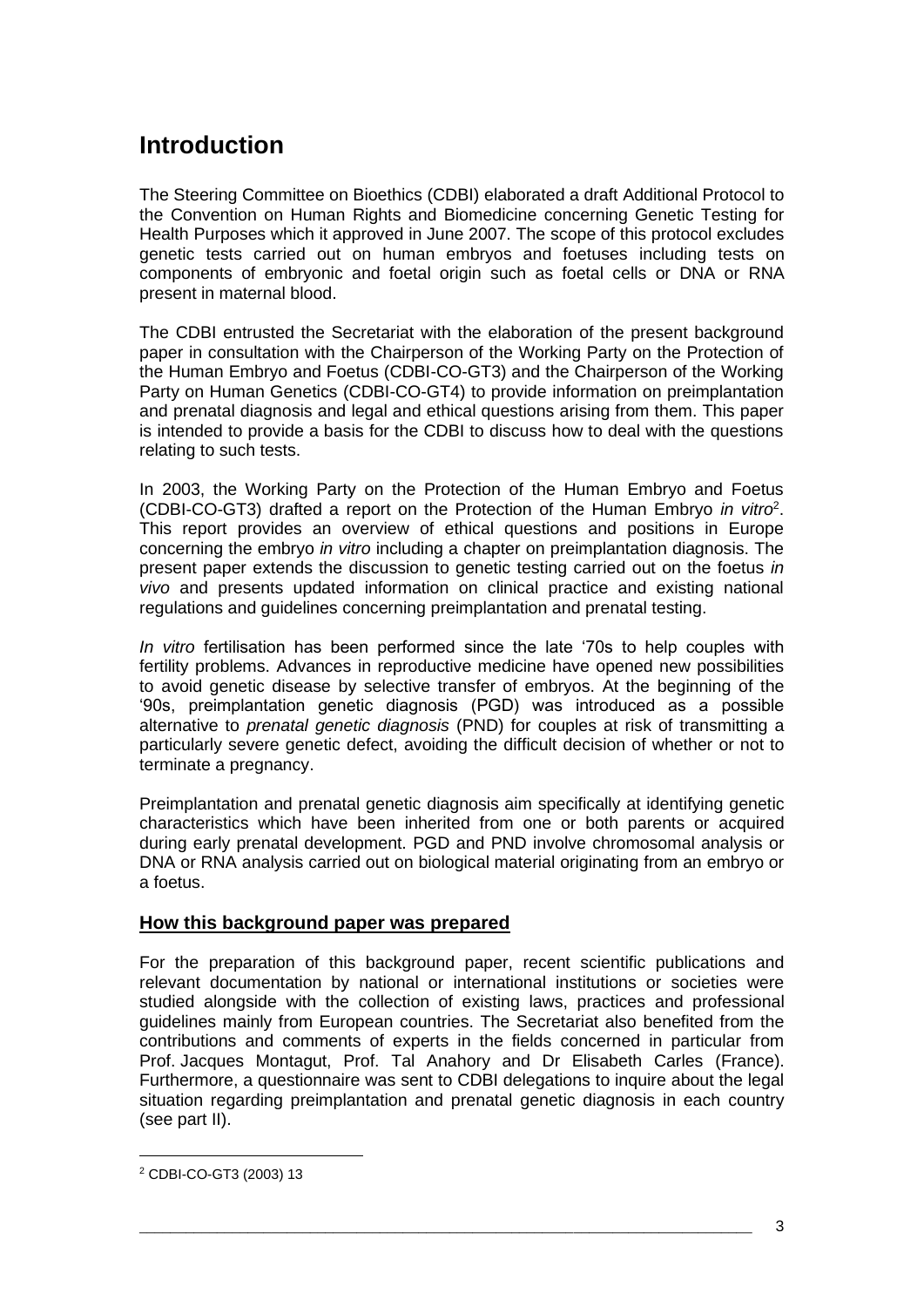# <span id="page-3-0"></span>**Part I. Preimplantation (PGD) and Prenatal (PND) Genetic Diagnosis. Clinical practice, Trends and Technological Developments**

Part I, after short general information on genetic diseases (chapter 1), describes the techniques used for preimplantation and prenatal genetic diagnosis. In principle, 'preimplantation genetic diagnosis' refers to two main techniques involving the analysis of genetic material contained in embryonic cells or polar bodies removed *in vitro* with a view to obtain information on genetic characteristics prior to the transfer and implantation of embryos in the uterus. Use of these techniques in the clinical practice will be presented below in separate chapters:

- 1. Preimplantation genetic diagnosis
- 2. Polar body diagnosis

Prenatal genetic diagnosis is carried out during a pregnancy to investigate the genetic characteristics of a foetus *in vivo.* It will be presented in the fourth chapter of part I.

Any of these tests will be accompanied by an offer of an appropriate genetic counseling aiming to enable the parents concerned to make informed choices with regard to the test considered. Such decisions should be based on good knowledge and understanding of the aim and consequences of the test, the procedure to be followed, and the different kinds of risks involved.

## <span id="page-3-1"></span>**1. Genetic diseases**

In general<sup>3</sup>, the term « genetic disease » refers to diseases that are related to defect on one or more genes. They are classified as monogenic, polygenic or multifactorial, chromosomal and mitochondrial diseases.

#### <span id="page-3-2"></span>**1.1 Monogenic diseases**

They result from the impairment (mutation) of a single gene. These diseases may be classified into three sub-groups:

**\*Dominant autosomal diseases.** They result from the impairment of a gene carried by one of the 22 autosomal pairs, and produce a clinical phenotype visible if at least one of the two alleles of the same gene is impaired (transmission by one of the two parents).

**\*Recessive autosomal diseases**. These diseases only appear if both alleles of the gene in question are impaired (homozygous individual). This presupposes that both parents of the affected individual are carriers of the impaired gene.

**\*Diseases linked to the sex chromosomes**. Genes on the sex chromosomes are transmitted in the same way as genes on an autosome. The difference in pattern of inheritance depends on the difference in gene content between X and Y chromosomes, where the Y chromosome has almost no genes while the X

<sup>&</sup>lt;sup>3</sup> Genetic disease may also be linked to chromosome aberrations. (See section 1.3)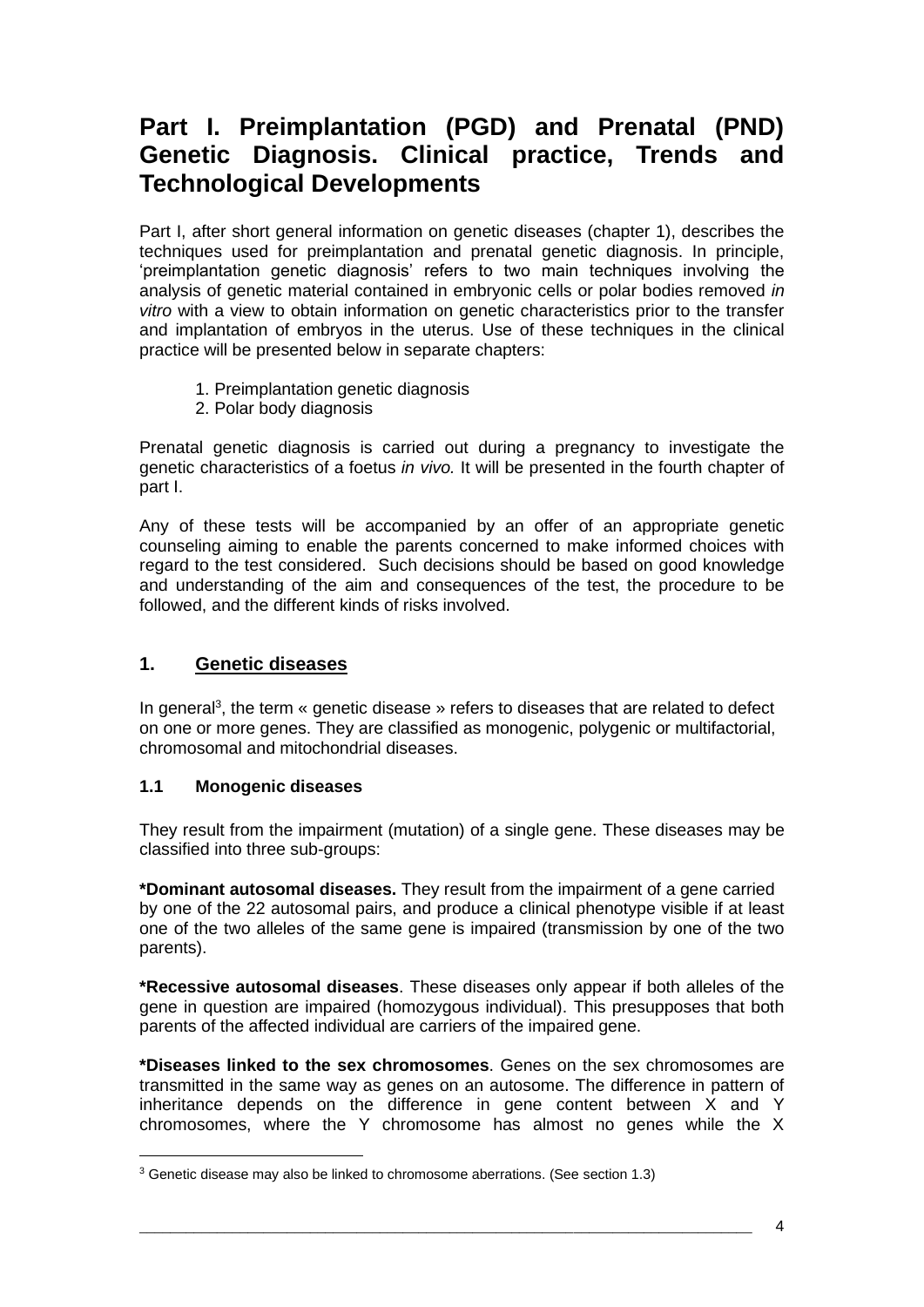chromosome contains genes in the same manner as autosomes. Recessive mutation on the X chromosome in males will therefore be expressed in the phenotype because there is one disease causing allel on the X chromosome and no allel in the Y<br>chromosome. In females there are two allels because they have two X In females there are two allels because they have two  $X$ chromosomes. Therefore, in female recessive mutations situated on the X chromosome behave in the same way as in other chromosomes. In rare cases there is also dominant inheritance for genes situated on the X chromosome.

## <span id="page-4-0"></span>**1.2 Polygenic diseases or multifactorial diseases**

Unlike monogenic diseases, in the case of polygenic or multifactorial diseases, the persons inherit a genetic modification which "predisposes" them to a disease which will only be expressed if other mutations on other genes or if other factors so called environmental factors will also be present. The diseases resulting from the impact of several modified genes (each with limited impact on the expression of the disease) are referred to as "polygenic diseases". Those resulting from the interaction between genetic modification(s) and environmental factors are called "multifactorial diseases".

These diseases are the most frequent and also the least understood. Epidemiological studies as well as investigations using genome wide amplification study have made it possible to progress in the identification of genetic factors involved.

## <span id="page-4-1"></span>**1.3 Chromosomal diseases**

Chromosomal diseases occur when the entire chromosome, or large segments of a chromosome, is missing, duplicated or otherwise altered.

There are two types of chromosomal aberrations: numerical (when an entire chromosome is missing or duplicated) and structural. Numerical aberrations can occur in one of the autosomal chromosomes (e.g. Down syndrome) or in sex chromosomes (e.g. Turner syndrome). The structural aberrations can include almost any chromosome.

## **1.4 Mitochondrial diseases**

Mitochondria are small corpuscles in the cytoplasm of the cells containing a small number of important genes. At fertilization the embryo will receive all mitochondria from the egg and non from the sperm and therefore in mitochondrial inheritance the embryo always receives the genes situated in the mitochondria from the mother and non from the father.

## <span id="page-4-2"></span>**2. Preimplantation genetic diagnosis on embryonic cells**

## <span id="page-4-3"></span>**2.1 General description of the procedure**

A "PGD cycle" comprises the following steps: ovarian stimulation, oocyte retrieval, *in vitro* fertilisation of several mature oocytes, by introcytoplasmic sperm injection (ICSI), removal of 1 or 2 embryonic cells, genetic analysis of nuclear material from those cells and lastly selection and transfer of embryos not carrying the abnormal genetic characteristics in question.

Removal of the embryonic cells (called blastomeres) is performed by most teams three days after fertilisation. The embryo then has 6-10 blastomeres. Depending on the indication, 1 or 2 blastomeres will be removed. Transfer of the embryo(s) analysed, and not carrying the genetic abnormality concerned, takes place on the  $4<sup>th</sup>$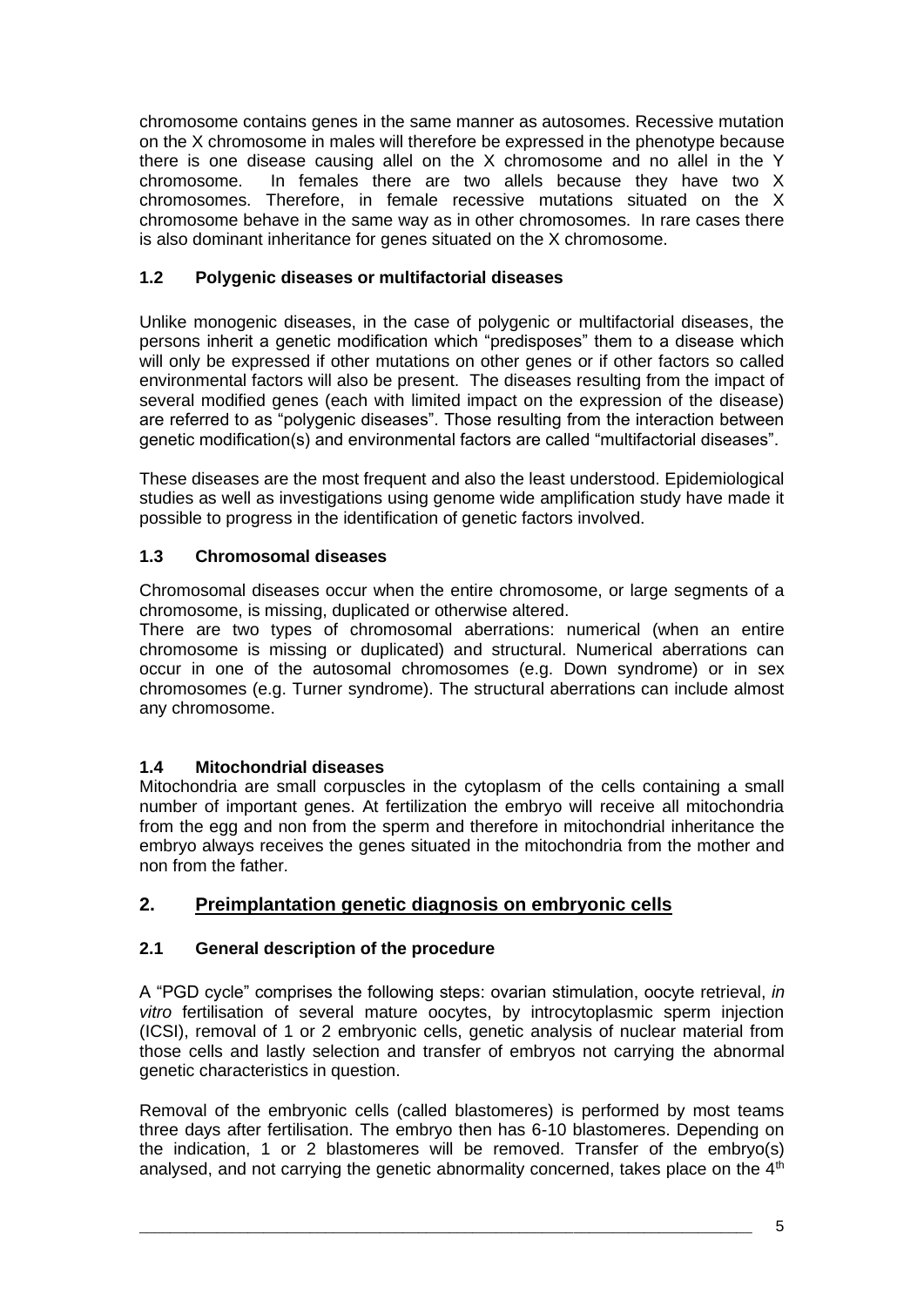or 5<sup>th</sup> day of embryonic development. Genetic analysis begins immediately following the biopsy of the embryo, and the results are known during the following morning depending on the techniques used.

Where the genetic indications of the PGD are concerned, some teams perform the blastomere biopsy on the  $5<sup>th</sup>$  day after fertilisation (blastocyst stage) when embryos contain about 150 cells<sup>4</sup>. Unlike removal from a day 3 embryo, biopsy at the blastocyst stage allows the removal of more than two cells for diagnosis. Removal can be from the trophoblast, leaving intact the inner cell mass (embryoblast) from which the foetus develops<sup>5</sup>. On the other hand, removal at this stage leaves limited time available for genetic analysis since the embryo has to be transferred at the latest on day 6.

Regarding the indications for PGD concerning chromosomes analysis (cytogenetic), very few teams perform the embryo biopsy on day 5 because a marked mosaicism is observed at this stage, making it impossible to interpret the results.

If removed, cells show a specific genetic defect, then the associated embryo is known to be a carrier of the defect and is therefore withheld from transfer.

## <span id="page-5-0"></span>**2.2 PGD uses**

#### <span id="page-5-1"></span>2.2.1 Main uses of PGD for medical indications

Use of PGD for medical indications has been offered to couples at high risk of transmitting a specific genetic disease of particular gravity (structural chromosomal aberration or monogenic disease, and untreatable at the time of diagnosis). The risk was often identified on the basis of family history or the birth of affected children. Numerous monogenic indications currently meet these criteria justifying application of PGD, such as cystic fibrosis, Duchenne Muscular Dystrophy, myotonic dystrophy, Huntington's disease, spinal muscular atrophy in infants and haemophilia.

PGD is most frequently used to detect mutations linked to monogenic diseases that are rare, severe, even lethal, with close to 100% penetrance, i.e. a person with the genetic defect will inevitably display symptoms (penetrance is the percentage of individuals with a given mutation and showing symptoms of the corresponding disease).

The same technique may also be used to identify embryos that could have a greater chance of being implanted. It is especially aimed at patients, who have experienced several miscarriages<sup>6</sup>, as well as patients at an advanced maternal age, patients whose implantations have repeatedly failed, and patients with azoospermia. This is often called preimplantation genetic screening (PGS), as its objectives are substantially different from PGD. It involves looking for an aneuploidy (abnormal number of chromosomes) for 6-9 different chromosomes.

Taking account of these commonest uses, the European Society of Human Reproduction and Embryology (ESHRE) clearly distinguishes between two different

<sup>4</sup> Inside the Consortium. Joyce Harper. Newsletter ESHRE, January 2007.

<sup>&</sup>lt;sup>5</sup> Birth of a healthy infant following trophectoderm biopsy from blastocysts for PGD of  $\beta$ -thalassaemia major: Case report**:** [Human Reproduction,](http://www.ingentaconnect.com/content/oup/humrep;jsessionid=dogk2eaa0m6o.alice) Volume 20, Number 7, July 2005 , pp. 1855-1859(5).

<sup>&</sup>lt;sup>6</sup> The interface between assisted reproductive technologies and genetics: technical, social, ethical and legal issues. European Journal of Human Genetics (2006) 14, 588-645.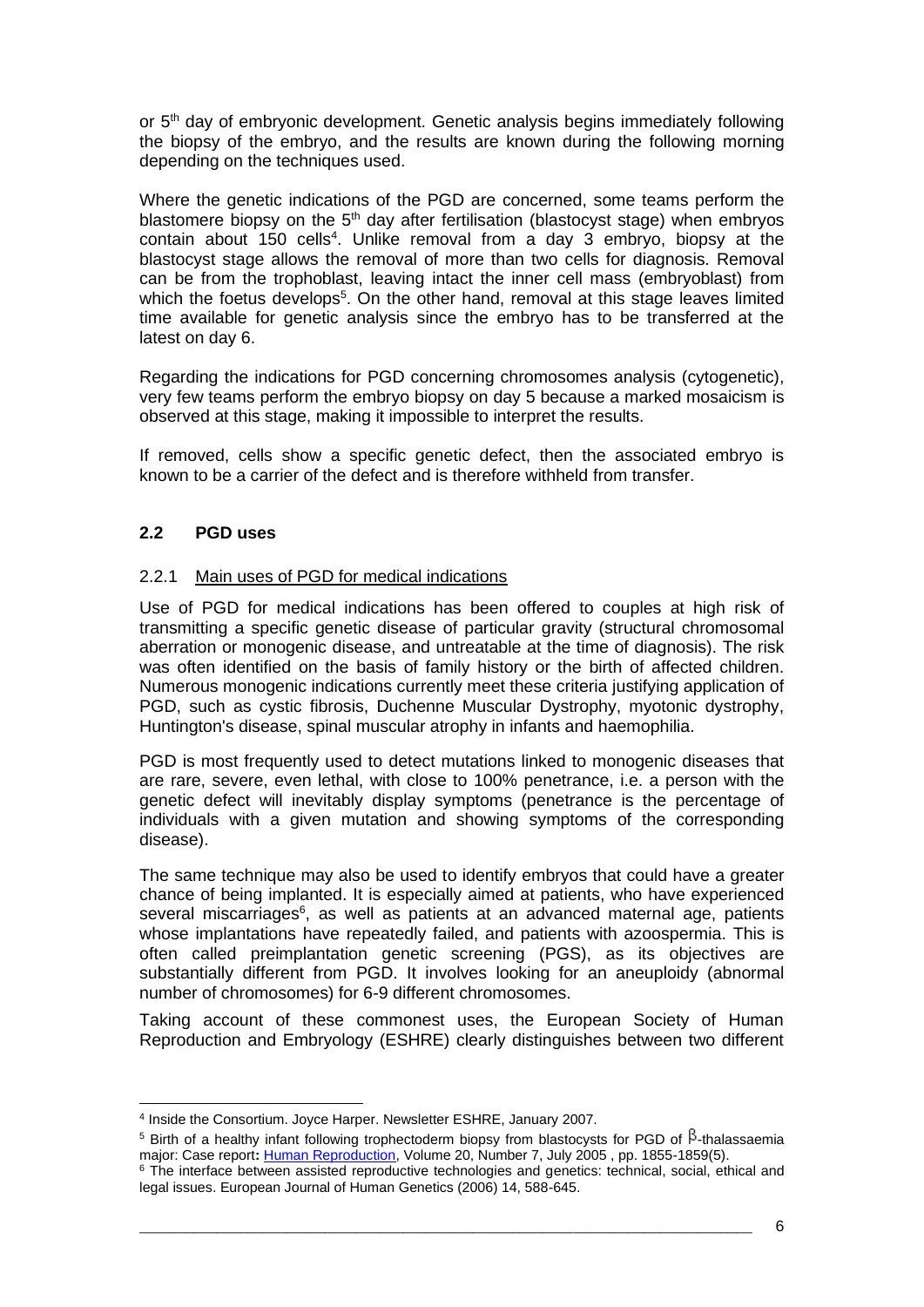procedures and has published best practice guidelines for centres offering medically assisted procreation and PGD<sup>7</sup> :

- high risk (referred to as PGD, high risk of transmission of a genetic disorder, such as single gene defects or chromosomal structural abnormalities), and;

- low risk (Preimplantation Genetic Screening (PGS) for aneuploidies).

#### <span id="page-6-0"></span>2.2.2 Use of PGD for the benefit of the health of an existing sibling: preimplantation testing for Human Leucocyte Antigen (HLA) tissue typing

In this particular situation, the aim is to treat an existing sibling suffering from a disease which affects the haematopoietic and / or immune system with stem cells donated by a sibling or immediate family member.

However, transplantation can only be carried out if donor and recipient have matching tissue types (genetic component of Human Leucocyte Antigen) so that the donor material is not recognised as foreign material by the recipient's immune system.

The chance of siblings being HLA-identical to the recipient is theoretically 25%. Where no compatibility within the family is found, a search is made in registers of bone marrow donors. But the success of bone marrow transplantation is significantly greater where the donor is related.

The alternative offered by PGD lies in the dual selection of an embryo which would be both free of the disease and HLA-compatible to the sick elder sibling. At donor child's birth, umbilical cord blood is used as a source of stem cells to transplant into the sick sibling.

#### <span id="page-6-1"></span>2.2.3 Use of PGD to detect mutations that predispose to onset of disease

Gene mutations that predispose to certain cancers are of variable penetrance, meaning that states of predisposition to cancer differ greatly from each other: some cause a major risk, close to 100%, of developing a severe cancer in childhood or young adulthood (e.g. Li Fraumeni's syndrome), others cause a comparatively moderate but not insignificant risk of developing a cancer with a favourable prognosis if diagnosed very early (e.g. *CDKN2A* gene and melanoma), others are associated with high risk of frequent cancers occurring in young adults with a generally favourable prognosis after early diagnosis, but not consistently so (e.g. *BRCA1* gene and breast and ovarian cancer).

On balance, nearly sixty genes have been implicated in some forty genetic predispositions to cancer.

In May 2006, the UK Human Fertilisation and Embryology Authority (HFEA) approved PGD for disease with a lower penetrance like some breast and colon cancers<sup>8</sup>. Before this decision, the procedure had only been approved for genetic characteristics that carried at least a 90 per cent risk of a disease that usually strikes in childhood.

<sup>7</sup> 'Best practice guidelines for clinical preimplantation genetic diagnosis (PGD) and preimplantation genetic screening (PGS)'. Human Reproduction Vol.20, No.1 pp. 35–48, 2005 ESHRE PGD Consortium.

<sup>&</sup>lt;sup>8</sup> [HFEA,](../ND%20Office%20Echo/AppData/Local/Microsoft/Windows/AppData/Local/Microsoft/Windows/AppData/Local/Microsoft/Windows/Temporary%20Internet%20Files/forne_c/AppData/Local/Microsoft/Users/meier-ma/AppData/Local/Microsoft/Windows/Temporary%20Internet%20Files/Content.Outlook/W70UKQ60/HFEA) Authority decision on the use of PGD for lower penetrance, later onset inherited conditions, <http://www.hfea.gov.uk/516.html>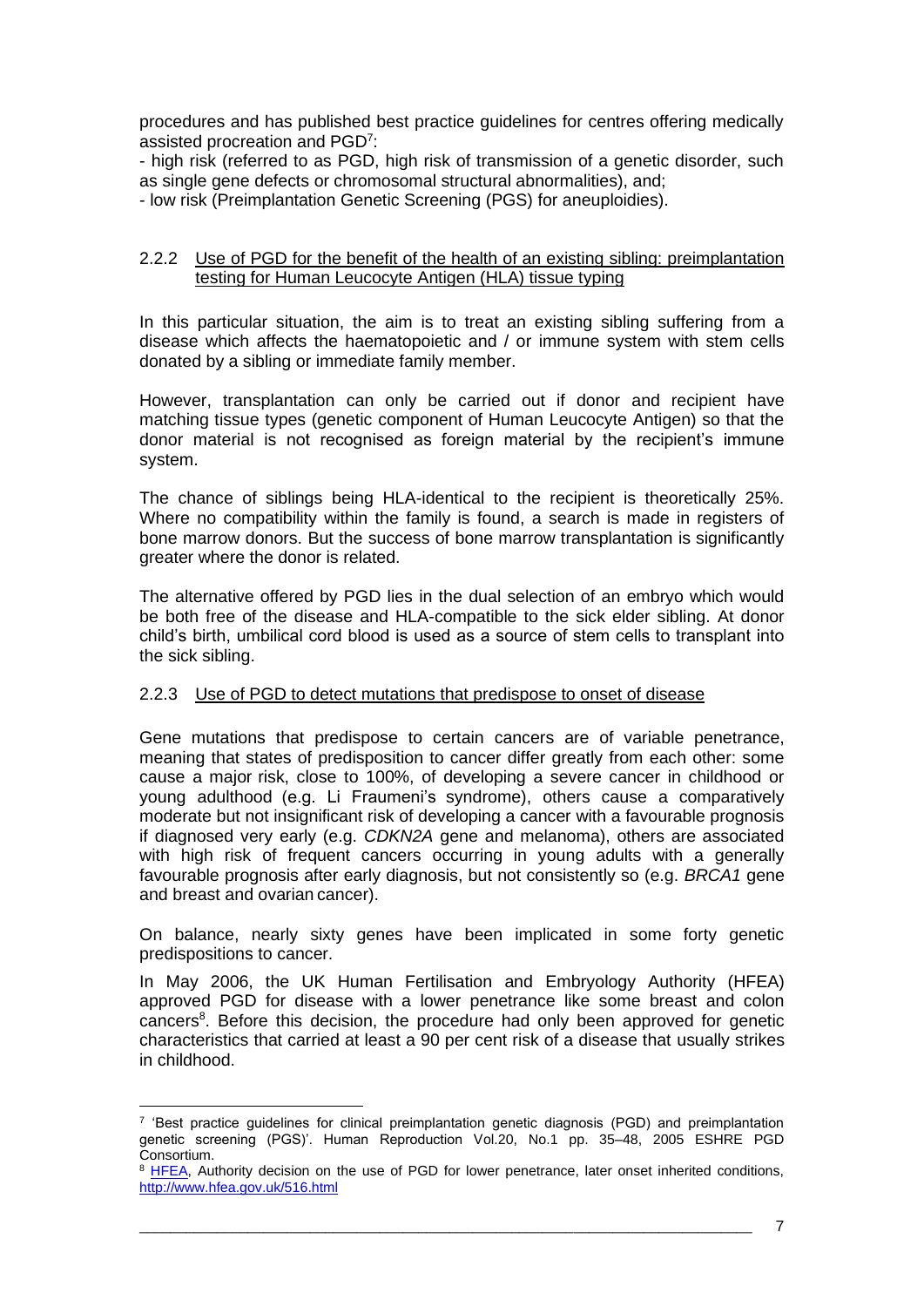#### <span id="page-7-0"></span>2.2.4 A possible future use of PGD for extended medical indications: multifactorial disease

Monogenic disorders as described above are rare. Many widespread diseases are multifactorial meaning that their development is subject to a large number of genetic and environmental influences (see chapter 1). Examples of such diseases include many cancers, cardiovascular diseases or metabolic diseases (such as diabetes) and neurodegenerative diseases (e.g. Alzheimer disease). Onset of symptoms often occurs later in life. The influence of the genetic component may be significantly less than that of environmental factors.

For such diseases, the presence of the genetic component is usually considered insufficient to provide for a reliable prognosis*.*

Currently, in the technical sense, the quantity of genetic material obtained from one or two cells constitutes a limiting factor for detection of mutations in several implicated genes. According to the data collected in Europe, PGD is but very seldom used for multifactorial diseases<sup>9</sup>.

The *Human Fertilisation and Embryology Authority* (HFEA) recently authorised a fertility clinic to carry out preimplantation (PGD) screening in the case of a rare, early form of Alzheimer's disease. In that form, the illness is genetically caused and generally appears at about 35 years of age (often defined as a dominantly inherited form of Alzheimer disease).

#### <span id="page-7-1"></span>2.2.5 Exceptional use of PGD: selection of an embryo with the same genetic characteristics as the parent(s) who suffer from a disabling condition

Cases have been reported<sup>10</sup> where parents have sought PGD to select an embryo for transfer carrying a mutation in the GJB2 gene associated with deafness, because the parents desire to have a child "just like them". In other cases, parents have requested use of PGD to select an embryo that carried the mutation linked to achondroplastic dwarfism.

## <span id="page-7-2"></span>2.2.6 Extension of PGD use to non-medical sex selection

The selection of embryos for one sex may be carried out for medical purposes in the case of a sex-linked genetic disease where the actual mutation linked to the disease is not known. However, PGD is also used in some countries to select the sex of a future child for reasons of personal preference, i.e. non-medical reasons.

The aim may be to select an embryo of the preferred sex or to achieve "family balancing" by a choice of either sex for the unborn child depending on the sex of the already existing children. Prospective parents may prefer one sex to another for personal, social or cultural reasons.

<sup>10</sup>[http://www.hfea.gov.uk/cps/rde/xbcr/hfea/PGD\\_document.pdf](http://www.hfea.gov.uk/cps/rde/xbcr/hfea/PGD_document.pdf) [http://journals.cambridge.org/action/displayAbstract;jsessionid=A7D5EBECF6202473153E043E9F0E71](http://journals.cambridge.org/action/displayAbstract;jsessionid=A7D5EBECF6202473153E043E9F0E7182.tomcat1?fromPage=online&aid=6899868) [82.tomcat1?fromPage=online&aid=6899868](http://journals.cambridge.org/action/displayAbstract;jsessionid=A7D5EBECF6202473153E043E9F0E7182.tomcat1?fromPage=online&aid=6899868) [, http://www.biopsychiatry.com/misc/genetic-defects.html](http://www.biopsychiatry.com/misc/genetic-defects.html)

<sup>&</sup>lt;sup>9</sup> If this may change in the near future, there are currently two main technical limitations to the applications of PGD to multifactorial diseases:

At present it is not possible to detect many different genetic variants in one or two cells;

<sup>-</sup> According to the present results of genomic studies, the real value of genetic variants to predict the risk to develop multifactorial dieases is low.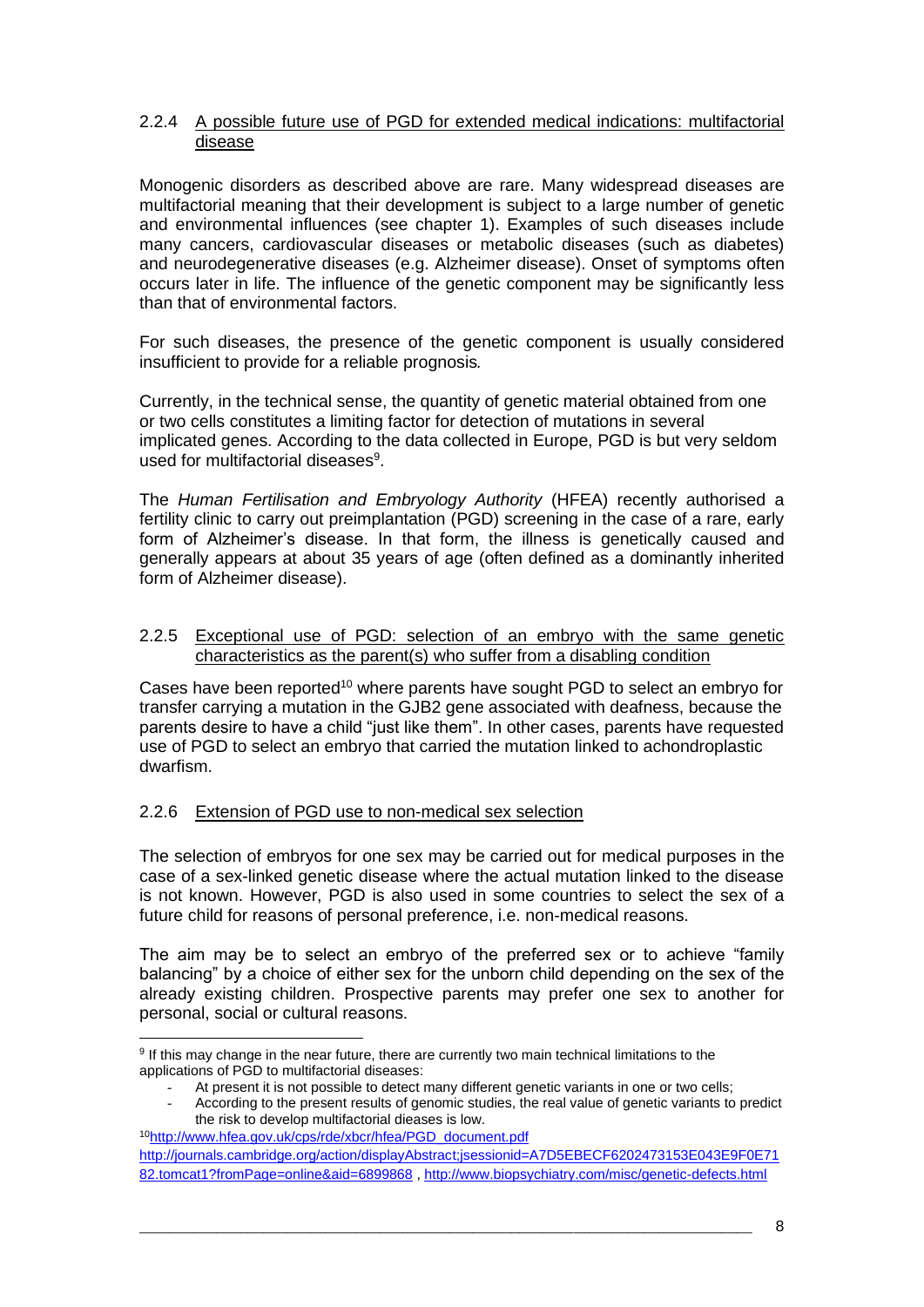This PGD application is highly controversial and it should be noted that Article 14 of the Convention on Human Rights and Biomedicine states that "the use of techniques of medically assisted procreation shall not be allowed for the purpose of choosing a future child's sex, except where serious hereditary sex-related disease is to be avoided".

## <span id="page-8-0"></span>**2.3 Techniques of analysis**

To identify genetic defects, PGD uses the same methods for analysis as genetic testing carried out on genetic material derived from a foetus or a person after birth. The most common approaches, which are well established and validated, are direct mutation testing or cytogenetic analysis.

#### **PCR** (Polymerase Chain Reaction)

Direct mutation testing is a molecular technique based on knowledge of the specific DNA sequences concerned; PCR is used for selective amplification of the specific sequences, which can then be analysed to determine whether the mutation associated with the disease is present.

#### **FISH** (Fluorescent in Situ Hybridization)

Cytogenetic analysis consists in examination of the chromosomes. The FISH technique allows the partial determination of the chromosomal content of a nucleus. The principle is based on hybridisation of a DNA fragment (probe) specific to a chromosomal region and marked by nucleotides coupled with a fluorochrome, on the DNA of interphase chromosomes denatured beforehand. The probe is made visible by the signal which the fluorochrome emits and appears as a fluorescent signal whose colour depends on the fluorochrome used. The FISH technique allows diagnosis of chromosomal imbalances in the nuclei of cells in interphase. Application of this technique to detect chromosomal imbalances in blastomeres or polar bodies makes it possible to perform a PGD of constitutional chromosomal imbalances either inherited or linked with the maternal age.

#### **CGH** (Comparative Genomic Hybridization)

Another method, comparative genomic hybridisation (CGH), is a global technique of DNA analysis for detecting small genomic imbalances in the whole genome (genomic segments gained or lost). But this technique proves very time-consuming and expensive and so is not routinely used.

However, even though these methods have been analytically validated, it should be pointed out that the possibility of misdiagnosis (false positive or false negative results) remains possible and has been reported to the ESHRE PGD Consortium. Analysis of two embryonic cells rather than one is, in that case, recommended as it may reduce the risk of misdiagnosis $11$ .

The range of disease-causing genetic defects that can be identified has dramatically increased and now includes most common autosomal monogenic disorders as well as numerical and structural chromosomal abnormalities. Work on the current molecular or cytogenetic techniques is continuing in order to increase reliability of tests, reduce the time needed to reach diagnosis and boost the number of diseases laboratories can test for.

<sup>11</sup> Genetic Testing. Serena Emiliani, Eric Gonzalez-Merino, Yvon Englert, Marc Abramowicz. 2004, 8(1): 69-72. doi:10.1089/109065704323016058.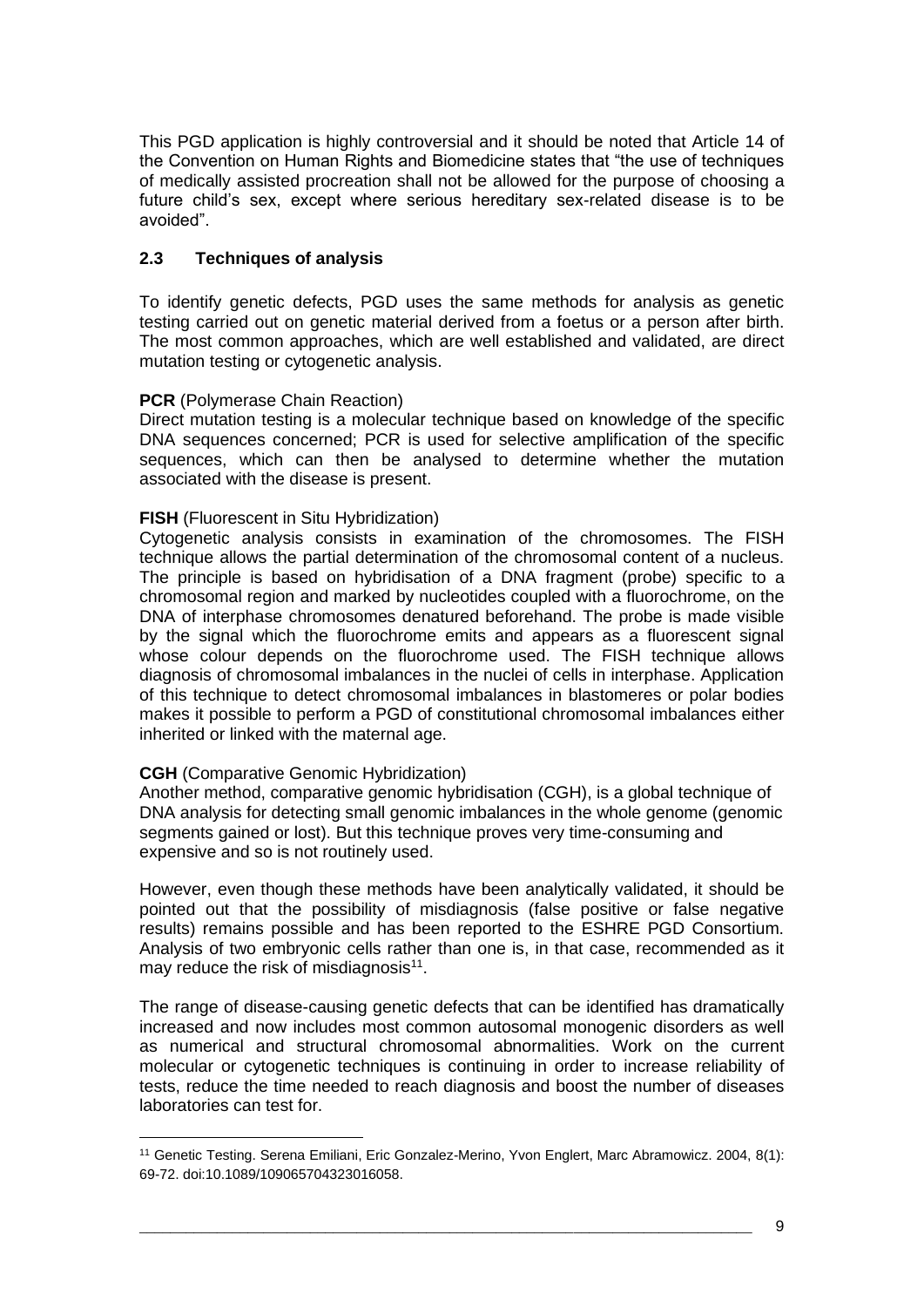#### **WGA** (Whole Genome Amplification)

The representation of a cell's entire genome is called "whole genome amplification" (WGA). New WGA technology is based on multiple displacement amplification (MDA) which makes it possible to amplify nanogram quantities of DNA several thousandfold in only a few hours<sup>12</sup>. The advent of highly effective whole genome amplification methods has paved the way for new technologies such as DNA microarrays (also referred to as DNA chips) and preimplantation genetic haplotyping (PGH), thus increasing yearly the number of genetic defects that can be identified in preimplantation embryos.

DNA microarrays consist of a solid support on which many specific DNA fragments are arrayed and can be used to test for a large number of different mutations, rapidly and simultaneously. The same microarray could thus be used to test the embryo for many different genetic diseases.

In PGH, blood samples are taken from family members, including at least one person affected by the disease in question. Comparing strands of DNA from affected and unaffected family members makes it possible to find markers that are associated with the disease, and thus to identify the region of a chromosome that contains the mutation. Amplified DNA from biopsied embryos can then be checked to identify those embryos that have inherited the genetic defect. Such a procedure is less timeconsuming to apply, as no specific test method for a disease-causing mutation needs to be developed and it allows testing for predispositions to genetic diseases for which the specific genetic mutation is not known. It thus widens the scope and availability of preimplantation genetic diagnosis<sup>13</sup>. In the case of most X-linked disorders, sex determination of the embryo and selection excluding male embryos was the only available measure. It is now possible to identify unaffected female and male embryos without mutation-specific testing and thus to increase the number of embryos that can be implanted.

## <span id="page-9-0"></span>**2.4 Database on the clinical practice of PGD in Europe**

The European Society of Human Reproduction and Embryology (ESHRE) collects detailed data from specialised medical centres offering medically assisted procreation and PGD across the world. The data collection has resulted in nine publications so far; information is available on 3530 PGD cycles for monogenic defects, 3524 cycles for chromosomal aberrations, and 1057 for sexing linked to Xlinked diseases $^{14}$  (see Appendix I).

The ESHRE database also collects information on cases of social sex selection and cases of misdiagnosis which can be reported anonymously. The ninth data collection has now been published. It is based on records from 57 centres submitted on 5858 cycles preformed in 2006 which led to 1437 pregnancies and 1206 births.

<sup>12</sup> BioTechniques® January 2007, *Volume 42, Number 1: pp. 77-82.*

<sup>&</sup>lt;sup>13</sup> Proof of principle and first cases using preimplantation genetic haplotyping : a paradigm shift for embryo diagnosis, Reproductive Biomedicine Online, ISSN 1472-6483, 2006, vol. 13, nº1, pp. 110-119. Availableat[:http://www.pgd.org.uk/resources/aboutus/research/pamelarenwick\\_research.pdf](http://www.pgd.org.uk/resources/aboutus/research/pamelarenwick_research.pdf)

<sup>&</sup>lt;sup>14</sup> ESHRE PGD Consortium data collection IX: cycles from January to December 2006 with pregnancy<br>follow-up **consortium** to Corober 2007. follow-up to October 2007,

*<sup>(</sup>http://humrep.oxfordjournals.org/cgi/content/full/dep059v1?maxtoshow=&hits=10&RESULTFORMAT=1 &author1=goossens&andorexacttitle=and&andorexacttitleabs=and&andorexactfulltext=and&searchid=1 &FIRSTINDEX=0&sortspec=relevance&fdate=//&resourcetype=HWCIT*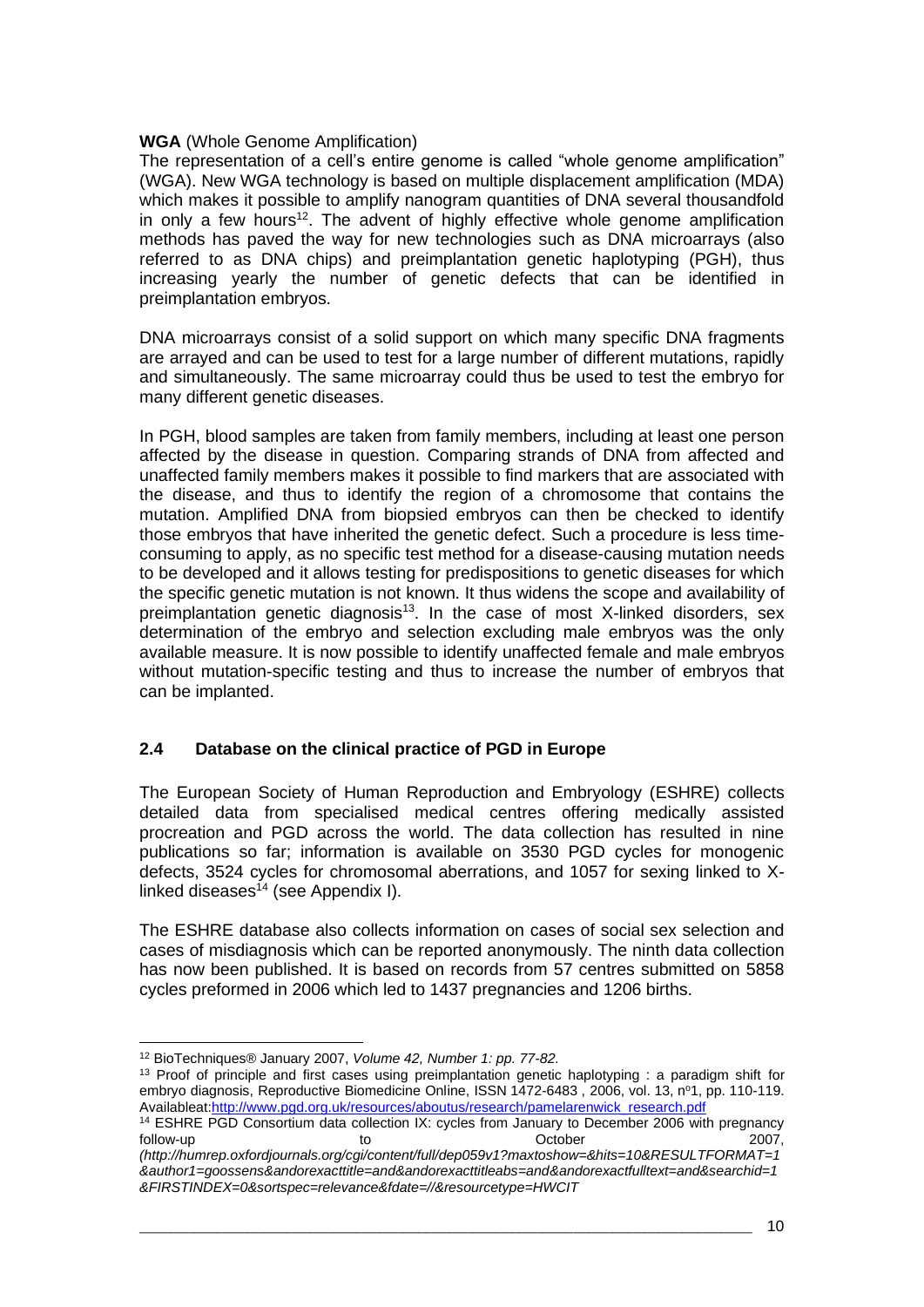According to these data, PGD was most frequently used to search for mutations linked to β-thalassaemia, sickle cell anaemia, cystic fibrosis, spinal muscular atrophy, Huntington disease, myotonic dystrophy, Duchenne and Becker muscular dystrophy, fragile X and haemophilia A and B (See appendix 2).

In the case of Huntington disease, some centres offer a pre-implantation diagnosis called "exclusion testing" to select an embryo not carrying the genetic defect without revealing his or her status to the parent who comes from a family where Huntington disease has already occurred.

The following changes in practice have been observed by the ESHRE Consortium<sup>15</sup>: use of new (laser) technologies to remove cells from the embryo, the development of polar body biopsy in countries where PGD as described above is not permitted (see part II), the increase in the number of diseases amenable to diagnosis as well as the number of cycles performed for aneuploidy screening.

Pregnancy rates following PGD seem to be lower than those observed for a regular in vitro fertilisation (IVF) i.e. without PGD. So far, children born after PGD do not show any more congenital malformations than children born after IVF without PGD<sup>16</sup>; but, according to the British Fertility Society, there were no conclusive data to link IVF with any specific abnormality. The results of a study from Université libre de Bruxelles concerning 583 children born after PGD are reassuring (work presented at ESHG meeting on 16 June 2007).

## <span id="page-10-0"></span>**3. Polar Body Diagnosis**

First and second polar bodies retrieved from oocytes in vitro are examined for chromosomal aneuploidies as well as monogenic disorders. The analysis of polar bodies provides information only about the maternal contribution to the future embryo's genotype, so that maternally transmitted mutations linked to autosomal and X-linked disorders can be identified.

## <span id="page-10-1"></span>**3.1 Procedure and techniques of analysis**

Shortly after ovulation occurs, the oocyte undergoes meiotic division to reduce its double chromosome set (46 chromosomes) to a single set of 23 chromosomes and releases the first polar body, which contains the other set of 23 maternal chromosomes. After sperm penetration, the two chromatids of each chromosome separate. One set of chromatids remains in the oocyte, whereas the 2nd set of chromatids is discharged from the so called "activated oocyte" by forming the 2nd polar body (before fusion of the two pronuclei). Polar bodies can be retrieved *in vitro* by non-invasive methods (aspiration<sup>17</sup>). Polar bodies do not play a role in successful fertilisation or normal embryonic development.

When testing for mutations linked to a monogenic disorder such as cystic fibrosis, first and second polar bodies are retrieved separately. When testing for chromosomal aneuploidies such as Down's syndrome, both polar bodies are removed together. As for PGD, chromosomal analysis of polar bodies is done using fluorescence in situ hybridisation (FISH) for certain chromosomes or using comparative genomic

<sup>15</sup> Inside the PGD Consortium. Joyce Harper. Newsletter ESHRE January 2007.

<sup>16</sup> Obstetrics, Gynaecology & Reproductive Medicine [Volume 17, Issue 1,](http://www.sciencedirect.com/science?_ob=PublicationURL&_tockey=%23TOC%2340100%232007%23999829998%23646640%23FLA%23&_cdi=40100&_pubType=J&view=c&_auth=y&_acct=C000050221&_version=1&_urlVersion=0&_userid=10&md5=ccd495881bee0fd9e78550987278949f) January 2007, pages 17-21. <sup>17</sup> Preimplantation genetic diagnosis : Polar body biopsy. Markus Montag Eppendorf, Application Note 140, March 2007.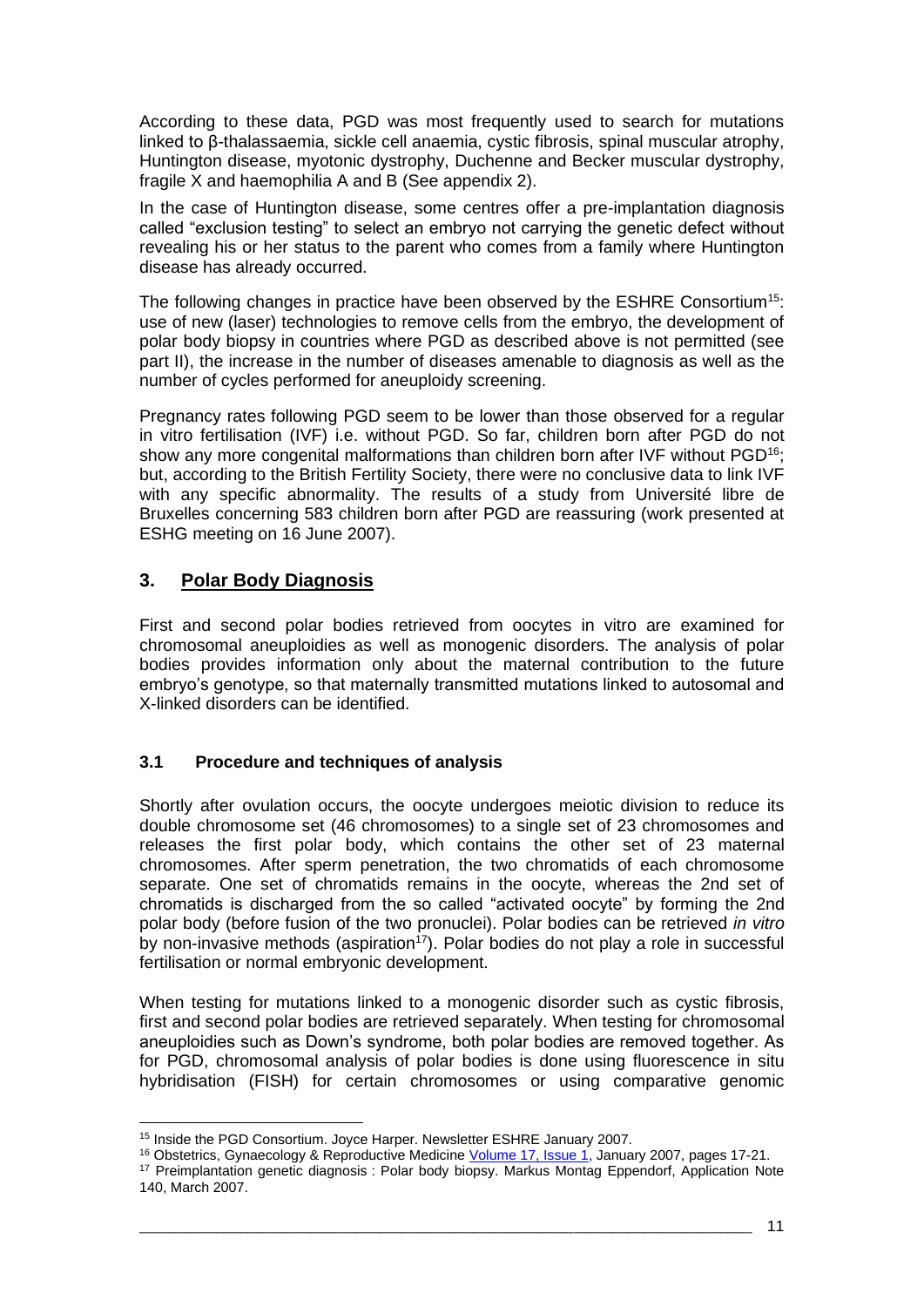hybridisation (CGH) for the analysis of all chromosomes. The main difficulty is the retrieval of the polar bodies without damaging the oocyte. Polar bodies analysis seems to provide results as reliable as those obtained through analysis of embryonic cells (see chapter 2).

## <span id="page-11-0"></span>**3.2 Clinical practice of polar body analysis in Europe**

Certain countries prohibit PGD on biopsied embryos, but allow the analysis of polar bodies.

Polar body analysis is a way to obtain information on genetic characteristics of the oocyte before the embryo is formed.

In Italy, where selection of in vitro embryos has been prohibited since 2004, researchers have tested the first polar body for chromosomal abnormalities that might make an embryo less likely to implant successfully or more likely to miscarry at a later stage<sup>18</sup>.

## <span id="page-11-1"></span>**4. Prenatal Testing (in vivo)**

#### <span id="page-11-2"></span>**4.1 General description of the procedure**

#### <span id="page-11-3"></span>4.1.1 Sampling

In order to carry out prenatal diagnosis, foetal cells must be obtained. 3 methods of retrieval are possible, depending on the stage of pregnancy at which the question of performing PND is raised, and on the type of testing required.

- Choriocentesis, i.e. chorionic villi sampling, is done usually between 10 and 18 weeks of pregnancy, either with forceps via the transvaginal route or transabdominally by needle insertion.

- Amniocentesis, sampling of amniotic fluid containing foetal cells, usually between 14 and 16 weeks of pregnancy, transabdominally by needle insertion. This is the sample most commonly taken.

- Cordocentesis, percutaneous foetal blood sampling from the umbilical vein, is performed by needle insertion after 20 weeks of pregnancy.

All these samples are taken under ultrasound monitoring.

There is a risk of contamination by maternal tissue, and their purity must be verified. These acts are invasive with an ever-present risk of spontaneous abortion assessed, depending on the type of sample and the team, at 0,5-3%.

## <span id="page-11-4"></span>**4.2 Techniques of analysis**

Techniques of analysis are similar to those described for PGD (see chapter 2)

Genetic testing is divided into 2 categories:

a. chromosome analysis: determining their number (aneuploidy testing) or structural modification (translocation, inversion). Generally, except in cases of

<sup>18</sup> Medical Research News 19-Jun-2006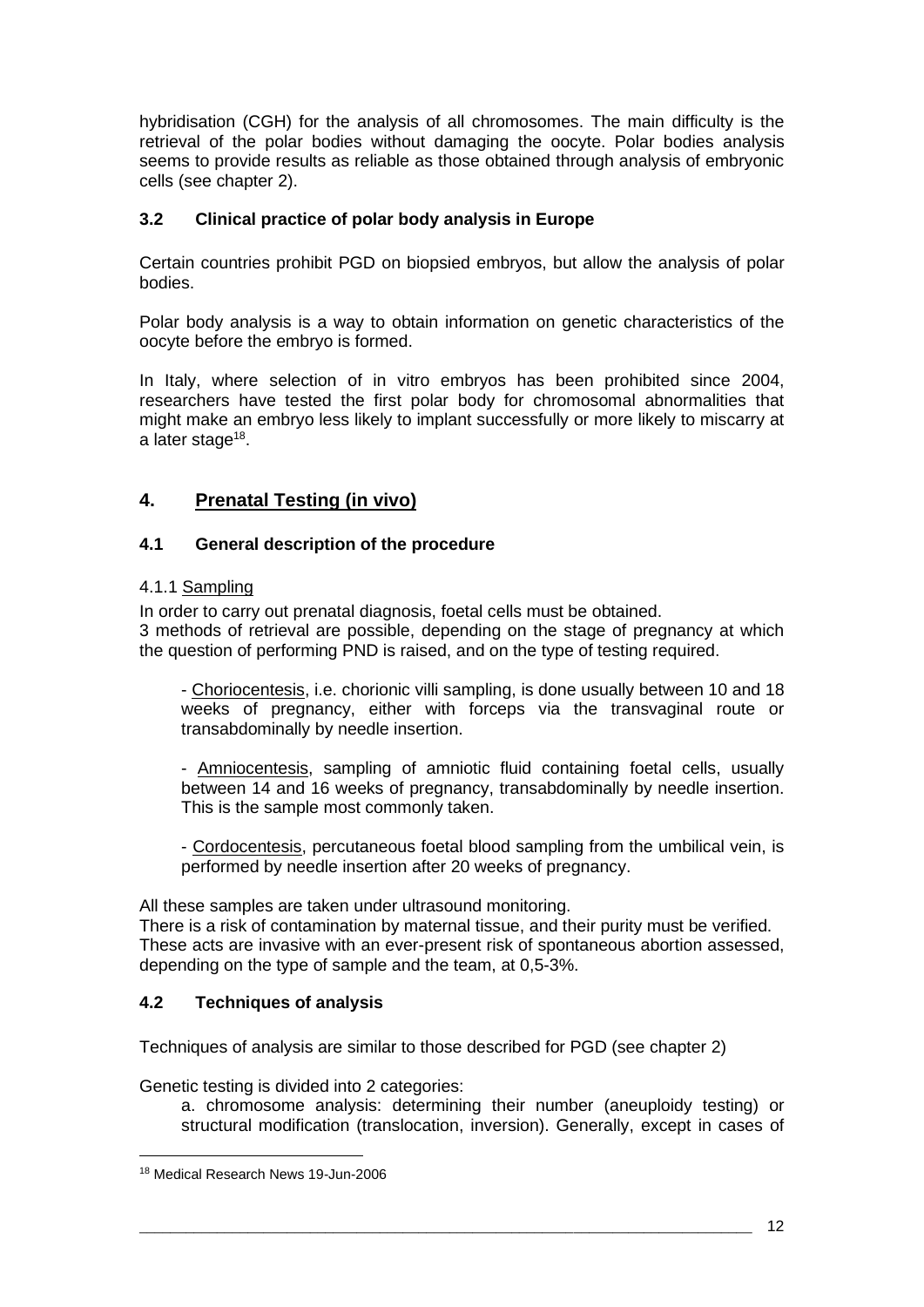parents who carry a balanced abnormality, the diseases involved are random and not hereditary.

b. DNA analysis, looking for a structural modification (mutation) linked to genetic diseases, usually transmitted by the couple.

#### <span id="page-12-0"></span>4.2.1 Chromosome abnormalities

This corresponds to 80% of the PNDs performed.

Five major indications can be discerned:

- a. Mother's age: the risk of trisomy 21 (Down syndrome) is known to increase throughout a woman's period of fertility. The curve is exponential. The risk is 1/1500 between ages 20 and 24, increases to 1/170 at age 35, and is above 1/50 after age 40. Many European countries offer this test to all pregnant women aged over 36.
- b. Higher risk irrespective of age is detected by examining (serum markers in maternal blood. Several markers are examined, the oldest being AFP (Alfa-Feto Protein), HCG (Human Chorionic Gonadotropin) and oestriol. They are measured between 14 and 18 weeks of amenorrhea. More recently, PaPPA (Pregnancy Associated Plasma Protein A) and HCG measurements at 12 weeks of amenorrhea have demonstrated their effectiveness, with fewer false positives and better detection.

Maternal age is always included in calculations of risk. The risk threshold accepted as calling for a foetal karyotype is set at 1/250 in most countries.

- c. Ultrasound warning signs: thickness measurement at the back of the foetal neck (nuchal transfluency) at 10-12 weeks of amenorrhea, if increased, points to trisomy 21. Risk must be calculated having regard to maternal age and results of measuring the serum markers in the mother's blood, hence the value of PaPPA and HCG measurement at the same stage of pregnancy. Any other malformation detected by ultrasound examination in the  $1<sup>st</sup>$ ,  $2<sup>nd</sup>$  and 3<sup>rd</sup> trimester of pregnancy justifies suspicion that a chromosomal abnormality may be present, particularly cardiac disorders, certain foot postural, cleft lip, etc.
- d. A male or female individual may be a carrier of a balanced chromosomal abnormality, involving a fragment of chromatin, a component of the chromosome, not in its proper position. For example, an acrocentric chromosome 21 (with the two top arms missing) is affixed to a chromosome 13, itself acrocentric. The person is in possession of his or her entire genetic inheritance and is normal, but when producing gametes the distribution of half the genome in each gamete (meiosis) is likely to occur in an unbalanced way. A gamete may contain both the translocated chromosome and the other unattached chromosome, which is a source of trisomy in the zygote resulting from this gamete. It can be appreciated that the risk of an unbalanced defect occurring in the embryo is increased for a couple in this situation. While most of these unbalanced transmissions of defects cause a spontaneous termination of pregnancy, some imbalances may allow the pregnancy to run its course, giving birth to a child afflicted with a usually severe disability.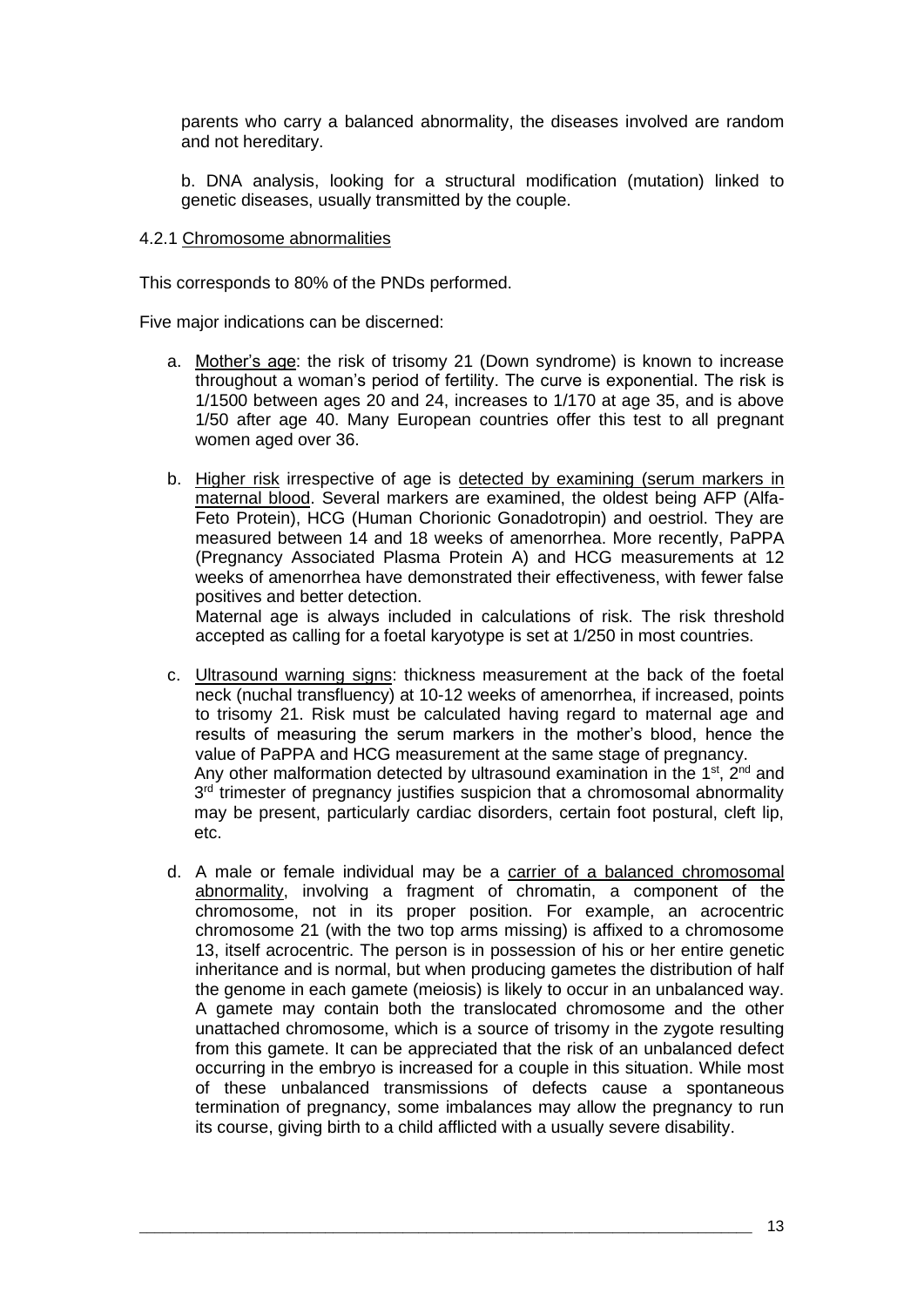e. The latest indication from the study of foetal chromosomes is family history of a child carrying an unbalanced chromosomal abnormality (trisomy 21 for example). Not all studies agree about the risk of this type of defect recurring among the siblings. Nevertheless the study of foetal karyotype was perfected about 1965 precisely for this indication when a couple distressed by the birth of a disabled child could only contemplate a further pregnancy if assured that a child not carrying the defect would be born.

#### <span id="page-13-0"></span>4.2.2 Genetic diseases

At present the genetic diseases prompting the offer of prenatal diagnosis are the monogenic diseases (see chapter 1).

This leads to 2 situations where:

- a disorder is known in the family or either the mother or the father carries it,
- a first child of the couple is affected at birth.
- a. For a prenatal diagnosis to be contemplated, the disorder in the family or one partner of the couple must be determined, the suspected mutation must be known, and must be discovered in either one (dominant disorder) or both partners (recessive disorder).

Points to be discussed with the couple are the seriousness of the complaint, the lack of treatment for it, and the family experience of it.

b. The same applies after the birth of an affected child for whom DNA examination has allowed the causative mutation to be identified. The problem is particularly painful where the first child has died before the investigations were conducted and the couple has a family history but there is no possibility of screening. This situation should no longer occur today; the neonatology teams caring for these babies need simply remember to keep a DNA sample for subsequent testing.

#### <span id="page-13-1"></span>**4.3 New procedures**

#### <span id="page-13-2"></span>4.3.1 Sampling procedures

New techniques for diagnosis on the foetus are favouring non invasive methods without risks for the foetus.

- a. analysis of foetal cells in maternal blood (from 6 to 8 weeks of pregnancy)
- b. analysis of free DNA/RNA circulating on the mother's blood.

Detection of foetal cells in maternal blood raised great hopes. Alas, the number of cells in circulation seems negligible. Their isolation from maternal cells is difficult. Moreover, certain foetal lymphocytes can linger protractedly in the mother's blood and could cause errors of diagnosis as lymphocytes from an earlier pregnancy could be examined during a subsequent pregnancy.

Analysis of DNA circulating in maternal blood, called free DNA, already allows sex to be determined so as to obviate invasive removal in connection with X linked disorders which concern male foetuses only. Analysing free DNA also allows Rhesus blood group typing in serious Rh incompatibilities carrying the risk of damage to the foetus. Other pathologies might eventually benefit from this technique for obtaining foetal DNA.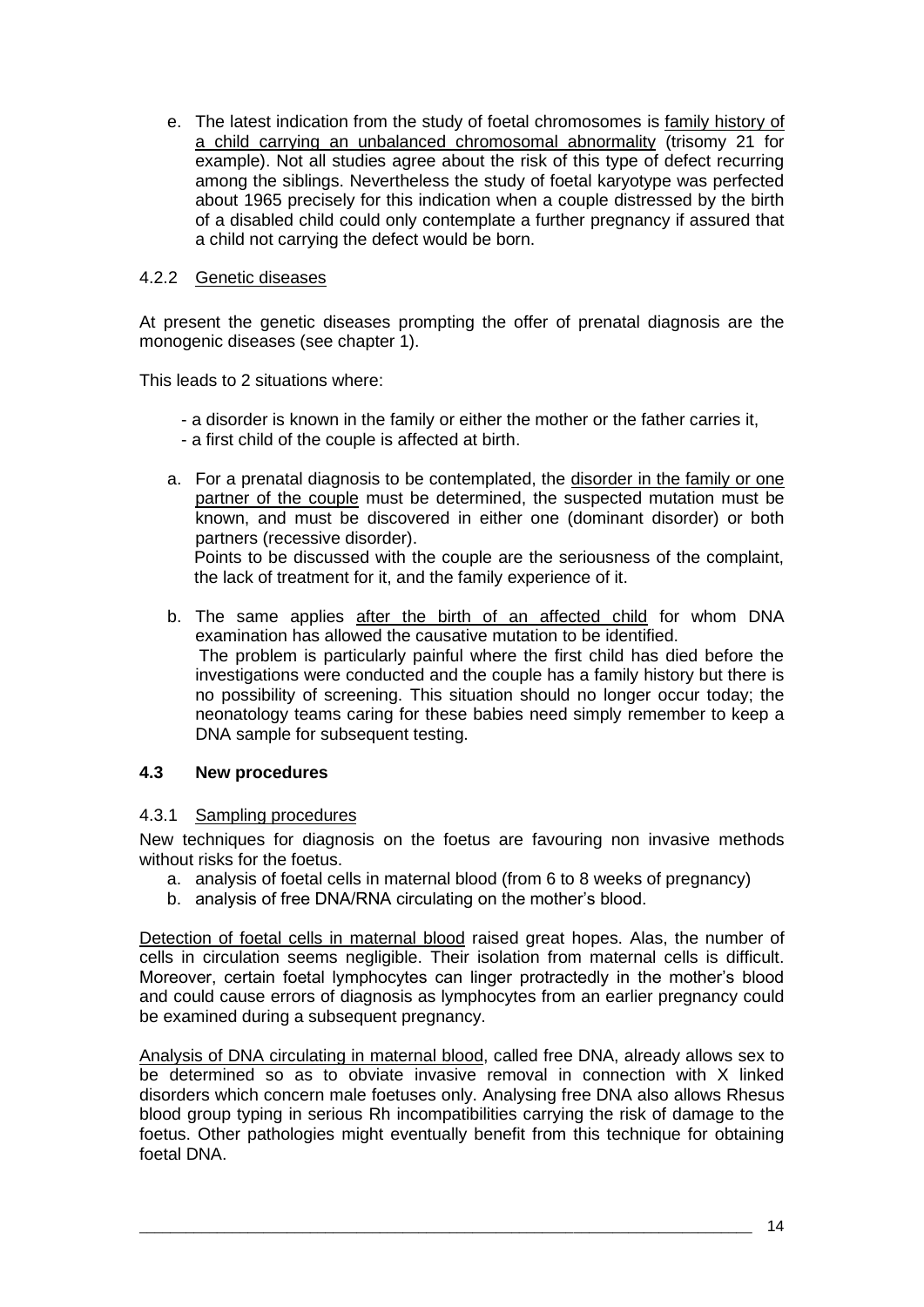# <span id="page-14-0"></span>**5. Conclusions**

In those countries where preimplantation genetic diagnosis (PGD) is performed, it has become an established clinical method to analyse genetic characteristics of embryos created by in vitro fertilisation, and to obtain information which is used to select the embryos to be transferred. The use of PGD is mainly requested by couples carrying genetic conditions linked to severe disorder or premature death of their offspring who wish to avoid initiation of a pregnancy that may not come to term or that may entail the difficult question of terminating the pregnancy in case of a detected particularly severe genetic defect.

Children born so far after PGD do not show any more congenital malformations compared to children born after IVF without PDG. But scientists say that epigenetic changes may develop late in life or in the next generations. The oldest PGD children are approaching 20 years<sup>19</sup>. To look at the long term outcome would take several decades<sup>20</sup>.

Finally, PGD is a technically difficult procedure that is offered only in a few specialised centres worldwide and requires the use of assisted reproduction techniques [in vitro fertilisation (IVF) by incubation or intracytoplasmic sperm injection (ICSI)] in couples even without fertility problems. The effectiveness of aneuploidy screening (PGS) to achieve higher implantation and pregnancy rates and a reduced miscarriage rate remains to be established $21$ .

Growing use of polar body diagnosis, which is carried out before the embryo is formed, can be observed especially in countries where PGD on the embryo is prohibited. The advantage of this method is that polar bodies are naturally extruded from the oocyte so that their retrieval can be achieved without the use of invasive methods. While limited to the detection of genetic abnormalities of maternal origin, indications for polar body diagnosis include a wide range of common monogenic as well as chromosomal anomalies. It is to be noted that this type of diagnosis is based on the postulate that nuclear genetic material of the polar body is identical to the nuclear material of the oocytes - a similarity which is not absolute.

Prenatal genetic diagnosis focuses on the same monogenic disorders and chromosomal anomalies as PGD and is often used to clarify an observation using ultrasound or biochemical analysis of maternal blood. To obtain foetal cells which contain the genetic material, the use of invasive methods like amniocentesis is necessary and there is a risk of miscarriage due to the intervention. Safer methods are under development where foetal cells or free DNA circulating in the maternal blood are used for analysis. These procedures are based on a sample of maternal blood and do not pose the risk of miscarriage.

<sup>19</sup> European Society of Human Genetics June 2007, BBC News Health 17 June 2007

<sup>&</sup>lt;sup>20</sup> Isolated reports of imprinting defects: Beckwith and Angelman syndromes, associated with IVF, particularly ICSI in certain cases where spermatozoids or spermatids obtained by testicular biospsy; other imprinting problems are associated to diabetes, obesity etc. (Comment made by Prof. Jorge Sequeiros, Portugal.)

<sup>&</sup>lt;sup>21</sup> Twisk M, Mastenbroek S, van Wely M, Heineman MJ, Van der Veen F, Repping S. Preimplantation genetic screening for abnormal number of chromosomes (aneuploidies) in in vitro fertilisation or intracytoplasmic sperm injection. *Cochrane Database of Systematic Reviews* 2006, Issue 1. Art. No.: CD005291. DOI: 10.1002/14651858.CD005291.pub2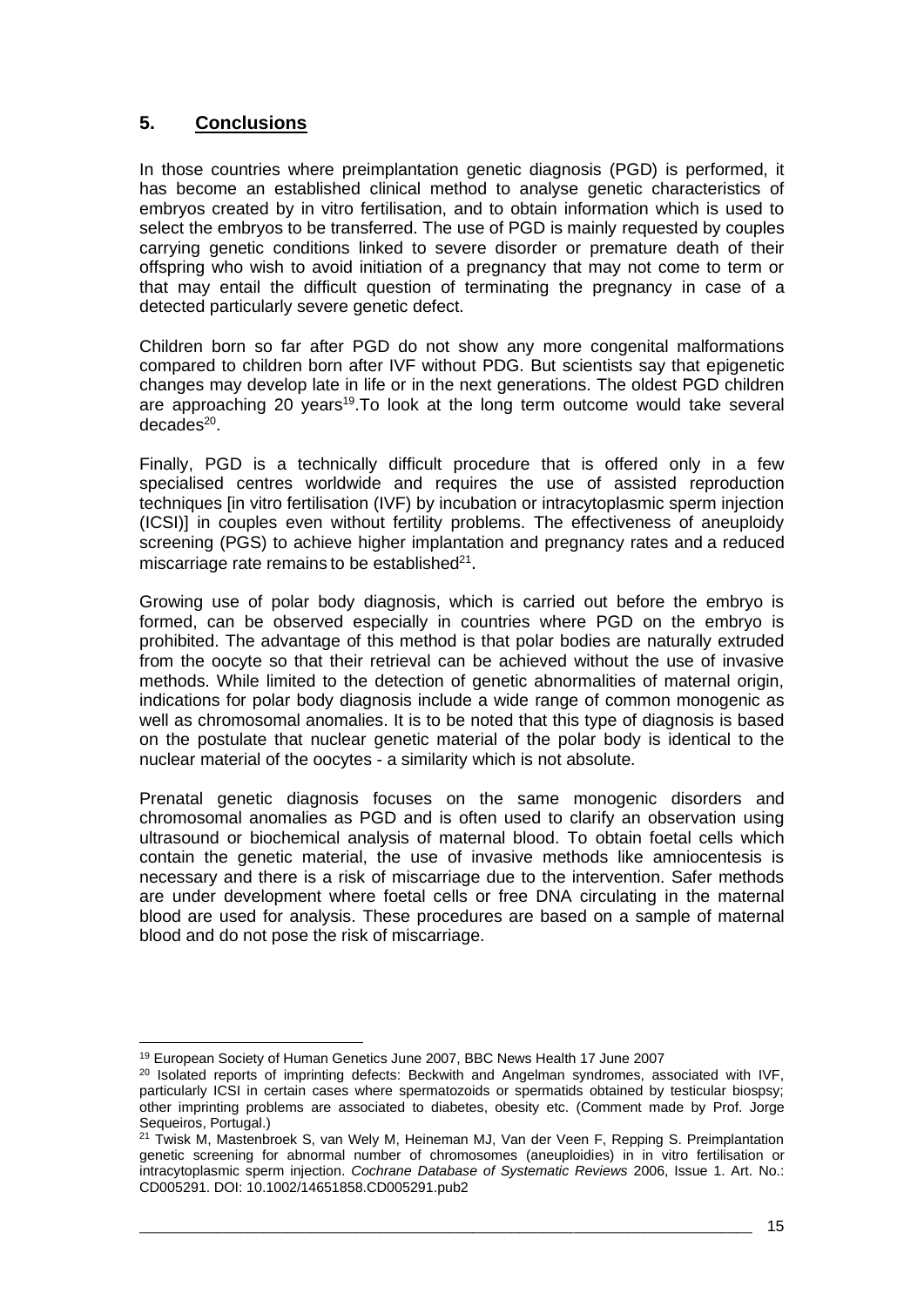# <span id="page-15-0"></span>**Part II. Preimplantation and Prenatal Genetic Diagnosis. Legal situation in Council of Europe member states**

## <span id="page-15-1"></span>**Introduction**

In Europe, regulation of preimplantation genetic diagnosis (PGD) and prenatal genetic diagnosis (PND) varies considerably between countries. Specific legal provisions can be found in most countries for both PGD and PND. Some countries prohibit the use of PGD, some authorise a very restricted use and define the conditions, and others have not yet adopted a clear policy.

In this chapter, an overview will be presented of the legal situation in Europe, based on responses to a questionnaire with respect to preimplantation and prenatal genetic testing.

## <span id="page-15-2"></span>**1. Legal situation in Council of Europe member states**

#### <span id="page-15-3"></span>**1.1 Collection of information**

In July 2007, a questionnaire was submitted to delegations of the Steering Committee on Bioethics (CDBI) to collect information on national legal frameworks for PGD and PND and specific regulations for their use. CDBI delegations were invited to fill in the questionnaire and to provide English or French versions of statutory Acts, government decrees or other binding regulatory texts.

An analysis of these responses and results in tabular form are presented in the following chapters.

#### <span id="page-15-4"></span>**1.2 Responses to the questionnaire**

32 delegations responded to the questionnaire: Austria, Belgium, Bulgaria, Cyprus, Czech Republic, Denmark, Estonia, Finland, France, Georgia, Germany, Greece, Ireland, Italy, Latvia, Luxemburg, Malta, the Netherlands, Norway, Poland, Portugal, Romania, the Russian Federation, Serbia, Slovakia, Slovenia, Spain, Sweden, Switzerland, Turkey, Ukraine and the United Kingdom.

Canada and Australia (observers to the CDBI) as well as Belarus also submitted information regarding their legal situation.

<span id="page-15-5"></span>Some delegations chose not to fill in the questionnaire but rather to submit information in a free text format.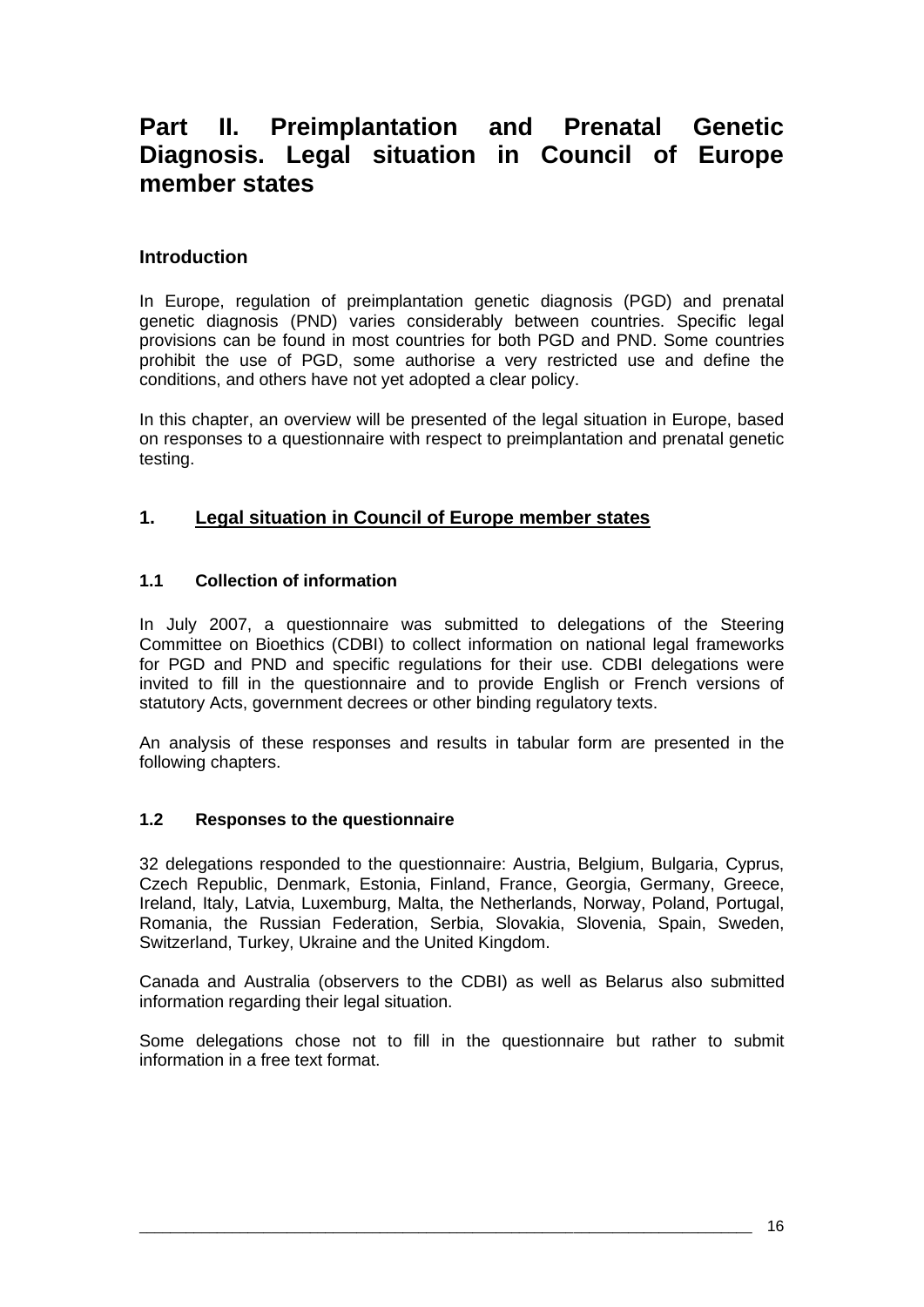## 1.2.1 Section A: The legal framework for preimplantation and prenatal diagnosis

#### **Europe's legal landscape**

Twenty-two countries reported having a legal framework in place for prenatal genetic diagnosis (PND) and twenty-two countries for preimplantation genetic diagnosis (PGD). The remaining countries stated that they had not adopted any regulations in these fields.

The English or French title of the corresponding legal text is given in the tables below together with an indication if testing is authorised or prohibited. Non-legally binding texts have also been reported (e.g. Codes of Good Practice).

## **Regulation of prenatal genetic diagnosis (PND)**

According to the information submitted, prenatal genetic diagnosis may be performed during pregnancy in all the replying countries even if no specific regulation exists.

In some of the replying countries, prenatal genetic diagnosis is governed by a regulation in the Public Health Code (e.g. France) or "Genetic Engineering Act" (Austria). Greece has adopted a law on "family planning and other arrangements" and set out specific conditions for prenatal diagnosis in a ministerial decision.

In **Denmark**, PND is regulated by an act on medically assisted procreation in connection with medical treatment, diagnosis and research etc. adopted in 1997 and recently amended in January 2021. There is also guidance from the Danish Patient Safety Authority for the use of PND.

In the Russian Federation, specific provisions can be found in an Order of the Ministry of Health on the "improvement of prenatal diagnostics and prevention of hereditary and congenital diseases".

With the "Law on the Rights of Patients" adopted in May 2000, Georgia regulates prenatal genetic diagnosis non-specifically, as the above law refers to "tests which serve to identify a gene responsible for a disease or to detect a genetic predisposition to a disease".

Belarus regulates PND with the Law on health care adopted in June 1993 and with the Law on Assisted Reproductive Technologies adopted in January 2012. Furthermore, this is accompanied by a resolution of the Ministry of Health of the Republic of Belarus on approval of the Instruction on the Procedure for Conducting Medical Genetic Counseling and Diagosis of Citizens in Public Health Organizations, adopted in March 2017.

## **Regulation of preimplantation genetic diagnosis (PGD)**

Eighteen countries indicated that certain uses of PGD were possible, based on specific regulation in most of them. One country completely prohibits PGD.

Two out of the thirtheen countries that do not have any legal framework indicated current developments: Cyprus and Malta. In Cyprus, actual use of PGD has been reported and a draft bill authorising the use of PGD is currently under review. Malta had no specific regulations but a recommendation was made in 2005 by the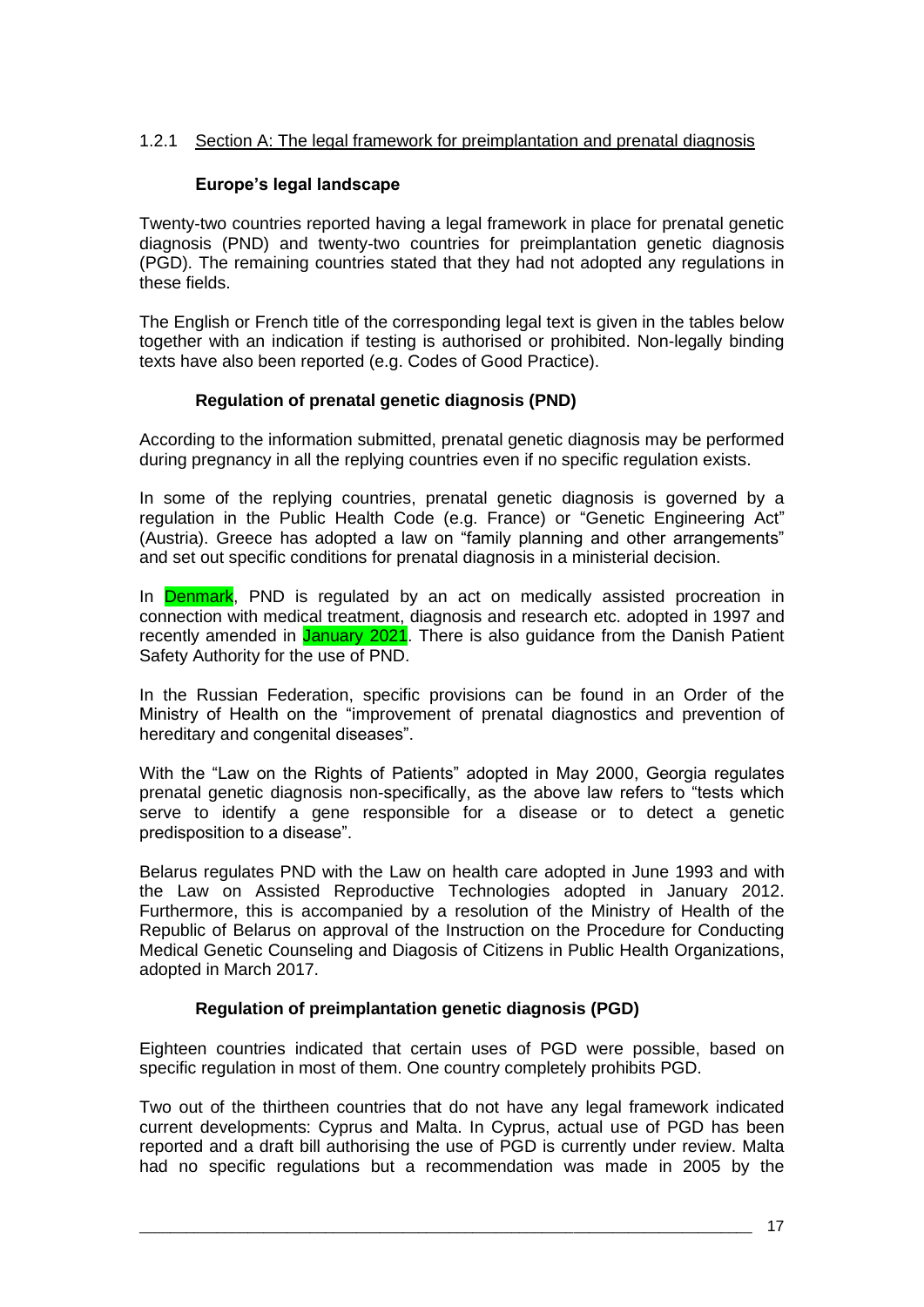Permanent Social Affairs Committee of the Maltese parliament to prohibit PGD and to support polar body diagnosis.

In Denmark, PGD is regulated by an act on medically assisted procreation in connection with medical treatment, diagnosis and research etc. adopted in 1997 and recently amended in December 2018.

Belarus regulates PGD with the Law on Assisted Reproductive Technologies adopted in January 2012. Furthermore, this is accompanied by a resolution of the Ministry of Health of the Republic of Belarus on approval of the Instruction on the Procedure for Conducting Medical Genetic Counseling and Diagosis of Citizens in Public Health Organizations, adopted in March 2017.

#### **PGD authorising countries**

Eighteen countries have specific regulations that authorise certain uses of PGD: Austria, Belgium, Czech Republic, Denmark, Finland, France, Greece, the Netherlands, Norway, Portugal, the Russian Federation, Serbia, Slovenia, Sweden, Spain and the United Kingdom.

In some cases, countries provide for general regulation in national Health Care Acts (e.g. Serbia) or patients' rights (e.g. Georgia). The "Law on the Rights of Patients" adopted by Georgia in May 2000 and which also regulates this issue, prohibits the use of techniques of medically assisted procreation for the purpose of sex selection with the exception of cases of hereditary sex-linked diseases (cf. principle of Article 14 of the Oviedo Convention on the Protection of Human Rights and Biomedicine, 1997).

Other countries have adopted PGD-specific provisions as part of national laws on medically assisted procreation (e.g. Portugal, Austria).

#### **PGD prohibiting countries**

The use of PGD has been explicitly prohibited in Switzerland. Prohibition has been based on:

- the protection of the status of the embryo (Italy)

- a risk of extension of embryo selection (for its sex or other characteristics), risk for potential harm to the embryo following the intervention and a risk of misdiagnosis (Switzerland)

It has been noted that Switzerland currently reexamining the relevant Article of the Federal Constitution as well as the existing legislation concerning PGD to allow certain indications and to define the conditions.

When the Act regulating pre-implantation genetic diagnosis entered into force in Germany on 21st November 2011 (Federal Law Gazette I, p. 2228) a general prohibition of pre-implantation genetic diagnosis was firmly established in the German Act on the Protection of Embryos. At the same time, the legislator stipulated narrow limits for those cases, where pre-implantation genetic diagnosis shall be permitted by way of an exception, in spite of this general prohibition. On 1<sup>st</sup> February 2014 the ordinance having the force of law regulating pre-implantation genetic diagnosis entered into force. This ordinance lays down in detail the organisation and the procedure to be followed for carrying out a lawful pre-implantation genetic diagnosis. The Länder are responsible for the enforcement of this ordinance.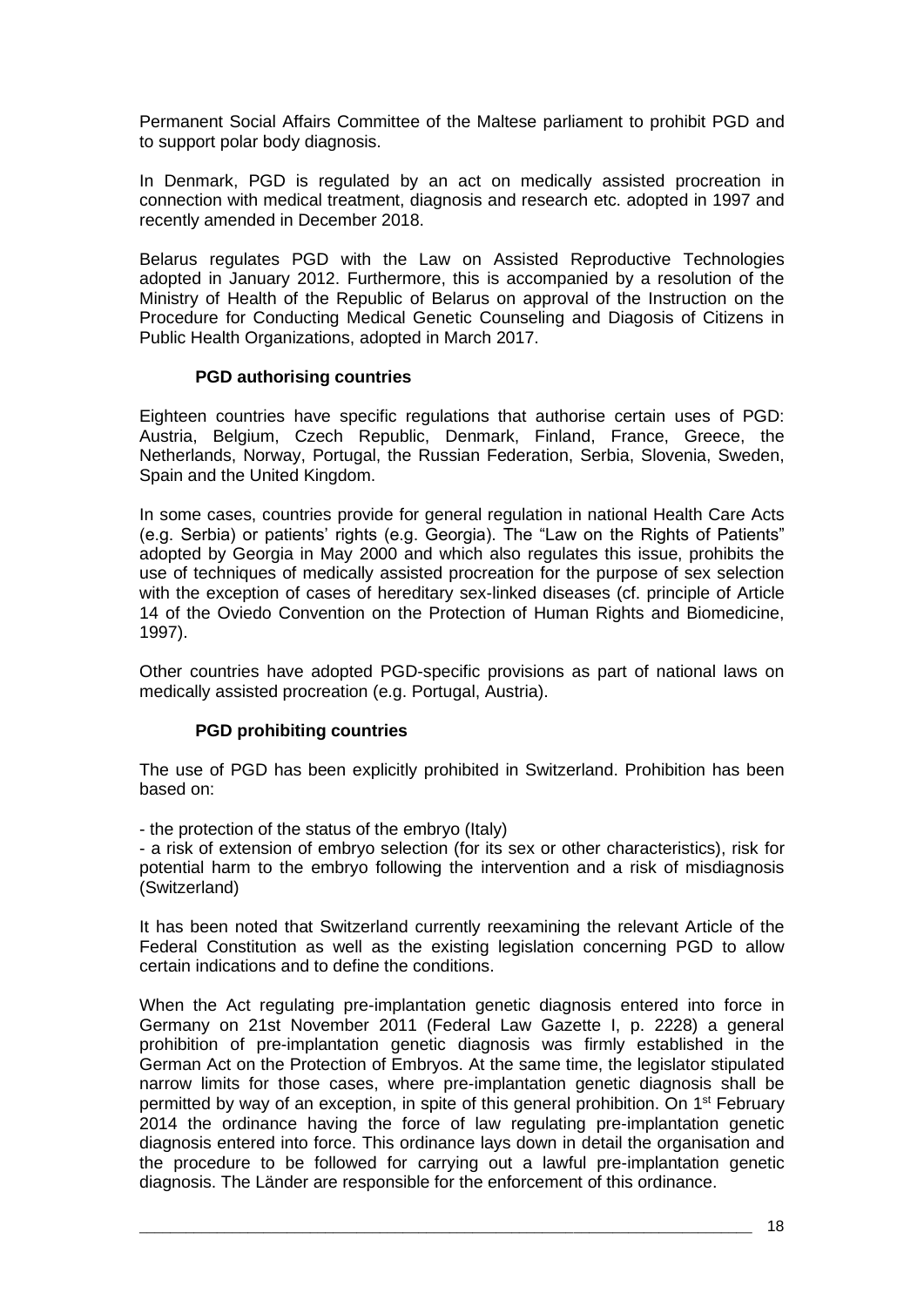Currently, there is no specific legislation relating to PGD in Ireland. However, in February 2015 the Irish Government gave its approval to draft a General Scheme of legislative provisions for assisted human reproduction and associated research, which contains provisions relating to PGD. Following the completion of the General Scheme, the Government approved its publication and the drafting of a Bill on assisted human reproduction based on this General Scheme.

The proposed legislation will also permit HLA matching under limited circumstances and on a case by case basis, subject to the approval of the Assisted Human Reproduction Regulatory Authority to be established under the legislation.

#### <span id="page-18-0"></span>1.2.2 Section B: Specific provisions for preimplantation genetic diagnosis (PGD)

Specific provisions for PGD are made in national legislation to define acceptable purposes and to set criteria for its application (see questionnaire section B). In the United Kingdom, a national code of practice provides guidance to medical centers about the proper conduct of authorised activities including PGD; in Bulgaria, such a code of practice is currently being prepared.

Where authorised, PGD is used:

- to benefit the health of the child to be born :
- indications include monogenic diseases, chromosomal abnormalities, and Xlinked disorders. Four countries also declared that the use of PGD would also be allowed for multifactorial diseases.

Most laws characterise further the diseases (or genetic condition) for which PGD is permitted, i.e.:

- if the disease (or genetic condition) is serious and
- if there is no appropriate treatment

For the decision in individual cases of specific disorders, the law in most countries prescribes:

- authorisation of a competent authority
- prior evaluation of the individual case by a medical team

In addition to the above, French legislation makes it obligatory to identify the genetic defect in question in a parent before proceeding with PGD and allows access to medically assisted procreation only if certain criteria are met.

In almost all countries where PDG is permitted (with the exception of Slovenia), there is no exhaustive list of approved indications. In the United Kingdom, the Human Fertilisation and Embryology Authority (HFEA) publishes examples of diseases for which PGD is authorised. In several countries (Austria, Belarus, Belgium, Czech Republic, Denmark, Finland, France, Georgia, Greece, The Netherlands, Spain), PGD is only performed in very few specialised and licensed medical centers.

Human leucocyte antigen (HLA) typing is authorised in eleven countries (Belgium, Belarus, Czech Republic, Denmark, France, Greece, Norway, Portugal, Spain, Sweden, United Kingdom). The purpose of HLA typing is to find an embryo with a tissue type that matches an existing sibling who suffers from a blood disorder like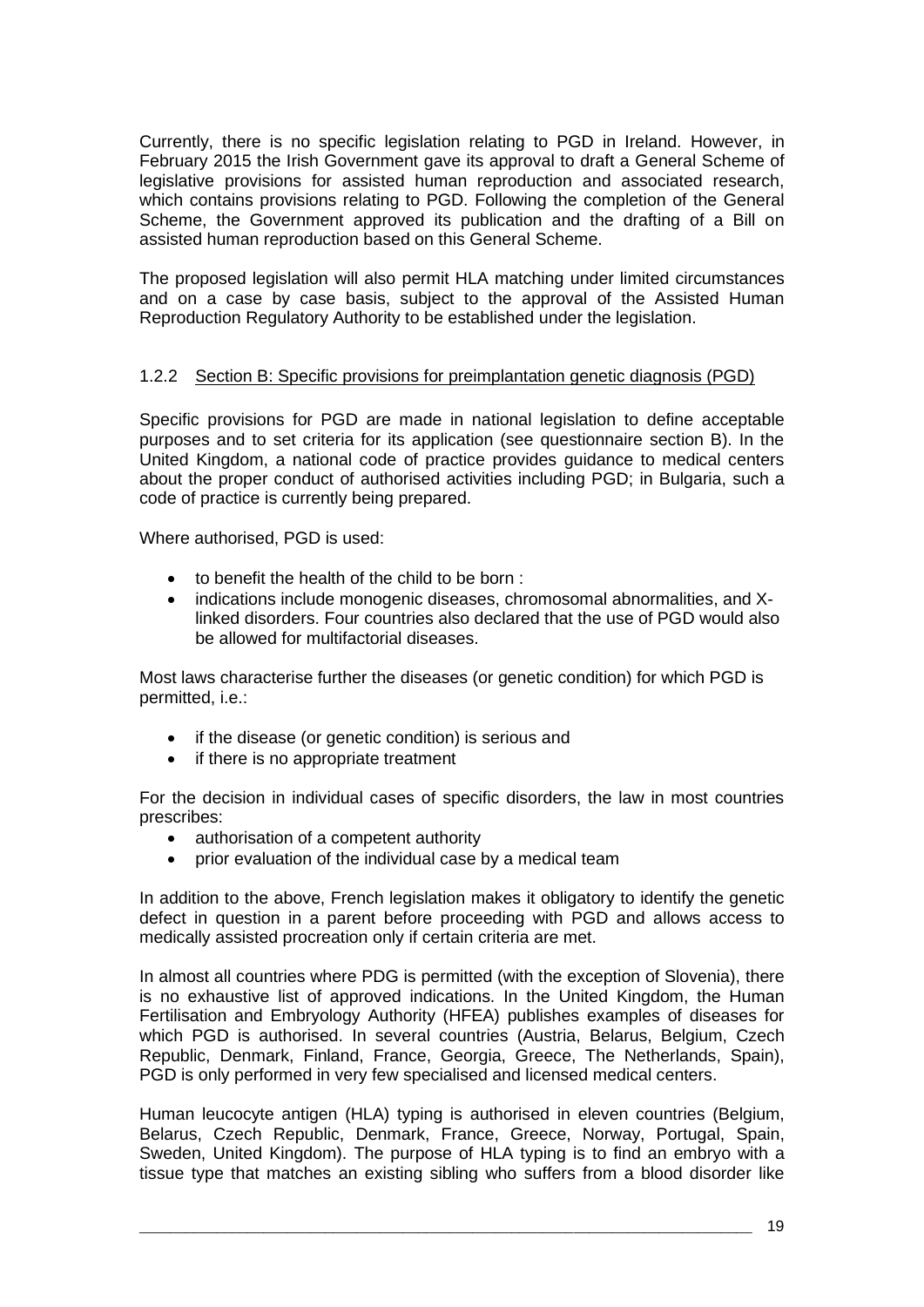thalassaemia, Wiskott-Aldrich syndrome or Fanconi anemia (see I. Clinical part). Several countries specified that HLA typing could be carried out only if the child to be born is also at risk of being affected by a severe genetic disease for which the corresponding mutation can be tested using PGD. HLA typing is then carried out in combination with PGD for this mutation.

None of the replying countries authorise the use of PGD:

- $\bullet$  to select the sex of a future child for family balancing<sup>22</sup>
- for any other non-medical purposes.

#### <span id="page-19-0"></span>1.2.3 Section C: Regulation of polar body diagnosis

Country prohibiting PGD by specific law is Switzerland (under revision). The use of polar body diagnosis is not prohibited in Germany. Switzerland has authorised the use of polar body diagnosis.

As mentioned above, Malta might authorise polar body diagnosis based on a recommendation made to the parliament in 2005, but does not yet have any corresponding regulation.

According to guidelines released by the German Federal Physician Association on Assisted Reproduction and a Recommendation by the Permanent Social Affairs Committee of the Maltese Parliament, polar body diagnosis may be carried out only to benefit the health of the child to be born (see Guidelines). Switzerland specifies that polar body diagnosis may only be performed to avoid the transmission to the descendants of a serious disorder for which no treatment exists. In addition, it may only be prescribed by a medical doctor.

#### <span id="page-19-1"></span>1.2.4 Specific provisions for prenatal genetic diagnosis

#### **Purpose of prenatal genetic diagnosis**

Prenatal genetic diagnosis may be carried out only for purposes linked to the health of a child to be born (thirteen countries).

The aim of prenatal diagnosis is to detect any particularly serious disease in the embryo or foetus in utero (eight countries) for which no an appropriate treatment does not exist (five countries).

It should be noted that the Social Affairs Committee of the Parliament in Malta stated in its report of 2005 that PND should be allowed only when therapeutic options exist for the correction of embryonic abnormalities.

Latvia stated that, as for PGD, there was no commonly used list of disorders for which PND was accepted.

Latvia specified further that PND must not be used in the case of multifactorial disorders; whereas Poland explicitly allows PND to be performed for such indications. In Belarus, PND is allowed for multifactorial disorders, chromosomal

 $22$  By « family balancing » one understands a family comprising of boys and girls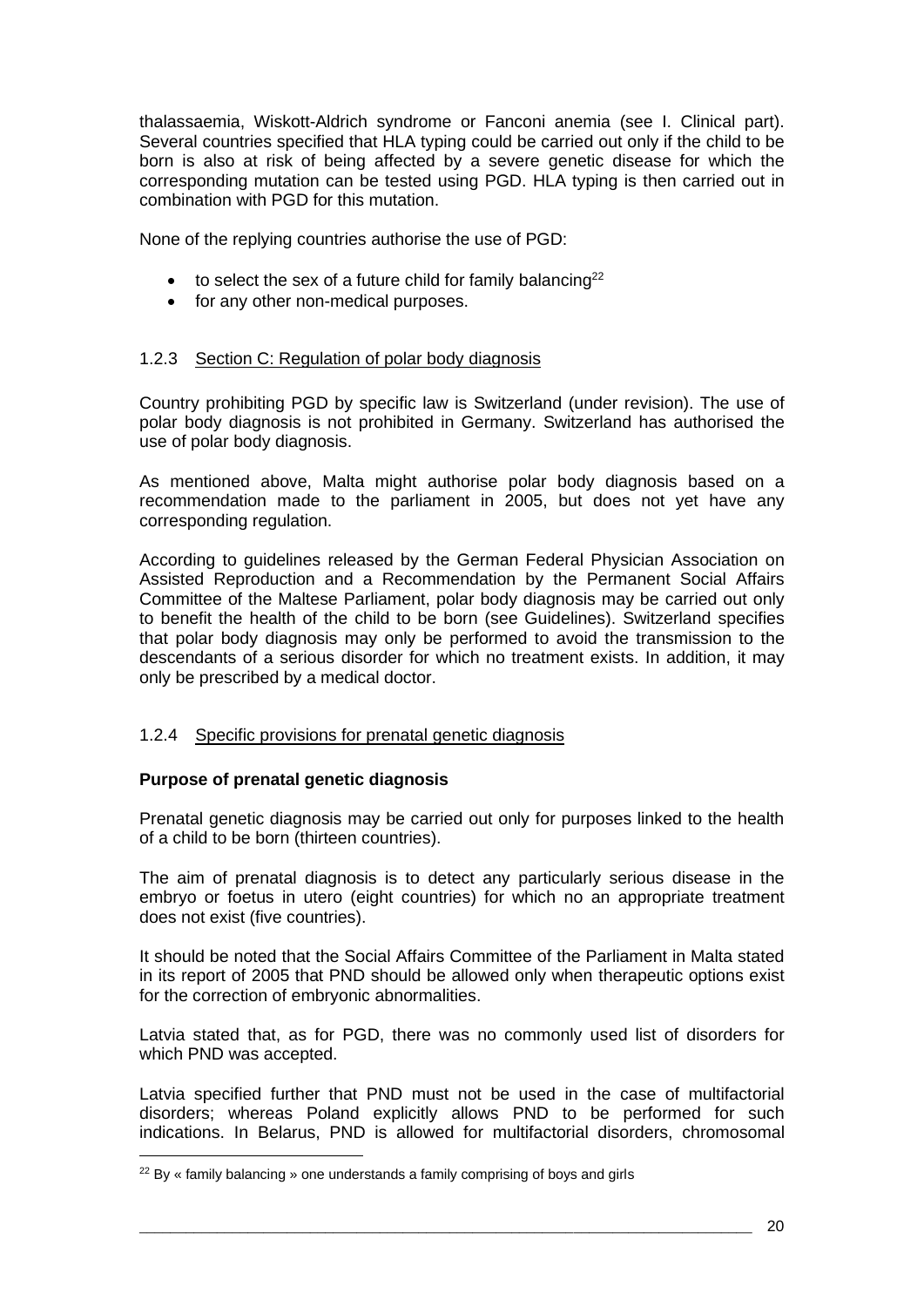aneuploidies, monogenetic disorders, chromosomal translocations, sexing for X linked disorders.

Switzerland set down in legislation testing purposes that are prohibited:

it is prohibited to test for characteristics of the embryo or foetus that do not directly affect its health

it is prohibited to determine the sex of an embryo or foetus for other than diagnostic purposes

Czech Republic specified that sex selection is prohibited and that PND can be used only for the benefit of the child.

#### **Prerequisites for prenatal genetic testing**

In Malta, the above-mentioned report of the Parliament's Social Affairs Committee recommends that PND should be allowed only when:

the purpose cannot be achieved by other means and the benefits to both embryo /foetus and the mother outweigh the risks

Prior "risk assessment" must be based on ultrasound scan and biochemical testing of maternal blood and invasive procedures may be performed only if non-invasive procedures produce no information on the condition of the foetus, (Norway)

In Norway and Poland, a minimum age has been laid down for pregnant woman who may benefit from certain applications of PND.

Belarus established criteria connected with the future parents:

- According their age: the future mother has to be 35+ and/or the future father has to be 45+.

- Close blood relationship between men and women (future father and mother).

- Severe disorders of women (future mother) according to the special list radial or chemical therapy during the women's pregnancy

- If the future father and/or mother had hereditary genetic diseases in their family or if one of them belongs to the group of risk according to screening.

- If there were two or more spontaneous abortions before this pregnancy.

#### **Further details on performance of the test**

The countries that replied stated the following:

- The test(s) must be prescribed by a medical doctor (e.g. Switzerland, France);
- Acceptability in the individual case sometimes to be evaluated by a medical team (e.g. Austria, Latvia);
- Analysis must be carried out in authorised laboratories (e.g. Switzerland, France) or specifically licensed medical centers (e.g. Austria, Belarus);
- Poland imposes a time limit for the performance of PND in the course of the pregnancy (22nd week at the latest, Poland).

\_\_\_\_\_\_\_\_\_\_\_\_\_\_\_\_\_\_\_\_\_\_\_\_\_\_\_\_\_\_\_\_\_\_\_\_\_\_\_\_\_\_\_\_\_\_\_\_\_\_\_\_\_\_\_\_\_\_\_\_\_\_\_\_\_\_\_\_\_\_\_\_\_\_\_\_\_\_\_ 21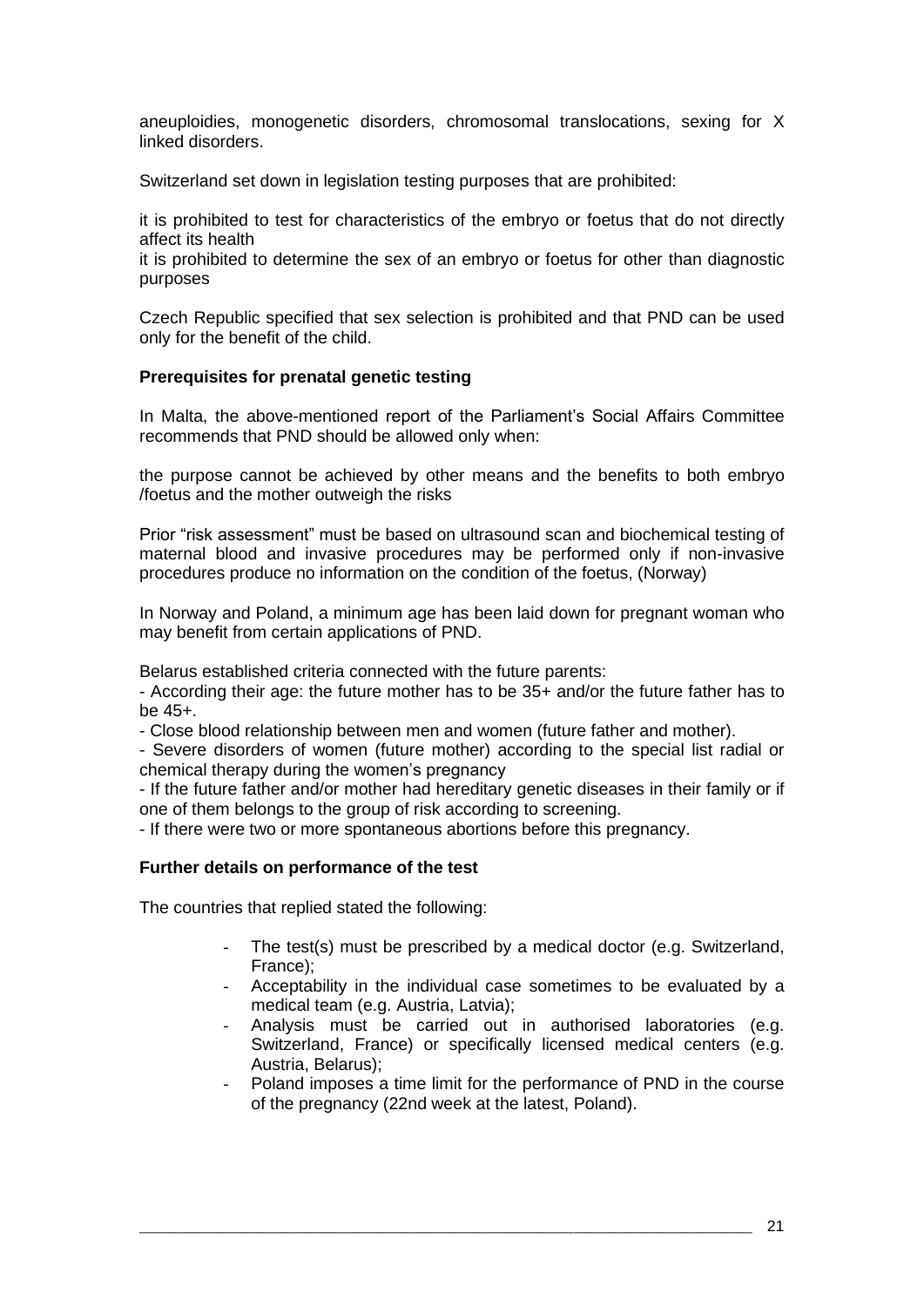# Section A: Legal framework for preimplantation and prenatal diagnosis

| Country / Pays        | <b>PGD</b>                                   | <b>PND</b>         | Country                   | <b>PGD</b> | <b>PND</b>       |
|-----------------------|----------------------------------------------|--------------------|---------------------------|------------|------------------|
| Austria               | yes                                          | yes                | Malta                     | no         | no               |
| Belgium               | yes                                          | no                 | The Netherlands           | ves        | ves              |
| <b>Bulgaria</b>       | no                                           | yes                | Norway                    | yes        | yes              |
| Cyprus                | no                                           | no                 | Poland                    | no         | ves              |
| <b>Czech Republic</b> | yes                                          | yes                | Portugal                  | <b>ves</b> |                  |
| <b>Denmark</b>        | ves                                          | no                 | Romania                   | non        | non              |
| Estonia               | no                                           | ves                | <b>Russian Federation</b> | ves        | ves              |
| Finland               | ves                                          |                    | Serbia                    | yes        | <b>ves</b>       |
| France                | ves                                          | yes                | Slovakia                  | no         | no               |
| Georgia               | yes,<br>'indirect'                           | yes,<br>'indirect' | Slovenia                  | yes        | yes              |
| Germany               | ves                                          | ves                | Spain                     | yes        | no <sup>23</sup> |
| Greece                | ves                                          | ves                | Sweden                    | yes        | yes              |
| Ireland               | no, 'not<br>by<br>statute'                   |                    | Switzerland               | yes        | yes              |
| Italy                 | yes, but<br>no<br>explicit<br>regulatio<br>n | yes                | Turkey                    | no         | no               |
| Latvia                | no                                           | ves                | Ukraine                   | no         | yes              |
| Lithuania             | ves                                          | yes                | <b>United Kingdom</b>     | ves        | yes              |
| Luxembourg            | no                                           | No                 | Australia                 | yes        |                  |
|                       |                                              |                    | <b>Belarus</b>            | yes        | yes              |

1) Are the following regulated in your country?

# 2) Which legal instrument regulates?

| Country         | <b>PGD</b>                                                                                                                                                               | <b>PND</b>                                                                                                                                                                                             |  |  |  |  |  |  |
|-----------------|--------------------------------------------------------------------------------------------------------------------------------------------------------------------------|--------------------------------------------------------------------------------------------------------------------------------------------------------------------------------------------------------|--|--|--|--|--|--|
| Austria         | <b>Genetic Engineering Act</b><br>(process) and Reproductive<br>Medicine Act (definition)                                                                                | <b>Genetic Engineering Act</b>                                                                                                                                                                         |  |  |  |  |  |  |
| Belgium         | Law of 6/7/07 concerning<br>medically assisted procreation<br>and the use of supernumerary<br>embryo and<br>gametes<br>(Moniteur<br><b>Belgique</b><br>du<br>17/07/2007) |                                                                                                                                                                                                        |  |  |  |  |  |  |
| <b>Bulgaria</b> |                                                                                                                                                                          | <b>Health Act</b>                                                                                                                                                                                      |  |  |  |  |  |  |
| Cyprus          |                                                                                                                                                                          | Draft bill of law prepared. Has ratified the "Convention for the<br>Protection of Human Rights and Dignity of the Human Being with<br>regard to the Application of Biology and Medicine: Convention on |  |  |  |  |  |  |

<sup>&</sup>lt;sup>23</sup> All the genetic diagnostic test (pre and postnatal) are regulated in their general terms by the LIB 14/2006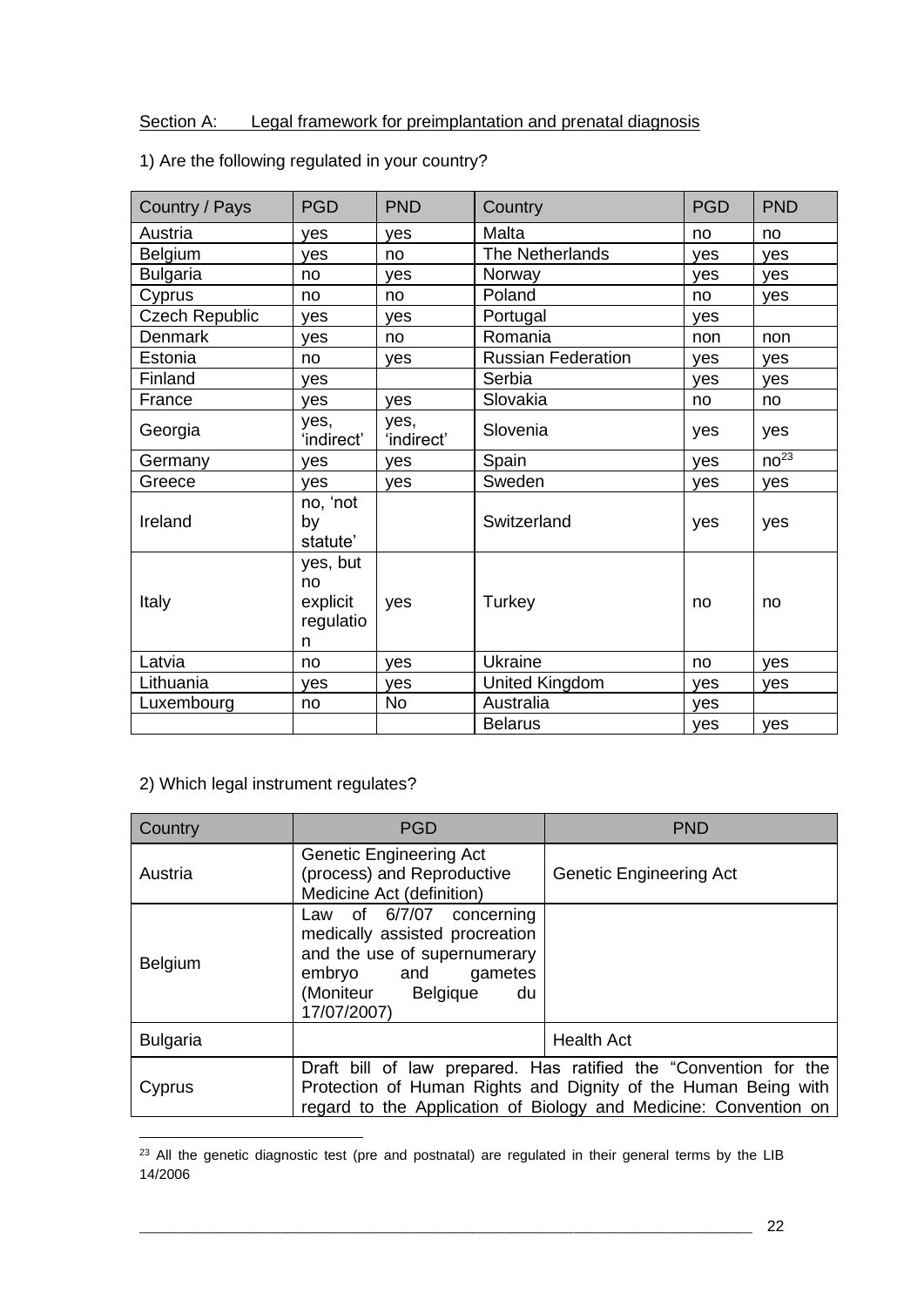| Country               | <b>PGD</b>                                                                                                                                                                                                                                                                                                                                                                       | <b>PND</b>                                                                                                                                                                                                                                                                                                                       |  |  |  |  |
|-----------------------|----------------------------------------------------------------------------------------------------------------------------------------------------------------------------------------------------------------------------------------------------------------------------------------------------------------------------------------------------------------------------------|----------------------------------------------------------------------------------------------------------------------------------------------------------------------------------------------------------------------------------------------------------------------------------------------------------------------------------|--|--|--|--|
|                       | Ratification Law N.31(III)/2001.                                                                                                                                                                                                                                                                                                                                                 | Human Rights and Biomedicine, Oviedo Convention" with the                                                                                                                                                                                                                                                                        |  |  |  |  |
| <b>Czech Republic</b> | Act no. 227/2006 Coll. and its<br>implementing regulations                                                                                                                                                                                                                                                                                                                       |                                                                                                                                                                                                                                                                                                                                  |  |  |  |  |
| Denmark               | amended in December 2018.                                                                                                                                                                                                                                                                                                                                                        | Law on medically assisted procreation in connection with medical<br>treatment, diagnosis and research etc. adopted in 1997 and recently                                                                                                                                                                                          |  |  |  |  |
| Estonia               |                                                                                                                                                                                                                                                                                                                                                                                  | General organizational problems of<br>special labs regulated by Health<br>Service Organisation Act (2002). No<br>special law for PND.                                                                                                                                                                                            |  |  |  |  |
| Finland               | Act on Assisted Conception<br>December<br>22<br>Treatments<br>2006/1237                                                                                                                                                                                                                                                                                                          |                                                                                                                                                                                                                                                                                                                                  |  |  |  |  |
| France                | Law (articles L. 2131-4-1 of<br>the Code of Public Health);<br>Decree (articles R.2131-22-1 a<br>R. 2131-34 of the Code of<br>Public Health)                                                                                                                                                                                                                                     | Law (articles L. 2131-1 of the Code<br>of Public Health); Decree (articles<br>R.2131-1 a R. 2131-9)                                                                                                                                                                                                                              |  |  |  |  |
| Georgia               | Law on the Rights of Patients (no283-Ils)                                                                                                                                                                                                                                                                                                                                        |                                                                                                                                                                                                                                                                                                                                  |  |  |  |  |
| Germany               | The Embryo Protection Act of<br>13 <sub>th</sub><br>December<br>1990,<br>amended by the Act regulating<br>pre-implantation<br>genetic<br>diagnosis of 21st November<br>2011 (Federal Law Gazette I,<br>p. 2228);<br>Ordinance having the force of<br>law regulating pre-implantation<br>genetic<br>diagnosis of<br>$21^{st}$<br>February 2013 (Federal Law<br>Gazette I, p. 323) | Act on Human Genetic Testing<br>(Genetic Diagnosis Act - GenDG) of<br>31 <sup>st</sup> July 2009                                                                                                                                                                                                                                 |  |  |  |  |
| Greece                | 3305/05<br>Medically<br>Law<br>assisted reproduction                                                                                                                                                                                                                                                                                                                             | Law 1036/1980 "Family planning<br>and other arrangements"<br>decision<br><b>Ministerial</b><br>1561/1980<br>Termination of pregnancy/congenital<br>abnormalities<br>Law 1609/1986 Artificial termination<br>of pregnancy/protection of women<br><b>Ministerial</b><br>Decision<br>2799/1987<br>Conditions for prenatal diagnosis |  |  |  |  |
| Ireland               | Therefore, there is currently no<br>legal<br>instrument<br>regulating<br><b>PGD</b><br><b>There</b><br>Ireland.<br>in.<br>is<br>legislation<br>proposed<br><b>on</b><br>assisted human reproduction<br>that will regulate PGD.                                                                                                                                                   |                                                                                                                                                                                                                                                                                                                                  |  |  |  |  |
| Italy                 | Law 40/2004 on medically<br>assisted procreation<br>Law 40/2004 on<br>medically<br>assisted procreation<br>In Italy there is no explicit legal                                                                                                                                                                                                                                   | 281<br>Legal<br>decree<br>du<br>no.<br>28/08/1997, Agreement between the<br>State and the Religions 15/07/2004.<br>104.28/VIII/1997 no. 281                                                                                                                                                                                      |  |  |  |  |

 $\frac{23}{\sqrt{2}}$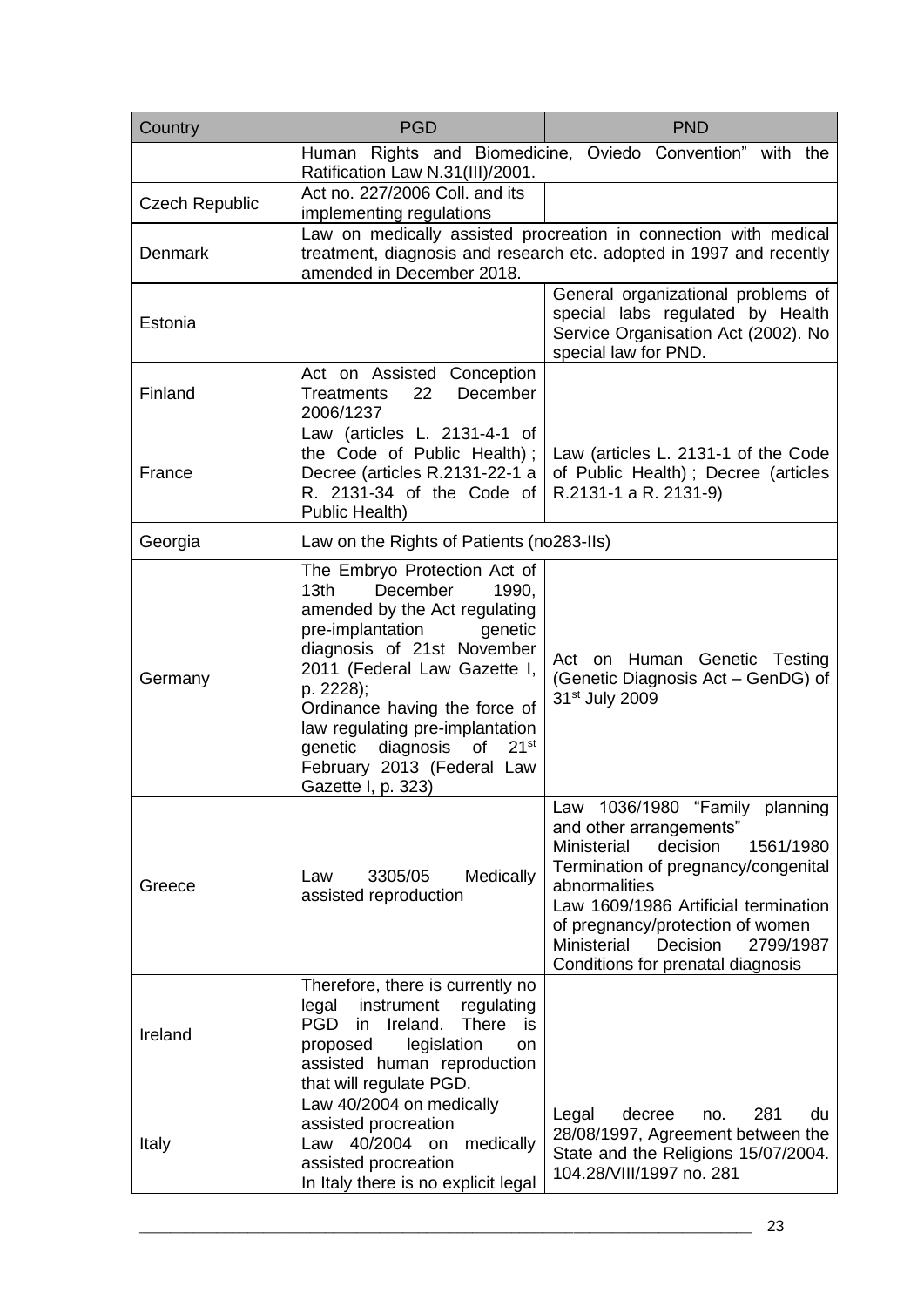| Country | <b>PGD</b>                                                         | <b>PND</b> |
|---------|--------------------------------------------------------------------|------------|
|         | regulation<br>the<br>for                                           |            |
|         | preimplantation<br>genetic<br>diagnosis. <sup>24</sup>             |            |
|         | The Law n.40/2004 in Article                                       |            |
|         | 13 prohibits "any form of                                          |            |
|         | eugenic selection of embryos                                       |            |
|         | and gametes".                                                      |            |
|         | The Constitutional Court of                                        |            |
|         | Italy,<br>Chambers<br>during                                       |            |
|         | Hearing of 14 May 2015,                                            |            |
|         | declared the unconstitutionality                                   |            |
|         | of Article 1, paragraphs 1, 2,                                     |            |
|         | and Article 4, paragraph 1, of                                     |            |
|         | Law N° 40, February 19, 2004                                       |            |
|         | (Rules on medically assisted                                       |            |
|         | reproduction, lifting the ban<br>preventing<br>fertile<br>couples, |            |
|         | known to be carriers of severe                                     |            |
|         | genetic<br>diseases,<br>from                                       |            |
|         | accessing<br>reproductive                                          |            |
|         | techniques. The mentioned                                          |            |
|         | diseases<br>shall<br>the<br>meet                                   |            |
|         | severity criteria set out in                                       |            |
|         | Article 6, paragraph 1, letter b)                                  |            |
|         | of Law N° 194, 22 May 1978,                                        |            |
|         | and be detected by relevant                                        |            |
|         | public healthcare providers.                                       |            |
|         | According to the Constitutional<br>Court, the Parliament should    |            |
|         | draw up and approve a law                                          |            |
|         | providing a list of pathologies                                    |            |
|         | that could justify access to                                       |            |
|         | PMA for fertile couples and                                        |            |
|         | related<br>assessment                                              |            |
|         | procedures, and identify the                                       |            |
|         | appropriate public facilities to                                   |            |
|         | such<br>ascertain<br>genetic                                       |            |
|         | diseases. To date no draft bill                                    |            |
|         | has been put forward, so PGD                                       |            |
|         | allowed but it is<br>not<br>is                                     |            |
|         | governed by Italian law.                                           |            |

<sup>&</sup>lt;sup>24</sup> In particular, the Article 13 of Law 40, concerning the "Experimentation on human embryos", states in paragraph 1 that "there shall be no testing on each human embryo" and in paragraph 2 states that "the clinical and experimental research on each embryo is permitted provided that consideration be given to therapeutic and diagnostic purposes which are exclusively associated with it for the protection of health and development of the embryo itself, and if there are no alternative methods." With respect to paragraph 1, the paragraph 2 is an exception to the general prohibition of experimentation in the case of research aimed at protecting the health of the embryo.It should also be considered the art. 14 (Limits on the application of the techniques on embryos) stating in paragraph 5 the right of parents to request a study on the health status of the embryo and the obligation of the physician to inform them about the conditions of the same. This information along the path of the MAP procedure is also provided under the Article 6 of the Law (Informed Consent).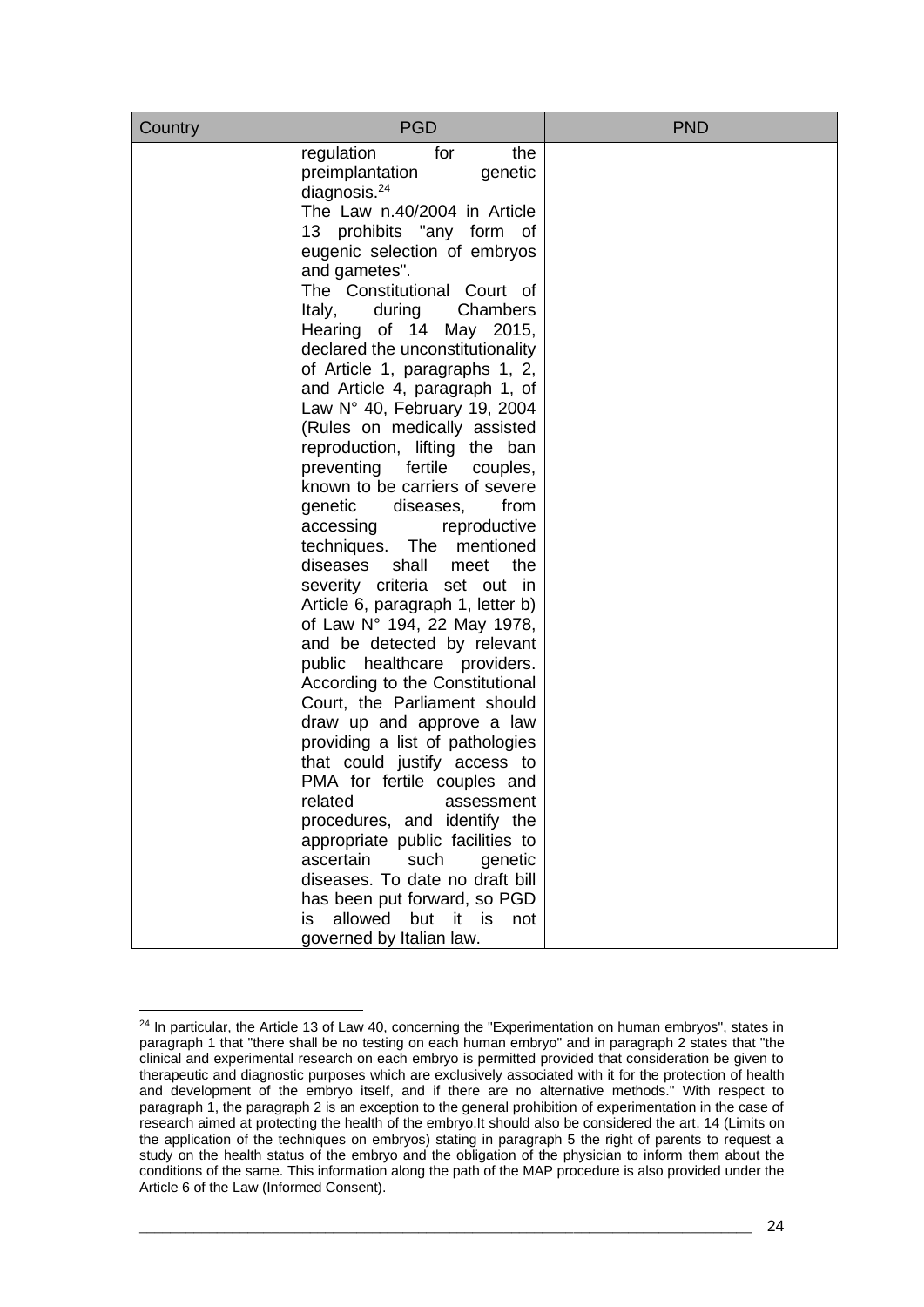| Country         | <b>PGD</b>                                                                                                                                                                                                                                                                                                                                                                                                                                                                                                                                                                                                                         | <b>PND</b>                                                                                                                                                                                                                                                                                                                                                                                                                                                                                                                                                                                                                                                                                                                                                  |
|-----------------|------------------------------------------------------------------------------------------------------------------------------------------------------------------------------------------------------------------------------------------------------------------------------------------------------------------------------------------------------------------------------------------------------------------------------------------------------------------------------------------------------------------------------------------------------------------------------------------------------------------------------------|-------------------------------------------------------------------------------------------------------------------------------------------------------------------------------------------------------------------------------------------------------------------------------------------------------------------------------------------------------------------------------------------------------------------------------------------------------------------------------------------------------------------------------------------------------------------------------------------------------------------------------------------------------------------------------------------------------------------------------------------------------------|
| Latvia          | Regulations No.611 of the<br>Cabinet of Ministers of July 25,<br>2007 "Birth assistance<br>guaranteeing procedure";<br>Regulations No.1046 of the<br>Cabinet<br><b>Ministers</b><br>0f<br>οf<br>"The<br>19,<br>2006<br>December<br>organizing and financing<br>0f<br>health care"                                                                                                                                                                                                                                                                                                                                                  |                                                                                                                                                                                                                                                                                                                                                                                                                                                                                                                                                                                                                                                                                                                                                             |
| Lithuania       | Law on Medically Assisted<br>Procreation of the Republic of<br>Lithuania (2016-09-14 No. XII-<br>2608)<br>The following legal acts are<br>relevant for prenatal genetic<br>diagnosis (PGD):<br>The Decree No. V- 1452 of<br>the Ministry of Health on<br>the Medically assisted<br>procreation services<br>compensated form the<br><b>Compulsary Health</b><br>Insurance Fund, dated: 20<br>December, 2016<br>The Decree No. V-1458 of<br>the Ministry of Health on<br>theHuman genetic<br>services, compensated<br>from the Compulsary<br>Health Insurance Fund,<br>dated: 31 December, 2014<br>(amended on 13 April<br>$2017$ ). | The following legal acts are relevant<br>for prenatal genetic diagnosis<br>$(PND)$ :<br>The Decree No. V-900 of the<br>$\bullet$<br>Ministry<br>Health<br>the<br>of<br><b>on</b><br>Prenatal<br>pregnant<br>care<br>to<br>women, dated: 23 September<br>2013 (amended on 11 July,<br>$2011$ ;<br>The Decree No. V-501 of the<br>Ministry of Health on the Medical<br>Norm<br><b>MN</b><br>56:2019<br>for<br>the<br>Geneticist<br>(MD).<br>Rights,<br>obligations,<br>competence<br>and<br>responsibility, dated: 25 April,<br>2019;<br>The Decree No. V-1458 of the<br>Ministry of Health on the Human<br>genetic services, compensated<br>Compulsary Health<br>from the<br>Fund,<br>dated:31<br>Insurance<br>December, 2014 (amended on<br>13 April 2017). |
| Luxembourg      | framework.<br>the Department is not entitled to carry out PGD.                                                                                                                                                                                                                                                                                                                                                                                                                                                                                                                                                                     | Currently, Luxembourg does not have any regulation in this field.<br>However, the Parliament keeps on requesting the elaboration of a<br>legislation on medically assisted procreation (MAP). The issue of<br>preimplantation genetic diagnosis should be addressed in this<br>However, pending a legislation on MAP, the Health Minister has<br>authorised the setting up of a MAP department which is the only one<br>in the country. The authorisation granted by the Minister specifies that                                                                                                                                                                                                                                                            |
| Malta           | No<br>legislation,<br>but<br>a<br>recommendation to prohibit it<br>and support polar body testing.                                                                                                                                                                                                                                                                                                                                                                                                                                                                                                                                 | No legislation.                                                                                                                                                                                                                                                                                                                                                                                                                                                                                                                                                                                                                                                                                                                                             |
| The Netherlands | Preïmplantatie<br>Regulation<br>Genetische Diagnostiek                                                                                                                                                                                                                                                                                                                                                                                                                                                                                                                                                                             |                                                                                                                                                                                                                                                                                                                                                                                                                                                                                                                                                                                                                                                                                                                                                             |
| Norway          | medicine etc. (Biotechnology Act)                                                                                                                                                                                                                                                                                                                                                                                                                                                                                                                                                                                                  | The act relating to the application of biotechnology in human                                                                                                                                                                                                                                                                                                                                                                                                                                                                                                                                                                                                                                                                                               |
| Poland          |                                                                                                                                                                                                                                                                                                                                                                                                                                                                                                                                                                                                                                    | - The Law of 7 January 1993 on<br>family planning, protection of the<br>human fœtus and the conditions for<br>abortion admissibility.                                                                                                                                                                                                                                                                                                                                                                                                                                                                                                                                                                                                                       |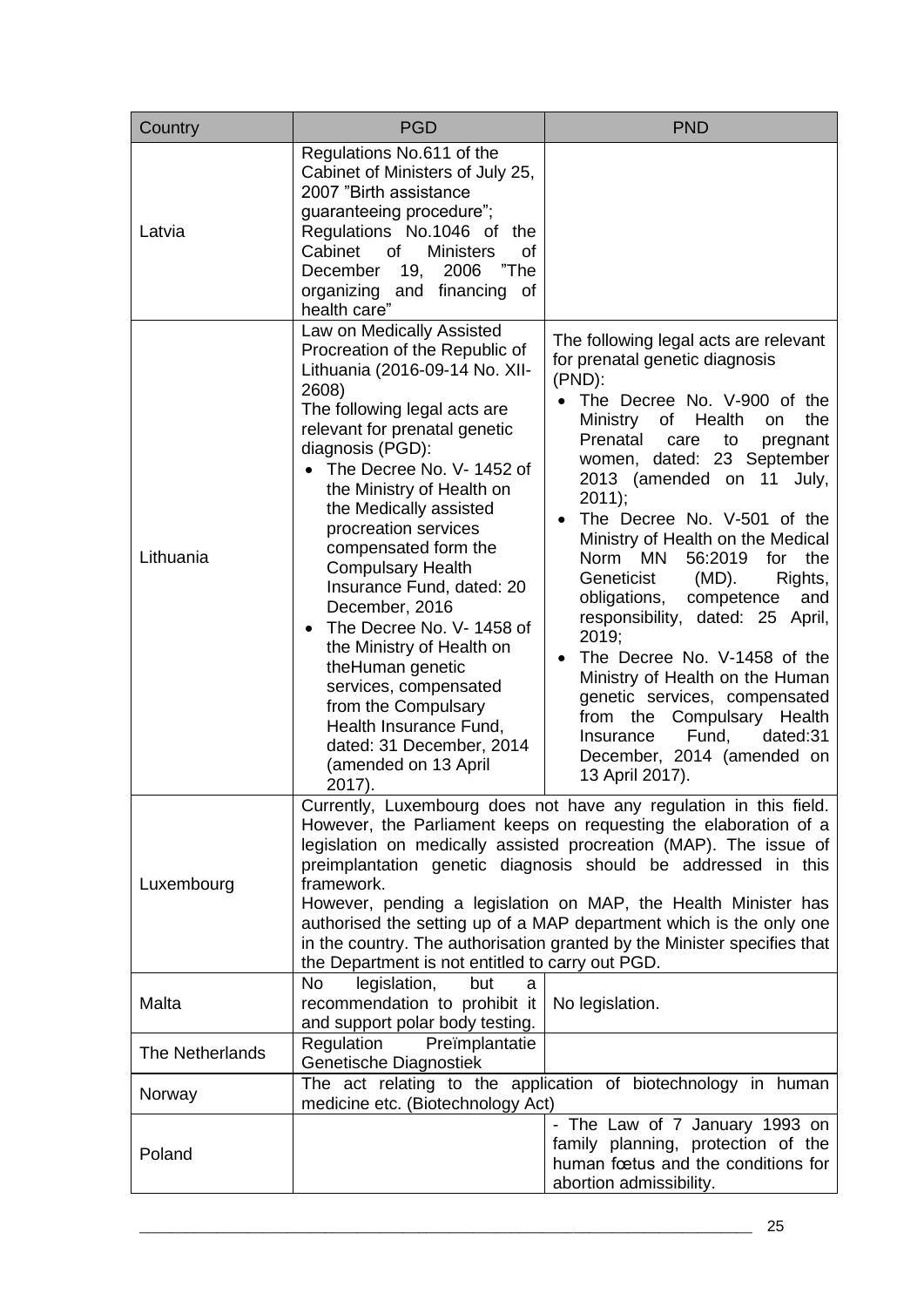| Country               | <b>PGD</b>                                                                                                                                                                                            | <b>PND</b>                                                                                                                                                                                                                                                                                                                                                                                                                                                                                                                                                                                |  |  |  |
|-----------------------|-------------------------------------------------------------------------------------------------------------------------------------------------------------------------------------------------------|-------------------------------------------------------------------------------------------------------------------------------------------------------------------------------------------------------------------------------------------------------------------------------------------------------------------------------------------------------------------------------------------------------------------------------------------------------------------------------------------------------------------------------------------------------------------------------------------|--|--|--|
|                       |                                                                                                                                                                                                       | - The Regulation from the Health<br>Ministry of 21 December 2004 on<br>medical<br>services,<br>including<br>screening tests and the periods<br>during which they can be carried<br>out.<br>- Code of Medical Ethics of 20<br>September 2003                                                                                                                                                                                                                                                                                                                                               |  |  |  |
| Portugal              | 32/2006<br>of<br>the<br>Law<br>no.<br>Parliament, Art. 28                                                                                                                                             |                                                                                                                                                                                                                                                                                                                                                                                                                                                                                                                                                                                           |  |  |  |
| Romania               | Biomedicine)                                                                                                                                                                                          | Only information published in the Law 17/on 22 February 2001<br>(Romania has ratified the Convention on Human Rights and                                                                                                                                                                                                                                                                                                                                                                                                                                                                  |  |  |  |
| Russian<br>Federation | Order of the Ministry of Health<br>of Russian Federation N67<br>(26.02.2003)<br>medically<br>on<br>assisted<br>reproductive<br>technologies.                                                          | Order of the Ministry of Health of<br>Russian<br>Federation<br>N<br>457<br>(28.12.2000) on improvement of<br>prenatal diagnostics and prevention<br>of<br>hereditary and congenital<br>diseases.                                                                                                                                                                                                                                                                                                                                                                                          |  |  |  |
| Serbia                | Regulated by statutory Act;<br>Health Care Act of Serbia<br>(2005) provides special health<br>care for all women concerning<br>family planning, prenatal care,<br>delivery and motherhood (Art<br>11) | Art 11 of Health Care Act also<br>applicable as<br>general provision<br>(special health care for all women<br>concerning family planning, prenatal<br>care, delivery and motherhood);<br>Art. 45 of Health Insurance Act<br>(2005)<br>Ordinance on content and scope of<br>rights<br>health<br>through<br>to<br>care<br>compulsory<br>insurance<br>and<br>participation (2007) anticipates as<br>accepted procedures: PGD and<br><b>PND (Art 10)</b><br>Prof. & methodology Instruction for<br>implementation of Decree about<br>Health care of women, etc. (Ministry<br>of Health, 1997) |  |  |  |
| Slovenia              | The Law on Treatment of<br>Infertility and on Biomedicaly<br>Assisted Procreation, 2000                                                                                                               | The Law on Medical Measures to<br>Exercise the Right to Free Choice in<br>Procreation, 1977                                                                                                                                                                                                                                                                                                                                                                                                                                                                                               |  |  |  |
| Spain                 |                                                                                                                                                                                                       | Law 14/2006, May 26: Assisted Human Reproduction Techniques                                                                                                                                                                                                                                                                                                                                                                                                                                                                                                                               |  |  |  |
| Sweden                |                                                                                                                                                                                                       | Act on Genetic Integrity (SFS 2006:351) (Act decided by Parliament)                                                                                                                                                                                                                                                                                                                                                                                                                                                                                                                       |  |  |  |
| Switzerland           | Federal Law of 18 December<br>1998 on medically assisted<br>procreation (LMAP) (currently<br>re-examined)                                                                                             | Federal Law on human genetic<br>analysis of 8 October 2004 (LAGH)                                                                                                                                                                                                                                                                                                                                                                                                                                                                                                                         |  |  |  |
| Ukraine               |                                                                                                                                                                                                       | Joint Act no. 641/84-31.12.2003 of<br>Ministry<br>of Health Care<br>and<br>Academy of Medical Science of<br>"The<br><b>Ukraine</b><br>Improvement<br>0f<br>Medico-genetic Help in Ukraine"<br>(addition 4-10)                                                                                                                                                                                                                                                                                                                                                                             |  |  |  |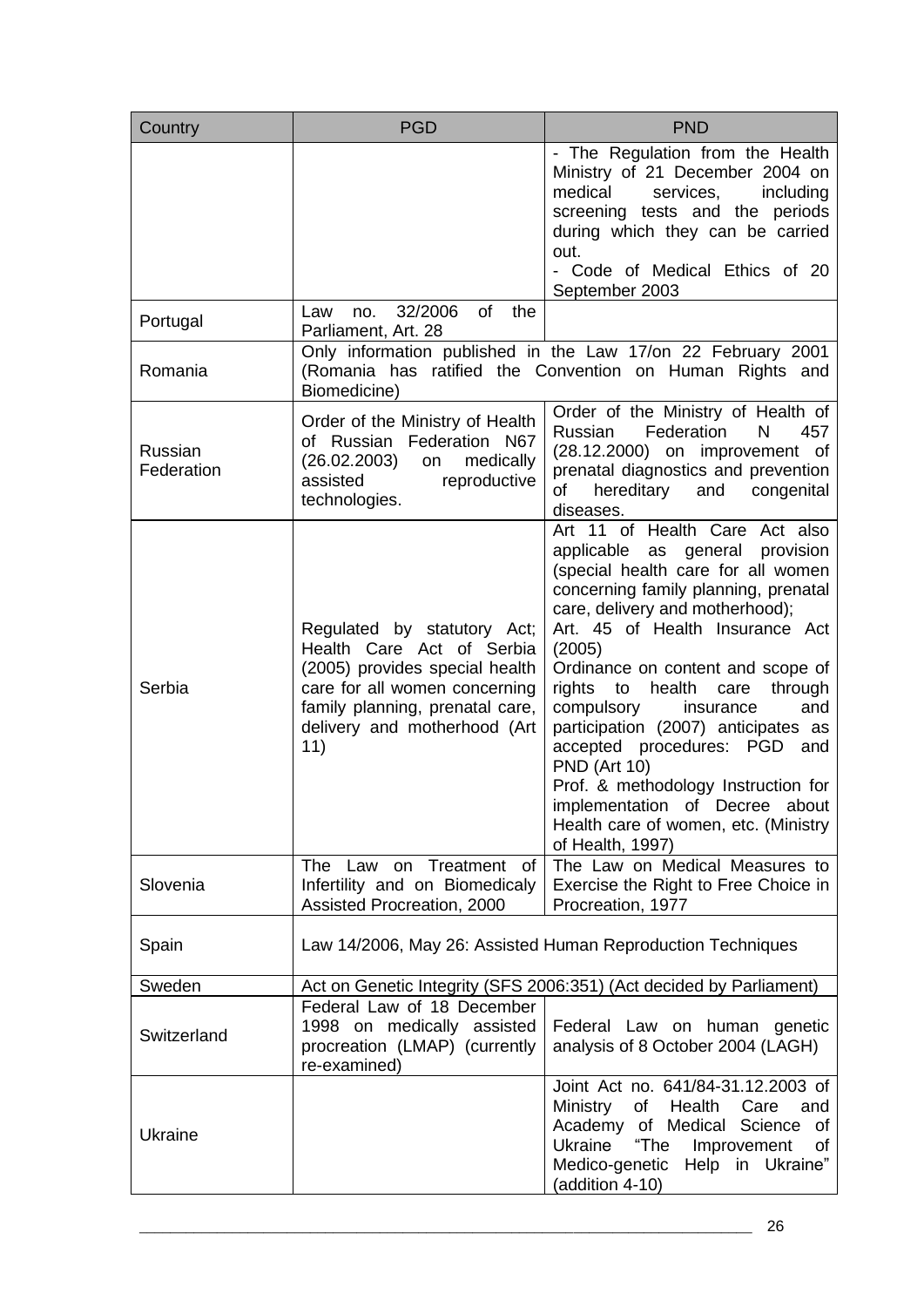| Country        | <b>PGD</b>                                                                                                                                                                                                                                                                              | <b>PND</b>                                                                                                                                                                                                                                                                                                                                                                               |
|----------------|-----------------------------------------------------------------------------------------------------------------------------------------------------------------------------------------------------------------------------------------------------------------------------------------|------------------------------------------------------------------------------------------------------------------------------------------------------------------------------------------------------------------------------------------------------------------------------------------------------------------------------------------------------------------------------------------|
| United Kingdom | The Human Fertilisation and<br>Embryology Act 1990<br>(the<br>HFE Act)                                                                                                                                                                                                                  | No legislation                                                                                                                                                                                                                                                                                                                                                                           |
| Australia      |                                                                                                                                                                                                                                                                                         |                                                                                                                                                                                                                                                                                                                                                                                          |
|                |                                                                                                                                                                                                                                                                                         | • Law of the Republic of Belarus<br>No. 2435-XII of June 18, 1993<br>[Amended as of October 21, 2016]<br>"On Health Care"<br>• ART Law of Republic of Belarus<br>Assisted Reproductive<br>"On<br>Technologies" Nº<br>341-3 from<br>7.01.2012                                                                                                                                             |
|                | • ART Law of Republic of<br>"On<br>Assisted<br><b>Belarus</b><br>Reproductive Technologies"<br>Nº 341-3 from 7.01.2012<br>• Resolution of the Ministry of<br>Health of the Republic of<br>Belarus on approval of the                                                                    | • Resolution of the Ministry of<br>Health of the Republic of Belarus<br>Nº 26 of 28.03.2007 "On approval<br>of the Instruction on the Procedure<br>for Conducting Medical Genetic<br>Counseling and Diagnosis of<br><b>Citizens</b><br>Public<br>in<br>Health<br>Organizations"                                                                                                          |
| <b>Belarus</b> | Instruction on the Procedure<br>Conducting Medical<br>for<br>Genetic Counseling<br>and<br>Diagnosis of Citizens<br>in<br>Public Health Organizations<br>from 28.03. 2007 r. № 26<br>(+Resolution of the Ministry<br>of Health of the Republic of<br>Belarus from 12.09.2008. No<br>141) | · Resolution of<br>the<br>Ministry of<br>Health of the Republic of Belarus<br>No. 124 of 24.12.2019 "On the<br>of assisted reproductive<br>use<br>technologies"<br>• Resolution Council<br>of<br><b>Ministers</b><br>The Republic of Belarus No. 483<br>of 17.08.2020: on the procedure<br>conditions<br>for<br>the<br>free<br>and<br>provision of one in vitro fertilization<br>attempt |
|                |                                                                                                                                                                                                                                                                                         | ● Resolution of<br>the<br>Ministry of<br>Health of the Republic of Belarus<br>No. 115 of 24.12.2020 "On the<br>approval of the Clinical protocol<br>"Treatment of infertility by the<br>method in vitro fertilization"                                                                                                                                                                   |

3) Are the following authorized or prohibited?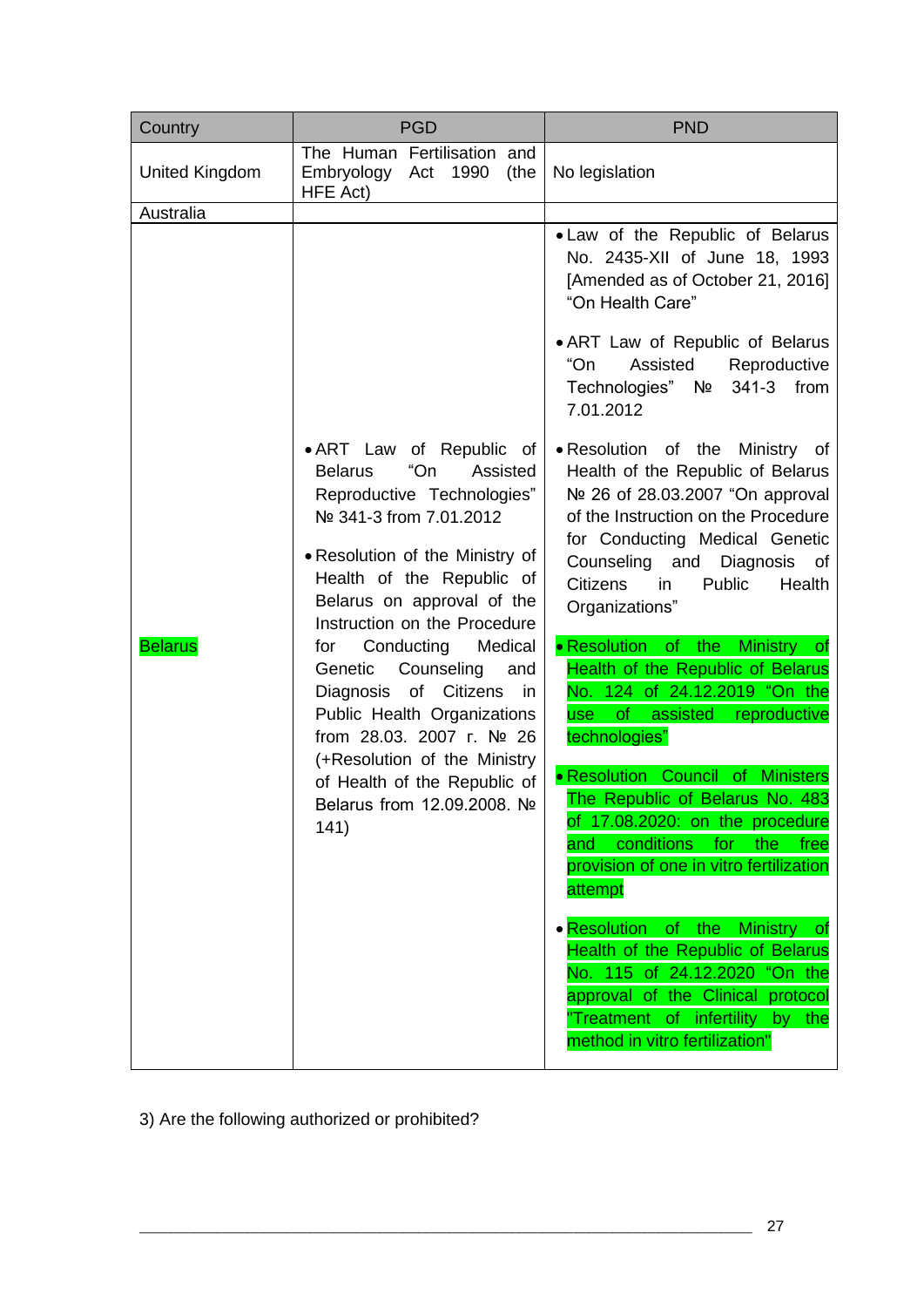| Country           | <b>PGD</b>                                                        | <b>PND</b>                 | Country                          | <b>PGD</b>                                   | <b>PND</b>                   |  |
|-------------------|-------------------------------------------------------------------|----------------------------|----------------------------------|----------------------------------------------|------------------------------|--|
| Austria           | authorised                                                        | authorised                 | The<br>authorised<br>Netherlands |                                              | authorised                   |  |
| <b>Belgium</b>    | authorised                                                        | authorised <sup>25</sup>   | Norway                           | authorised                                   | authorised                   |  |
| <b>Bulgaria</b>   |                                                                   | authorised                 | Poland                           |                                              | authorised                   |  |
| Czech<br>Republic | authorised                                                        | authorised                 | Portugal                         | authorised                                   |                              |  |
| Denmark           | authorised <sup>26</sup>                                          |                            | Russian<br>Federation            | authorised                                   | authorised                   |  |
| Estonia           |                                                                   | authorised                 | Serbia                           | authorised                                   | authorised                   |  |
| Finland           | authorised                                                        |                            | Slovakia                         | authorised                                   | authorised                   |  |
| France            | authorised                                                        | authorised                 | Slovenia                         | authorised                                   | authorised                   |  |
| Georgia           | authorised<br>'indirectly'                                        | authorised<br>'indirectly' | Spain                            | authorised                                   | (see footnote) <sup>27</sup> |  |
| Germany           | prohibited<br>as a rule                                           | authorised                 | Sweden                           | authorised                                   | authorised                   |  |
| Greece            | authorised                                                        | authorised                 | Switzerland                      | Prohibited<br>(currently<br>re-<br>examined) | authorised                   |  |
| Ireland           | <b>Not</b><br>prohibited                                          | <b>Not</b><br>prohibited   | Ukraine                          |                                              | authorised                   |  |
| Italy             | <b>Neither</b><br>prohibited<br>nor<br>authorized,<br>explicitely | authorised                 | United<br>Kingdom                | authorised                                   | authorised                   |  |
| Latvia            |                                                                   | authorised                 | Australia                        | authorised                                   |                              |  |
| Lithuania         | authorised                                                        | authorised                 | <b>Belarus</b>                   | authorised                                   | authorised                   |  |

4) If any relevant legal instrument is currently at the draft stage or subject to revision, please provide the reference and a commentary regarding the proposed provisions:

Please see question 2

5) If there is no legally binding text, are there other documents that provide guidance for the use of preimplantation or pre natal diagnosis (e.g. Code of Practice)? Please state reference:

| Country | <b>PGD</b> | <b>PND</b>                                               |
|---------|------------|----------------------------------------------------------|
| Denmark |            | Guidance from the Danish Patient Safety<br>Authority     |
| Estonia |            | Estonian Gynecologist<br>Guidance from<br>Society (2008) |

<sup>&</sup>lt;sup>25</sup> Not explicity authorised but definitely implicitly. For example, amniocentesis is an invasive obstetric procedure that is included in the list of authorised procedures of the sickness-invalidity insurance scheme.

<sup>&</sup>lt;sup>26</sup> Authorized accoring to The Plan for Specialized Treatment of Gynocology and Obstetric.

<sup>&</sup>lt;sup>27</sup> Not namely authorized but not prohibited and included in the Social security provisions as a part of pregnancy care.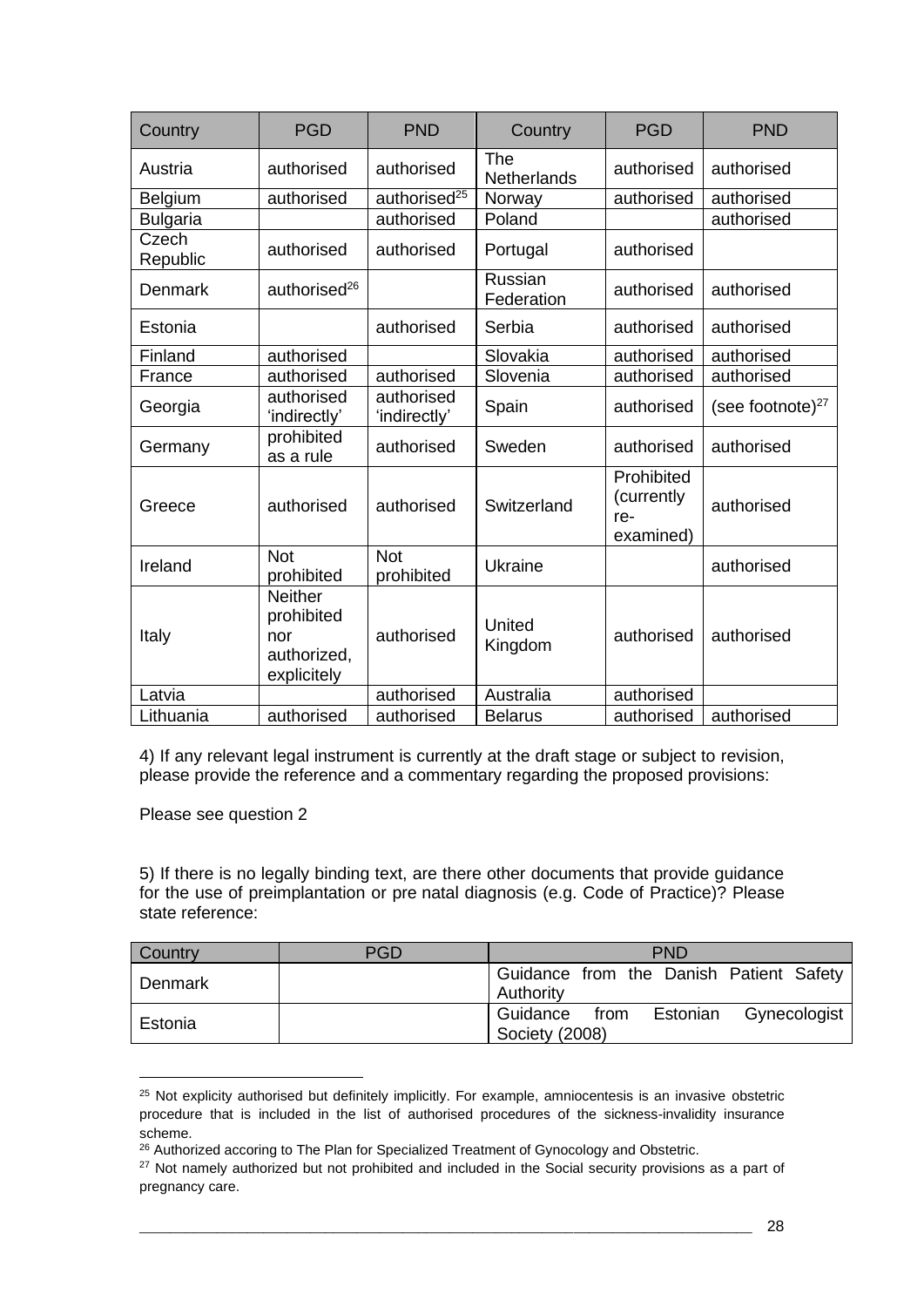| Poland    | Code of Medical Ethics                                                                                                                                                        | Opinion of the Polish Association<br>of<br>Obstetricians concerning<br>MAP techniques used in therapy against<br>infertility                                                                                          |
|-----------|-------------------------------------------------------------------------------------------------------------------------------------------------------------------------------|-----------------------------------------------------------------------------------------------------------------------------------------------------------------------------------------------------------------------|
| Slovakia  | Acts<br>General<br>about<br>Health Care 2004- 2006                                                                                                                            | Decree of the Ministry of Health on Methodic<br>coordination in prenatal multimaker screening<br>Text of Consensus of Slovak Society of<br>Medical genetics and Slovak Society of<br><b>Gynecology and Obstetrics</b> |
| Turkey    | (ECTMA), 1994;<br>Declaration of the NGO of Genetics, 1994.                                                                                                                   | Declaration of the Ethics Committee of the Turkish Medical Association                                                                                                                                                |
| Australia | NHMRC<br>Ethical<br>The<br>Guidelines on the use of<br>Assisted Reproductive<br>Technology in Clinical<br>Practice and Research,<br><b>ART</b><br>2007<br>(the<br>guidelines) |                                                                                                                                                                                                                       |

Section B: Specific regulations for preimplantation genetic diagnosis (PGD)

I *Objectives and criteria according to legislation* 

6) Is preimplantation genetic diagnosis limited to specific purposes? If so, please specify:

a. For the health of the child to be born

b. To treat fertility problems

c. For the health of a sibling (HLA-typing)

d. Family balancing

e. Other non-medical purposes – please specify

| Country                   | a   | $\mathsf b$ | $\mathbf C$ | d  | $\mathbf e$ | Country               | a   | b   | C   | d  | $\mathbf e$ |
|---------------------------|-----|-------------|-------------|----|-------------|-----------------------|-----|-----|-----|----|-------------|
| Austria                   | yes | no          | no          | no | no          | Portugal              | yes | no  | yes | no | no          |
| Belgium                   | yes | yes         | yes         | no | no          | Russian<br>Federation | yes | yes | no  | no | no          |
| Czech<br>Republic         | yes | yes         | yes         | no | no          | Slovakia              | yes | yes |     |    |             |
| Denmark                   | yes | no          | yes         | no | no          | Slovenia              | yes | yes | no  | no | no          |
| Finland                   | yes | no          | no          | no | no          | Spain                 | yes |     | yes | no | no          |
| France                    | yes | no          | yes         | no | no          | Sweden                | yes | yes | yes | no | no          |
| Greece                    | yes | no          | yes         | no | no          | United<br>Kingdom     | yes | yes | yes | no | no          |
| The<br><b>Netherlands</b> | yes | no          | no          | no | no          | Australia             | yes | no  | no  | no | no          |

\_\_\_\_\_\_\_\_\_\_\_\_\_\_\_\_\_\_\_\_\_\_\_\_\_\_\_\_\_\_\_\_\_\_\_\_\_\_\_\_\_\_\_\_\_\_\_\_\_\_\_\_\_\_\_\_\_\_\_\_\_\_\_\_\_\_\_\_\_\_\_\_\_\_\_\_\_\_\_ 29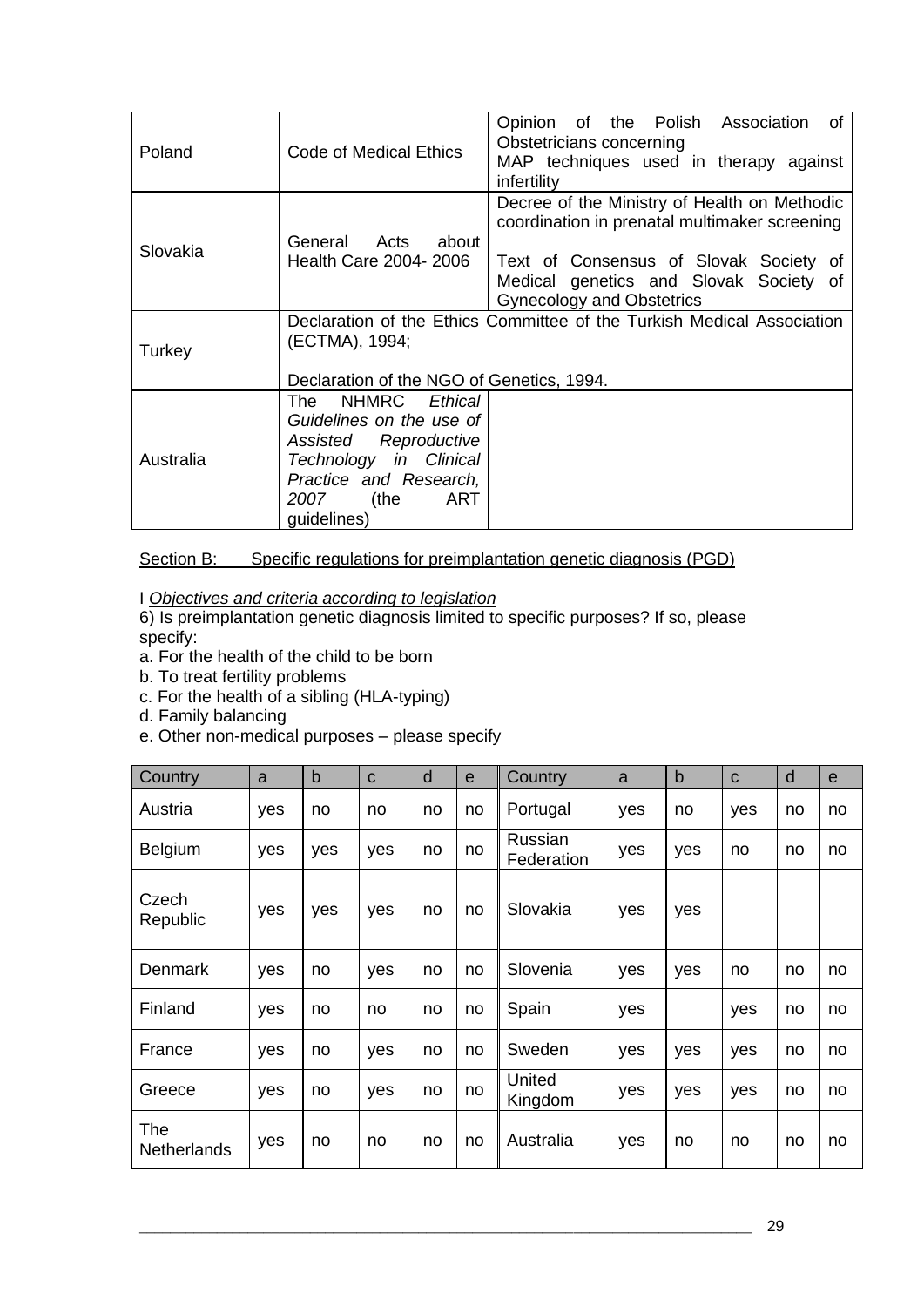|  | Norway | yes | nc | л.<br>yes* | no | no | -<br><b>Belarus</b> | ves | ves | ves | nc | no |
|--|--------|-----|----|------------|----|----|---------------------|-----|-----|-----|----|----|
|--|--------|-----|----|------------|----|----|---------------------|-----|-----|-----|----|----|

\*HLA-typing is allowed when there is also the risk of serious inheritable diseases in the child to be born, and the disease of the sibling can be successfully treated/cured by bone marrow transplantation. PGD for HLA-typing alone is prohibited

7) Where the permitted use of PGD for the health of the child to be born is not limited to monogenic diseases, is it allowed for the following?

a. Multifactorial disorders

b. Chromosomal aneuploidies

- c. Chromosomal translocations
- d. Embryo sexing for X linked disorders

| Country               | a                 | b                | C          | d          | Country               | a          | b          | $\mathbf C$ | d          |
|-----------------------|-------------------|------------------|------------|------------|-----------------------|------------|------------|-------------|------------|
| Austria               | no                | ves              | <b>ves</b> | ves        | Portugal              | no         | <b>ves</b> | yes         | <b>ves</b> |
| <b>Czech Republic</b> | yes               | yes              | yes        | yes        | Russian<br>Federation | no         | yes        | yes         | yes        |
| Denmark               | VES <sup>28</sup> | no <sup>29</sup> | ves        | ves        | Slovakia              |            | ves        | ves         | <b>ves</b> |
| Finland               | ves               | ves              | ves        | ves        | Slovenia              | no         | ves        |             | ves        |
| France                |                   |                  |            |            | Spain                 |            | ves        | ves         | <b>ves</b> |
| Greece                | ves               | ves              | ves        | ves        | Sweden                | no         | ves        | ves         | ves        |
| <b>Netherlands</b>    | yes               | no               | no         | <b>ves</b> | <b>United Kingdom</b> | <b>ves</b> | ves        | yes         | <b>ves</b> |
| Norway                | no                | no               | ves        | ves        | Australia             |            |            |             |            |
| Lithuania             | ves               | no               | no         | no         | <b>Belarus</b>        | <b>ves</b> | ves        | ves         | <b>ves</b> |

- 8) Are any of the following criteria prerequisites for allowing PGD?
- a. Severity of disorder

b. Absence of appropriate treatment

Other, please specify

| Country               | a          | b          | Country                   | a          | b          |
|-----------------------|------------|------------|---------------------------|------------|------------|
| Austria               | ves        | <b>ves</b> | Portugal                  | <b>ves</b> | no         |
| <b>Czech Republic</b> | no         | no         | <b>Russian Federation</b> | <b>ves</b> | ves        |
| Denmark               | ves        | no         | Slovakia                  | <b>ves</b> |            |
| Finland               | <b>ves</b> | no         | Slovenia                  | ves        | <b>ves</b> |
| France                | ves        | ves        | Spain                     | <b>ves</b> | ves        |
| Greece                | <b>ves</b> | <b>ves</b> | Sweden                    | <b>ves</b> | no         |
| The Netherlands       | ves        | no         | United Kingdom            | <b>ves</b> | ves        |
| Norway                | ves        | ves        | Australia                 |            |            |
| Lithuania             | ves        | no         | <b>Belarus</b>            | <b>ves</b> | ves        |

9) Is there a commonly used list of disorders for which PGD is accepted? (please provide a copy or state reference)

| Country | Answer                                                                      | Country | Answer |
|---------|-----------------------------------------------------------------------------|---------|--------|
| Austria | No.<br>The legislation lays Norway<br>down the general<br>The<br>framework. |         | no     |

<sup>&</sup>lt;sup>28</sup> Yes, if several known mutations contributes to a well-defined syndrome or a disease in the family.

 $29$  No, but can be done within a research project with approval from an ethical committee.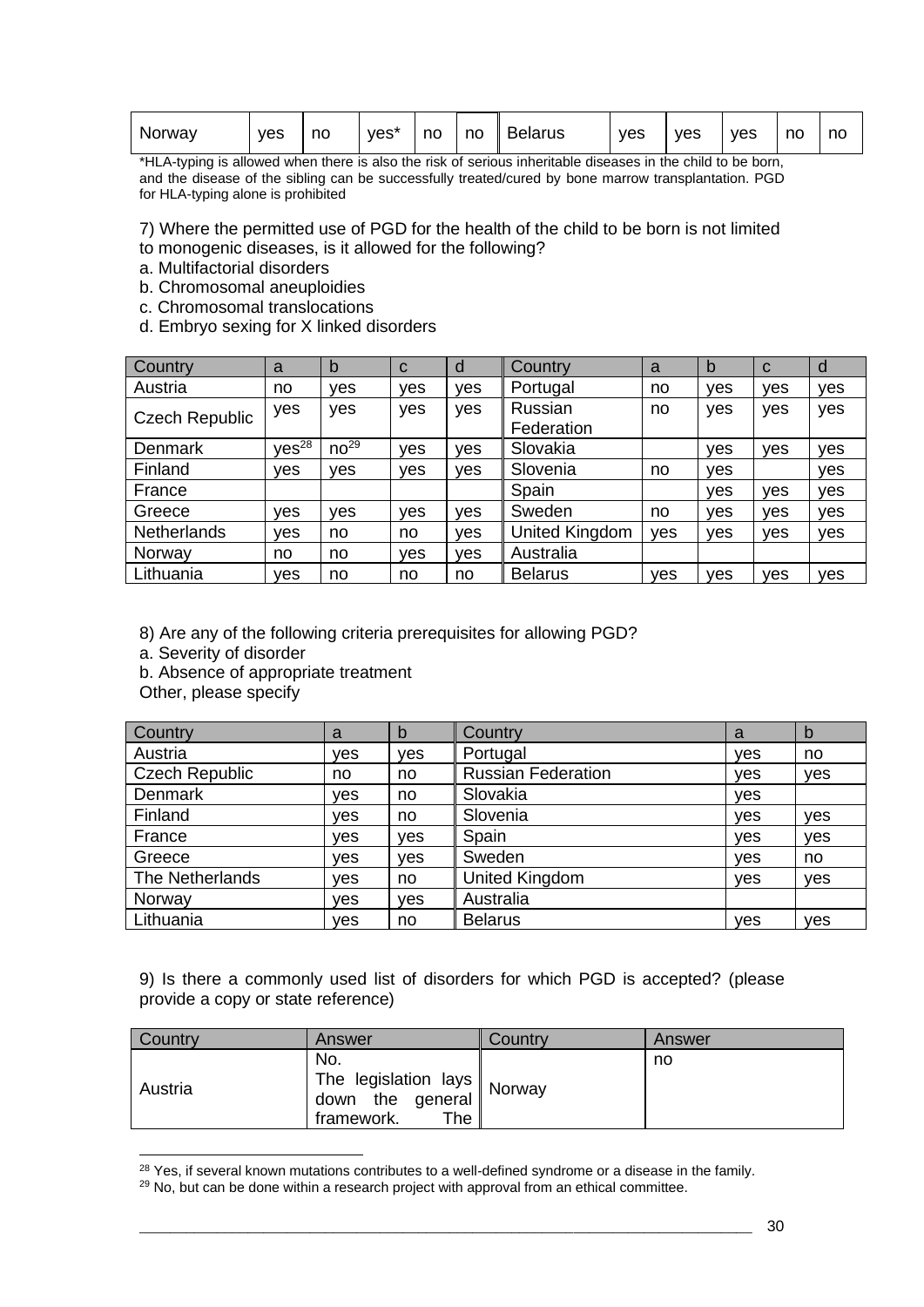|                       | decision is taken by<br>the authority taking<br>account<br>the<br>into<br>the<br>opinion of<br>Genetechnology-<br>Board. |                           |                                                                                                                                                                                             |
|-----------------------|--------------------------------------------------------------------------------------------------------------------------|---------------------------|---------------------------------------------------------------------------------------------------------------------------------------------------------------------------------------------|
| <b>Belgium</b>        | no <sup>30</sup>                                                                                                         | Portugal                  | no                                                                                                                                                                                          |
| <b>Czech Republic</b> | no <sup>31</sup>                                                                                                         | <b>Russian Federation</b> | no                                                                                                                                                                                          |
| Denmark               | no                                                                                                                       | Slovakia                  | no                                                                                                                                                                                          |
| Finland               | no                                                                                                                       | Slovenia                  | Yes. Listed in the code<br>of practice to the law of<br>2000                                                                                                                                |
| France                | no                                                                                                                       | Sweden                    | no                                                                                                                                                                                          |
| Georgia               | no                                                                                                                       | United Kingdom            | The HFEA publish a list<br>of example conditions<br>which PGD<br>for<br><b>is</b><br>licensed. This list is not<br>exhaustive<br>list<br>an<br>http://www.hfea.gov.uk/<br>docs/PGD list.pdf |
| Greece                | no                                                                                                                       | Australia                 |                                                                                                                                                                                             |
| The Netherlands       | no                                                                                                                       | <b>Belarus</b>            | no                                                                                                                                                                                          |
| Lithuania             | no, only general<br>criteria                                                                                             |                           |                                                                                                                                                                                             |

# II *Procedural aspects of PDG*

10) Who evaluates the acceptability of performing PDG in the case of a specific disorder?

- a. A medical team
- b. A competent authority (please specify the cases and the authority)

| Country        | a   | b                                                                                                                                                                                                                                                                                                                                                                                                                                | Country  | a   | b   |
|----------------|-----|----------------------------------------------------------------------------------------------------------------------------------------------------------------------------------------------------------------------------------------------------------------------------------------------------------------------------------------------------------------------------------------------------------------------------------|----------|-----|-----|
| Austria        | yes | Yes, PGD may<br>only be<br>performed after multiple<br>failures of<br>assisted<br>reproduction<br>or<br>miscarriage due to genetic<br>disposition as well as to<br>prevent most<br>severe,<br>untreatable<br>genetic<br>diseases of the child.<br>testing<br>Genetic<br>laboratories for PGD have<br>to be authorised by the<br>authority,<br>competent<br>defining the specific scope<br>for which PGD analysis is<br>approved. | Norway   | yes | yes |
| <b>Belgium</b> | ves | No,<br>for<br>except<br>cases                                                                                                                                                                                                                                                                                                                                                                                                    | Portugal | ves |     |

 $30$  The legislation lays down the general framework and leaves the management of PGD to the fertility and human genetics centres

<sup>&</sup>lt;sup>31</sup> No, but there are recommendations from professional societies.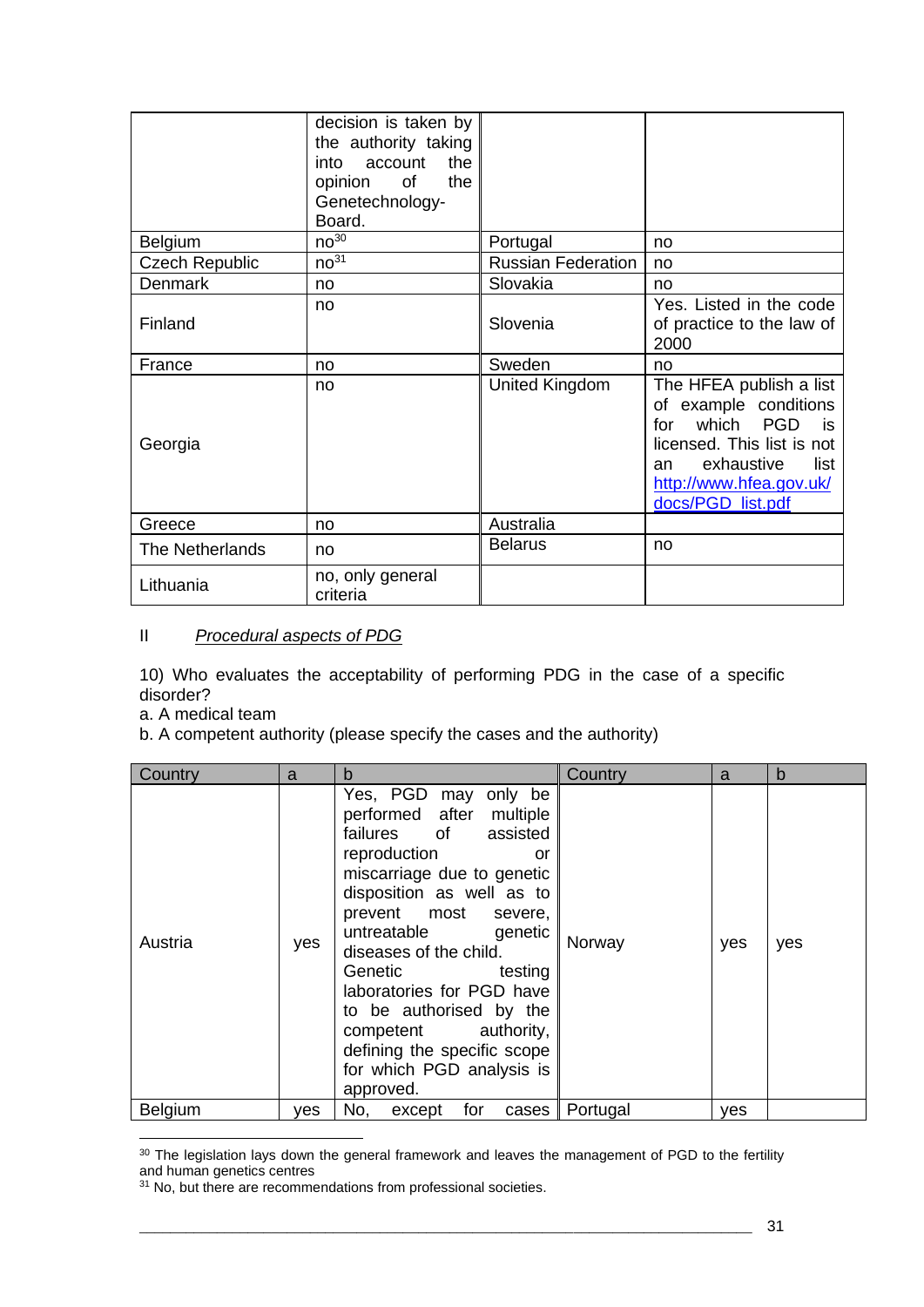|                       |            | where PGD is carried out<br>for the therapeutic benefit<br>of the born child or the<br>parties to the parental<br>project: in this case, a<br>favorable opinion of the<br>authorized human genetics<br>center must be attached to<br>the file. The fertility centre<br>consulted must verify that<br>the parental project is not<br>simply for the therapeutic<br>benefit of the born child or<br>the parties to the parental<br>project, and<br>this<br>assessment<br>must<br>be<br>confirmed by the human |                       |     |            |
|-----------------------|------------|-------------------------------------------------------------------------------------------------------------------------------------------------------------------------------------------------------------------------------------------------------------------------------------------------------------------------------------------------------------------------------------------------------------------------------------------------------------------------------------------------------------|-----------------------|-----|------------|
|                       |            | genetics centre consulted.<br>Ethical committee of the                                                                                                                                                                                                                                                                                                                                                                                                                                                      |                       | yes |            |
| <b>Czech Republic</b> | yes        | provider (for example of<br>the centre of MAR)                                                                                                                                                                                                                                                                                                                                                                                                                                                              | Russian<br>Federation |     |            |
| <b>Denmark</b>        | yes        | yes                                                                                                                                                                                                                                                                                                                                                                                                                                                                                                         | Slovakia              | yes |            |
| Finland               | yes        | no                                                                                                                                                                                                                                                                                                                                                                                                                                                                                                          | Slovenia              | yes | yes        |
| France                | <b>ves</b> | ves                                                                                                                                                                                                                                                                                                                                                                                                                                                                                                         | Sweden                | yes |            |
| Greece                | yes        | yes                                                                                                                                                                                                                                                                                                                                                                                                                                                                                                         | United Kingdom        | yes | <b>ves</b> |
| The Netherlands       | yes        | yes                                                                                                                                                                                                                                                                                                                                                                                                                                                                                                         | Australia             |     |            |
| Lithuania             | yes        | no                                                                                                                                                                                                                                                                                                                                                                                                                                                                                                          | <b>Belarus</b>        | yes | no         |

11) May PGD be carried out only in specifically licensed medical centers? (If yes, please state number of centers in your country)

| Country               | Answer               | Country         | Answer                    |
|-----------------------|----------------------|-----------------|---------------------------|
| Austria               | Yes<br>(34           | Georgia         | yes                       |
|                       | authorised fertility |                 |                           |
|                       | 3<br>centers,        |                 |                           |
|                       | authorised           |                 |                           |
|                       | genetic              |                 |                           |
|                       | laboratories)        |                 |                           |
| Belgium               | yes $(18 + 7)^{32}$  | Greece          | yes                       |
| <b>Czech Republic</b> | ves                  | The Netherlands | yes $(1)$                 |
| <b>Denmark</b>        | yes (2)              | Slovakia        | no                        |
| Finland               | ves                  | Spain           | ves                       |
| France                | yes(3)               | Australia       |                           |
|                       | yes                  | <b>Belarus</b>  | yes, (now it is Center of |
| Lithuania             |                      |                 | Reproductive              |
|                       |                      |                 | Technologies "Embryo")    |

Section C Polar bodies diagnosis

This section concerns only countries where PGD is prohibited.

 $32$  18 authorised fertility centres. 7 human genetic centres that have drawn up a specific collaboration agreement on this subject.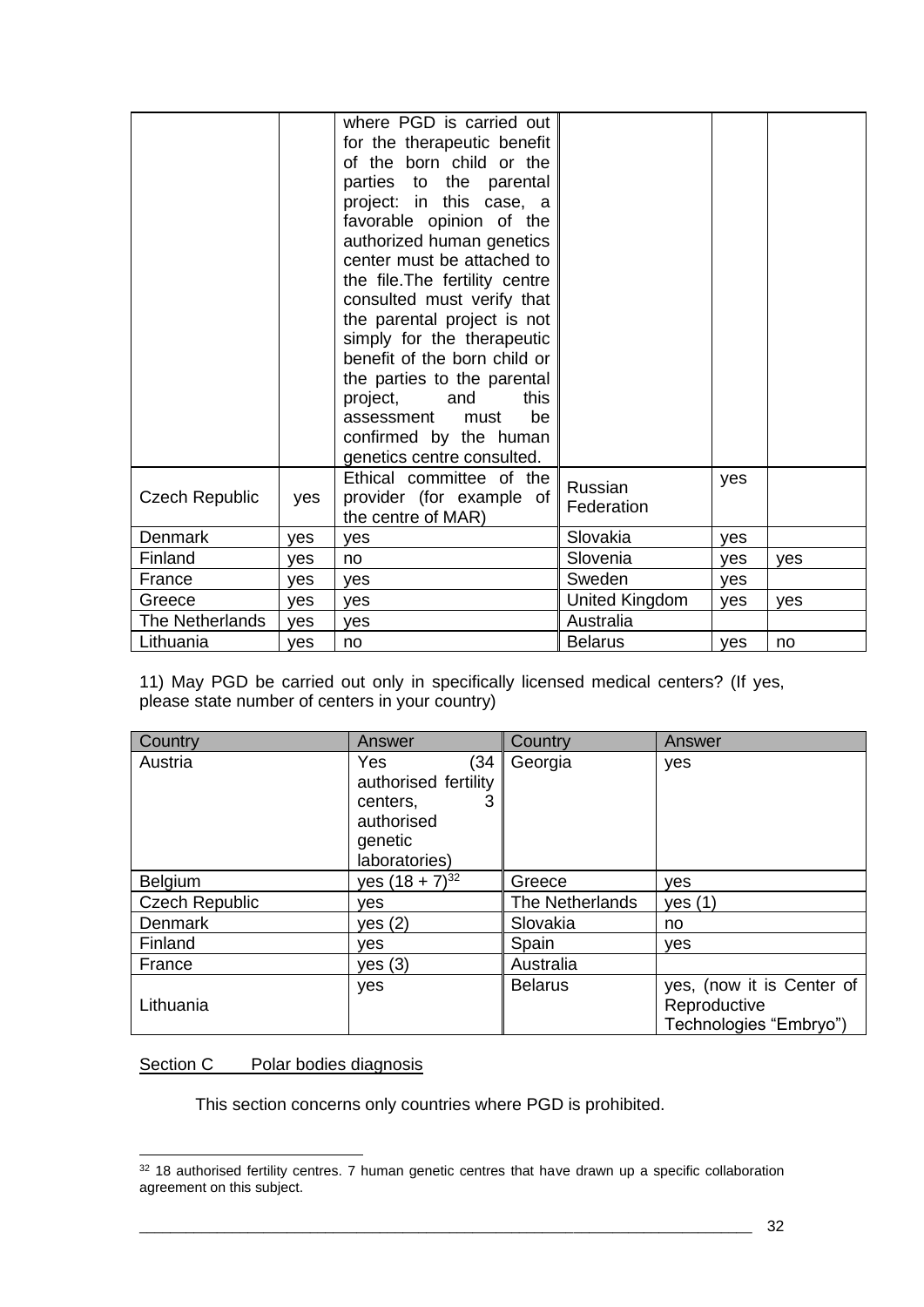12) If preimplantation diagnosis is prohibited in your country, is polar bodies diagnosis allowed?

| Country     | Answer                                                                                                                                                                                                                                                           |
|-------------|------------------------------------------------------------------------------------------------------------------------------------------------------------------------------------------------------------------------------------------------------------------|
| Austria     | no                                                                                                                                                                                                                                                               |
| Germany     | ves                                                                                                                                                                                                                                                              |
| Malta       | Recommendation that it should be allowed, by the Report presented to<br>the Maltese Parliament in 2005, produced by the Permanent Social<br>Affairs Committee of the Maltese Parliament, considering<br>Biotechnology, including Assisted Reproduction in Malta. |
| Switzerland | ves                                                                                                                                                                                                                                                              |

13) If polar bodies diagnosis is regulated specifically, please describe the main points (in the light of the questions asked on PGD).

| Country     | Answer                                                                                                                                                                                                                                                    |
|-------------|-----------------------------------------------------------------------------------------------------------------------------------------------------------------------------------------------------------------------------------------------------------|
| Germany     | The Federal Physicians Association has released Guidelines on Assisted<br>Reproduction from the 17th February 2006. Polar bodies diagnosis is<br>restricted to the health of the child to be born.                                                        |
| Malta       | Medical reasons only - not for family balancing.<br>Definitely for the health of the child to be born<br>No mention about treating fertility problems or for the health of a sibling -<br>issue not regulated.<br>There is no available list of diseases. |
| Switzerland | This diagnostic may only be used with a aim of excluding a risk for the<br>children to be affected by a severe and untreatable disease (see art. 33<br>LMAP). It can only be prescribed by a medical doctor (see art. 13, al. 1,<br>LAGH).                |

Section D: Specific regulations for prenatal genetic diagnosis (PND)

14) If PND is regulated specifically, please describe the main points (in the light of the questions asked on PGD).

| Country           | Answer                                                                                                                                                                                                                                                                                                                                                                                       |
|-------------------|----------------------------------------------------------------------------------------------------------------------------------------------------------------------------------------------------------------------------------------------------------------------------------------------------------------------------------------------------------------------------------------------|
| Austria           | PND is limited to diagnosis or predisposition of an illness. The acceptability is<br>decided by the authority based on the opinion of the Genetechnology-Board.<br>PND is carried out only by specifically authorised medical centers.                                                                                                                                                       |
| <b>Bulgaria</b>   | No specific regulations apart from the established criteria of the European<br>Society of Human genetics                                                                                                                                                                                                                                                                                     |
| Cyprus            |                                                                                                                                                                                                                                                                                                                                                                                              |
| Czech<br>Republic | Not regulated specifically. Sex selection prohibited, PND can be used only for<br>the benefit of the child.                                                                                                                                                                                                                                                                                  |
| Estonia           | Medical genetics centers are licensed for invasive PND, mainly for the health of<br>the child to be born, for example, for chromosomal aneuploides testing,<br>chromosomal translocations testing and embryo sexing for X-linked disorders.<br>The prerequisites for allowing PND are severity of disorders and absence of<br>appropriate treatment as well.                                 |
| France            | - The aim of prenatal diagnosis is to detect any particularly serious disease in<br>the embryo or foetus in utero.<br>- Cytogenetic and biological tests carried out in order to make the prenatal<br>diagnosis must be preceded by a medical consultation appropriate to the<br>disease being looked for.<br>- These tests may be conducted only in authorised public health establishments |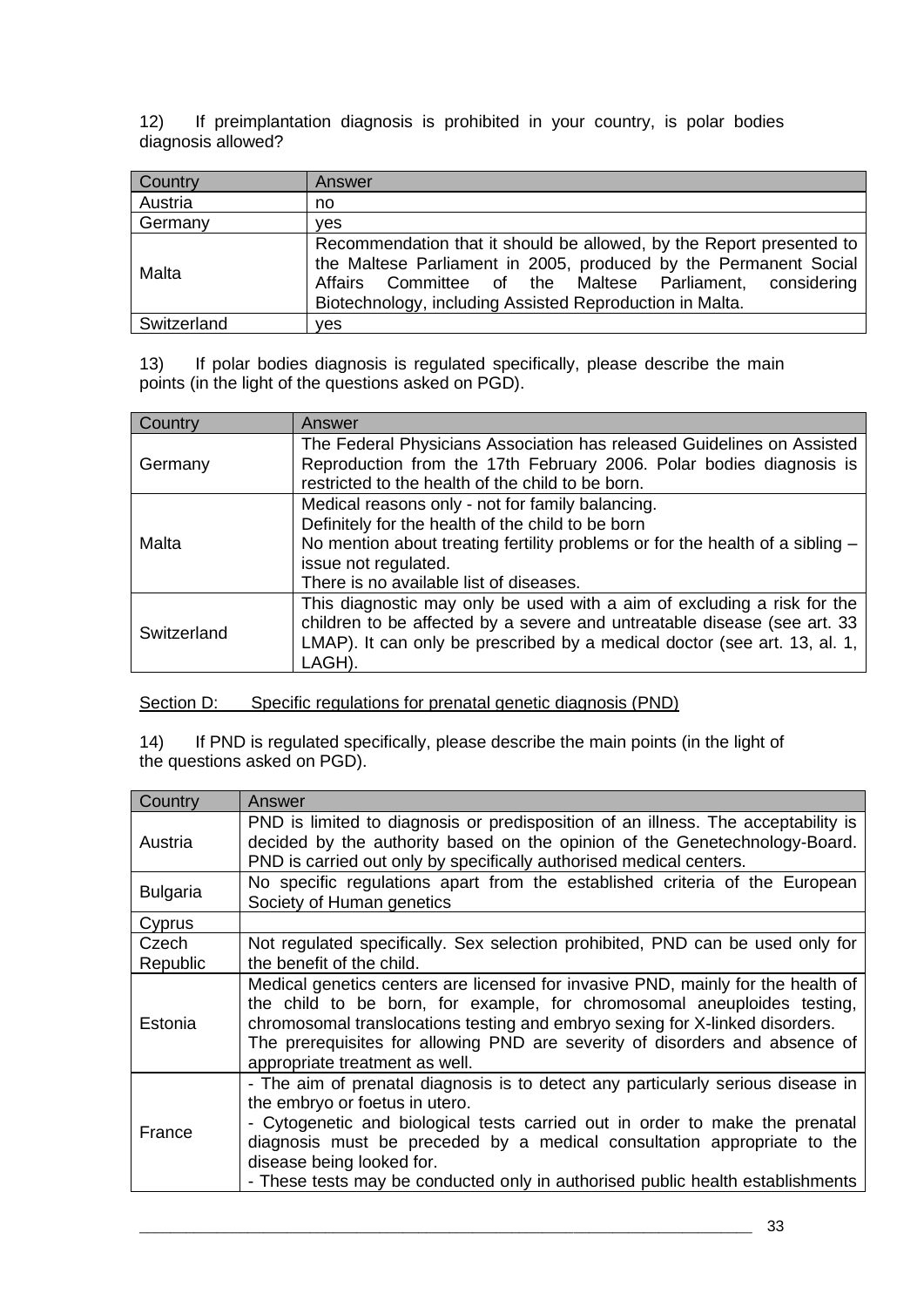| Country   | Answer                                                                                                                                                                                                                                                                                                                                                                                                                                                                                                                                                                                                                                                                                                                                                                       |
|-----------|------------------------------------------------------------------------------------------------------------------------------------------------------------------------------------------------------------------------------------------------------------------------------------------------------------------------------------------------------------------------------------------------------------------------------------------------------------------------------------------------------------------------------------------------------------------------------------------------------------------------------------------------------------------------------------------------------------------------------------------------------------------------------|
|           | and medical biology laboratories. The authorisations concerned are issued for a<br>five-year period by the regional hospitals agency (ARH).<br>- Practitioners are approved by the Biomedicine Agency.<br>- Pregnant women, couples and family doctors may request advice from<br>multidisciplinary PND centers (authorised by the Biomedicine Agency).                                                                                                                                                                                                                                                                                                                                                                                                                      |
| Germany   | The German Genetic Diagnosis Act of 31st July 2009 foresees that prenatal<br>genetic diagnosis may only be carried out for medical purposes and only if the<br>diagnosis is relevant to the health of the embryo or the fetus during pregnancy<br>or after birth or the diagnosis is relevant for the treatment of the embryo or the<br>fetus with medicines. The prenatal genetic diagnosis may only be carried out by<br>a medical doctor and requires prior informed consent and comprehensive<br>genetic counseling of the mother concerned before and after the genetic<br>diagnosis.                                                                                                                                                                                   |
| Greece    | In general, legislation concerning Prenatal Diagnosis provides, among other<br>things, for:<br>- the necessary prerequisites for abortion in case of indications for genetic<br>disorders, after prenatal diagnosis is completed.<br>- the conditions under which prenatal diagnosis is being carried out.<br>- the aim of prenatal diagnosis, i.e. the detection of traces of serious<br>abnormalities in the embryo that may result in the birth of a neonatal with<br>serious pathology,<br>- issues concerning the dissemination and application of contemporary<br>knowledge in genetic issues and family planning, as well a issues of education<br>in these matters.<br>- written consent.                                                                            |
| Latvia    | PND is limited:<br>for the health of the child to be born<br>when there is a risk of serious inheritable disease in the child that can be<br>detected by PND<br>PND is allowed for:<br>chromosomal aneuploidies<br>chromosomal translocations<br>embryo sexing for X linked disorders<br>PND is not allowed for:<br>multifactorial disorders<br>Criteria prerequisites for allowing PND:<br>severity of disorder<br>absence of appropriate treatment<br>There is no commonly used list of disorders for which PND is accepted.<br>In the case of a specific disorder the acceptability of performing PND is<br>evaluated by:<br>a medical team<br>a competent authority (geneticists-gynecologists)<br>PND may be carried out only in the State center for medical Genetics. |
| Lithuania | For prenatal genetic diagnosis (PND) the following legal acts are<br>relevant: The Decree No.V-900 of the Ministry of Health on the Prenatal<br>care to pregnant women, dated: 23 September, 2013, where<br>requirements for prenatal care of pregnant women are provided.<br>available<br>Decree<br>Lithuanian)<br>https://www.e-<br>The<br>is<br>(in<br>at:<br>tar.lt/portal/lt/legalAct/TAR.8B483456B844/asr                                                                                                                                                                                                                                                                                                                                                              |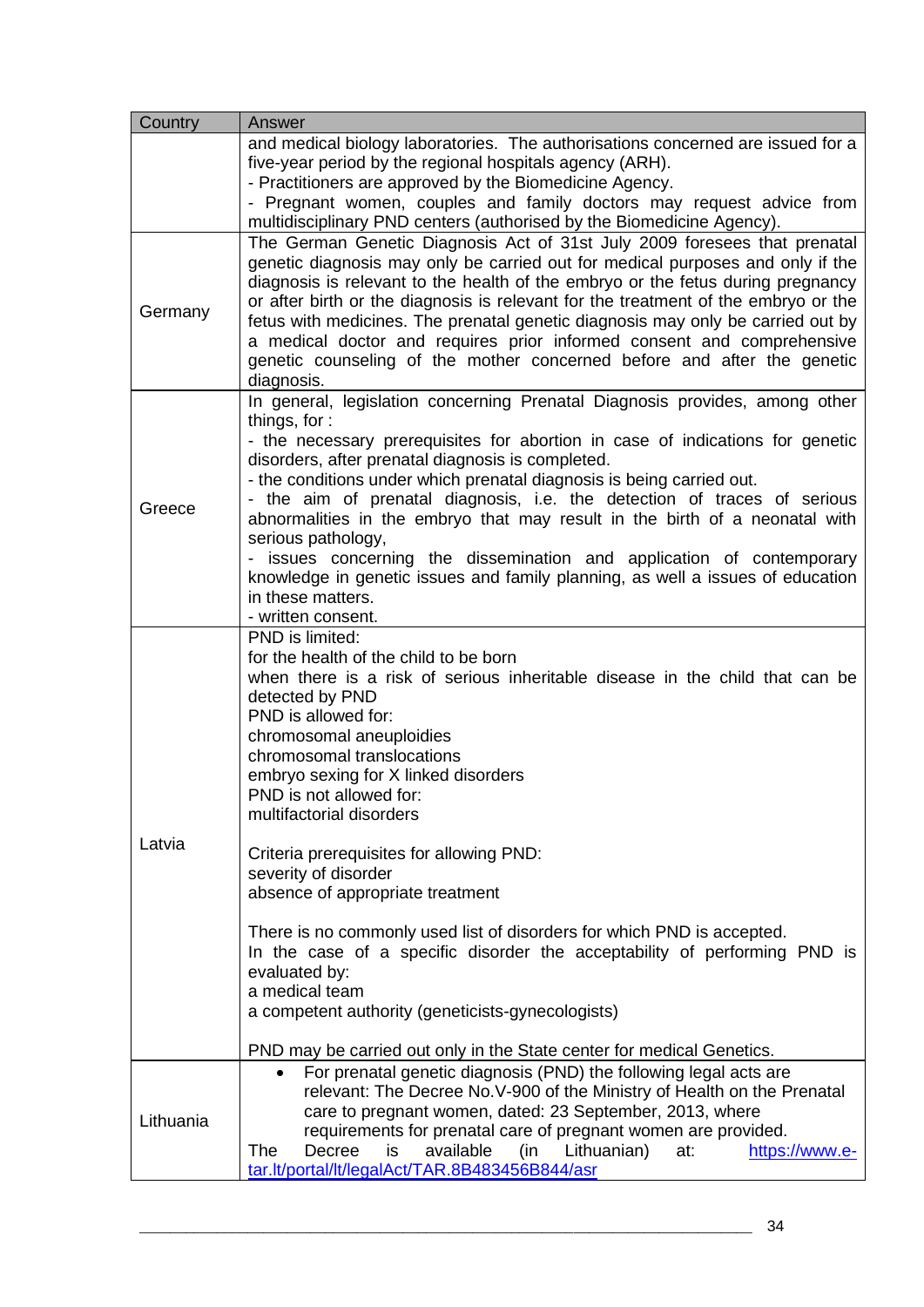| Country            | Answer                                                                                                                                                                                                                                                                                                                                                                                                                                                                                                                                                                                                                                                                                                                                                                                                                                                                                                                                                                                                                                                                                                                                                                                                |
|--------------------|-------------------------------------------------------------------------------------------------------------------------------------------------------------------------------------------------------------------------------------------------------------------------------------------------------------------------------------------------------------------------------------------------------------------------------------------------------------------------------------------------------------------------------------------------------------------------------------------------------------------------------------------------------------------------------------------------------------------------------------------------------------------------------------------------------------------------------------------------------------------------------------------------------------------------------------------------------------------------------------------------------------------------------------------------------------------------------------------------------------------------------------------------------------------------------------------------------|
|                    | The Decree No. V-501 of the Ministry of Health on the Medical Norm MN<br>56:2019 for the Geneticist (MD). Rights, obligations, competence and<br>responsibility, dated:25 April, 2019. The Decree provides the definition of<br>prenatal diagnostics of congenital diseases and malformations, as well<br>as regulates national standards for genetic counseling and professional<br>responsibilities of clinical geneticists.<br>The Decree is available (in Lithuanian) at:<br>https://e-seimas.lrs.lt/portal/legalAct/lt/TAD/TAIS.210412/asr                                                                                                                                                                                                                                                                                                                                                                                                                                                                                                                                                                                                                                                       |
|                    | The Decree No. V-1458 of the Ministry of Health on the Human genetic<br>$\bullet$<br>services, compensated from the Compulsary Health Insurance Fund,<br>dated: 31 December 2014. The Decree regulates the procedure of<br>patient reference to the Center of Medical Genetics for PND and<br>provides the indications for PND. According to this Decree, tests are<br>carried out on the first trimester of pregnancy in the licensed medical<br>genetics centres. The decision to perform prenatal testing shall be made<br>by general practitioner or other physician. Indications for the prenatal<br>genetic diagnostics are: mother's age (over 35); history of chromosomal<br>abnormalities in foetus or chromosomal diseases or congenital<br>malformations in child of previous pregnancy; family history of<br>chromosomal diseases in mother's or father's family; ultrasound warning<br>signs; female may be a carrier of a balanced chromosomal abnormality,<br>exposure to the mutagenic or teratogenic factors on the early stage of<br>pregnancy, etc.<br>The Decree is available (in Lithuanian) at:<br>https://www.e-tar.lt/portal/lt/legalAct/4e6635f094aa11e4bb3bb9baf4d4bfd1/asr |
| Malta              | Recommendation in the Report of the Parliament's Social Affairs Committee that<br>PND should be allowed only when:<br>there are therapeutic options for the correction of embryonic abnormalities;<br>for the sole benefit of the embryo;<br>the purpose cannot be achieved by any other means;<br>the benefits to both the embryo/fetus and to the mother outweigh the risks;<br>there is consent of both parents.                                                                                                                                                                                                                                                                                                                                                                                                                                                                                                                                                                                                                                                                                                                                                                                   |
| The<br>Netherlands | PND is legally permitted if there is a high risk of a genetically determined severe<br>disease                                                                                                                                                                                                                                                                                                                                                                                                                                                                                                                                                                                                                                                                                                                                                                                                                                                                                                                                                                                                                                                                                                        |
| Norway             | PND can be offered in the following situations:<br>when the pregnant woman will be 38 years or older at the expected term/time of<br>birth<br>if the pregnant woman or the (genetic) father of the child previously has<br>experienced that their fetus or child had/has a serious disease or anomaly<br>if there is a high risk that the fetus/child will be affected by a serious disease,<br>and the condition can be revealed by PND<br>if the pregnant woman use medicines that may harm the fetus<br>if ultrasound examination revealed signs of anomaly in the fetus<br>in special situations, if the pregnant woman is in a difficult situation and will not<br>be able to take care of a child with a serious disease or anomaly.<br>A risk assessment - ultrasound scan and if appropriate, maternal serum<br>biochemistry – shall be performed first, and may be followed by an invasive<br>procedure. In cases where the non-invasive procedures will offer no information<br>on the condition, only invasive procedures are performed.                                                                                                                                                   |
| Poland             | Poland has only general regulations relating to prenatal genetic diagnosis:                                                                                                                                                                                                                                                                                                                                                                                                                                                                                                                                                                                                                                                                                                                                                                                                                                                                                                                                                                                                                                                                                                                           |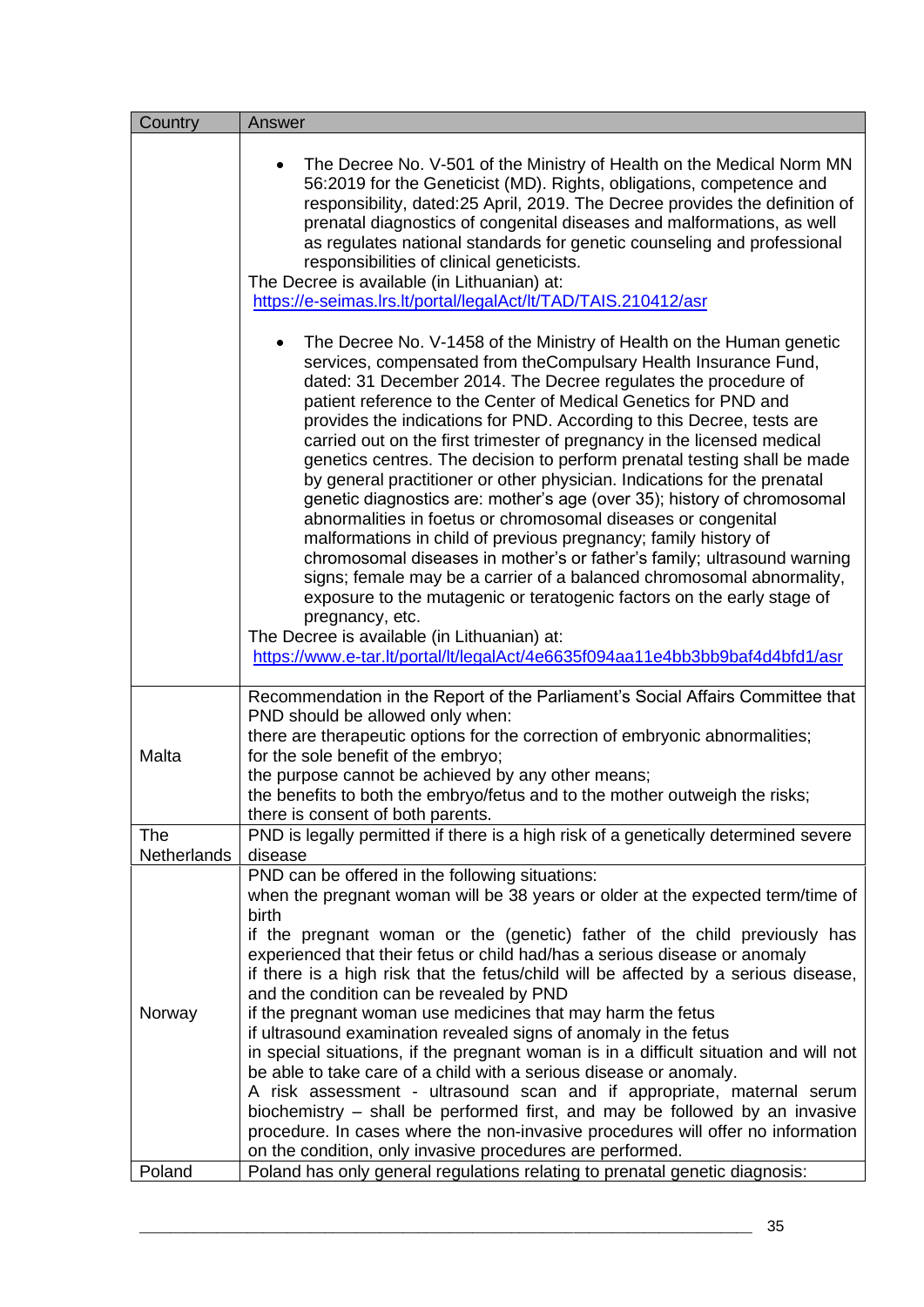| Country     | Answer                                                                                                                                                                                                                                                                                                                                                                                                                                                                                                                                                                                                                                                                                                                                                                                                                                                                                                                                                                                                                                                                                                                                                                                                                                                                                                                                                                                                                                                                                                                                                                                                                                                                                                     |  |  |  |
|-------------|------------------------------------------------------------------------------------------------------------------------------------------------------------------------------------------------------------------------------------------------------------------------------------------------------------------------------------------------------------------------------------------------------------------------------------------------------------------------------------------------------------------------------------------------------------------------------------------------------------------------------------------------------------------------------------------------------------------------------------------------------------------------------------------------------------------------------------------------------------------------------------------------------------------------------------------------------------------------------------------------------------------------------------------------------------------------------------------------------------------------------------------------------------------------------------------------------------------------------------------------------------------------------------------------------------------------------------------------------------------------------------------------------------------------------------------------------------------------------------------------------------------------------------------------------------------------------------------------------------------------------------------------------------------------------------------------------------|--|--|--|
|             | - the Family Planning Act requires administrative bodies and local authorities to<br>provide free access to information and to prenatal diagnosis, particularly in high-<br>risk cases in which a genetic defect, a foetal development defect or an incurable<br>disease which threatens the life of the foetus is presumed to exist.<br>- the Ministry of Health regulations implementing the State Medical Services Act<br>list the services provided to women presenting a higher than average risk of<br>disease or defect, genetic or other, as well as the periods for which these are<br>available. Thus prenatal genetic intervention consists of examinations and tests<br>carried out during the first six months of pregnancy, and during the 22nd week of<br>pregnancy at the latest. These comprise:<br>1. non-invasive examinations:<br>ultrasound scans of the foetus with a view to detecting genetic<br>а.<br>abnormalities and diseases,<br>b. biochemical examinations of the mother's blood, serum markers:<br>plasma protein A (PAPP-A),<br>- alpha-foetoprotein (AFP),<br>- unconjugated oestriol (E3),<br>beta-human chorionic gonadotrophin (B-hCG);<br>2. invasive examinations:<br>a. trophoblast biopsy,<br>b. amniocentesis,<br>c. cordocentesis,<br>d. analysis of umbilical cord blood;<br>3. cytogenetic and molecular analyses:<br>Main indications for prenatal screening:<br>- mother aged 40+,<br>- chromosomal abnormalities in the foetus or in the child of the previous<br>pregnancy,<br>- structural chromosomal abnormalities confirmed in the pregnant woman<br>or in the child's father,<br>- confirmed risk of the birth of a child affected by a monogenic or |  |  |  |
|             | multifactorial disease,<br>- scan result and/or result of biochemical tests indicating a high risk of<br>chromosomal or foetal abnormality.                                                                                                                                                                                                                                                                                                                                                                                                                                                                                                                                                                                                                                                                                                                                                                                                                                                                                                                                                                                                                                                                                                                                                                                                                                                                                                                                                                                                                                                                                                                                                                |  |  |  |
|             | According to the code of practice to the law of 1977, with the approval of the                                                                                                                                                                                                                                                                                                                                                                                                                                                                                                                                                                                                                                                                                                                                                                                                                                                                                                                                                                                                                                                                                                                                                                                                                                                                                                                                                                                                                                                                                                                                                                                                                             |  |  |  |
| Slovenia    | Hospital Ethics Committee.                                                                                                                                                                                                                                                                                                                                                                                                                                                                                                                                                                                                                                                                                                                                                                                                                                                                                                                                                                                                                                                                                                                                                                                                                                                                                                                                                                                                                                                                                                                                                                                                                                                                                 |  |  |  |
| Spain       | Laboratories are not specifically licensed for genetic (molecular and cytogenetic)<br>studies; accreditation of professionals and procedures for genetic tests are not<br>regulated in Spain. Quality Control of prenatal genetic tests (monogenic<br>disorders) is not regulated at a national basis. But recommendations and<br>guidelines are published and not mandatory Quality control procedures exist.<br>They both come from the Scientific Societies: SEGO (Sociedad Española de<br>Ginecologia y Obstetricia), AEDP (Asociacion Española de Diagnostico<br>Prenatal) & AEGH (Asociacion Española de Genetica Humana).                                                                                                                                                                                                                                                                                                                                                                                                                                                                                                                                                                                                                                                                                                                                                                                                                                                                                                                                                                                                                                                                           |  |  |  |
| Switzerland | For various reasons, there has been no attempt in Switzerland to set down in<br>legislation the admissible indications for prenatal testing. The solution adopted<br>indicates what such tests should not look for. Thus, it is prohibited to carry out<br>prenatal tests with a view to determining characteristics of the embryo or foetus<br>not directly influencing its health, or to determining gender for a purpose other<br>than a diagnostic one (cf. Art. 11 of the Federal Law on the Genetic Testing of<br>Humans, LAGH). A deliberate decision was taken not to define the concept of<br>"characteristics not directly influencing its health". Use of the word "directly"<br>excludes psychosocial indications. A prenatal genetic analysis can only be                                                                                                                                                                                                                                                                                                                                                                                                                                                                                                                                                                                                                                                                                                                                                                                                                                                                                                                                     |  |  |  |

\_\_\_\_\_\_\_\_\_\_\_\_\_\_\_\_\_\_\_\_\_\_\_\_\_\_\_\_\_\_\_\_\_\_\_\_\_\_\_\_\_\_\_\_\_\_\_\_\_\_\_\_\_\_\_\_\_\_\_\_\_\_\_\_\_\_\_\_\_\_\_\_\_\_\_\_\_\_\_ 36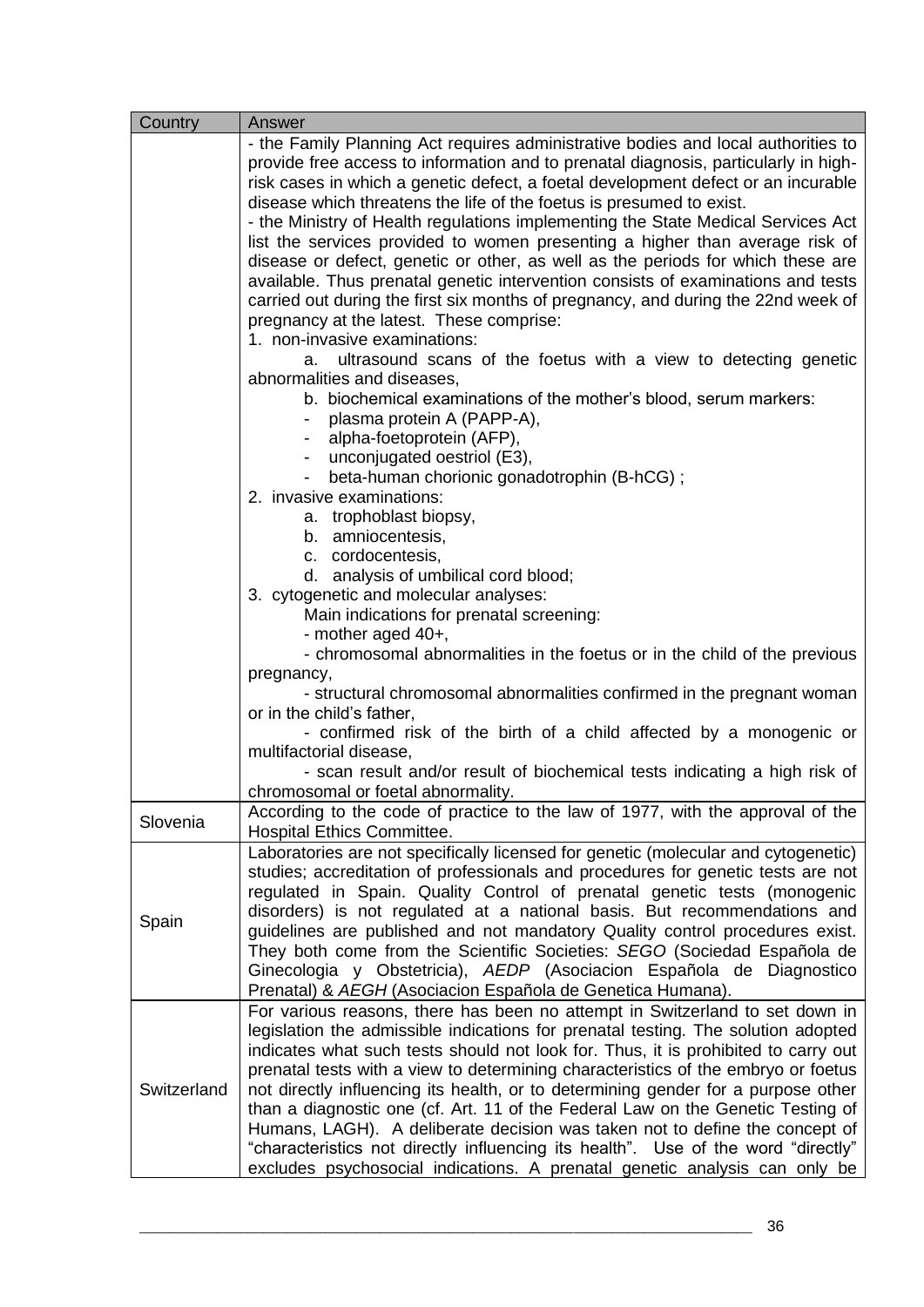| Country        | Answer                                                                                                                                                                                                                                                                                                                                                                                                                                                                                                                                                                                                                                                                                                                                                                                                                                               |  |  |  |  |
|----------------|------------------------------------------------------------------------------------------------------------------------------------------------------------------------------------------------------------------------------------------------------------------------------------------------------------------------------------------------------------------------------------------------------------------------------------------------------------------------------------------------------------------------------------------------------------------------------------------------------------------------------------------------------------------------------------------------------------------------------------------------------------------------------------------------------------------------------------------------------|--|--|--|--|
|                | prescribed by a medical doctor with an appropriate postgraduate training or by a<br>medical doctor who, in the framework of a postgraduate training works under the<br>supervision of a medical doctor having appropriate postgraduate training (cf.<br>art. 13, al. 2, LAGH).                                                                                                                                                                                                                                                                                                                                                                                                                                                                                                                                                                       |  |  |  |  |
|                | The analysis can only be carried out in a laboratory duly authorised by the<br>Public Health Federal Office (cf. art. 8, al. 1, LAGH).                                                                                                                                                                                                                                                                                                                                                                                                                                                                                                                                                                                                                                                                                                               |  |  |  |  |
| Ukraine        | Joint Act _#641/84 from 31.12.2003 of Ministry of Health Care and Academy of<br><b>Medical Science of Ukraine</b><br><b>Special Centres for PND-6</b>                                                                                                                                                                                                                                                                                                                                                                                                                                                                                                                                                                                                                                                                                                |  |  |  |  |
| Australia      |                                                                                                                                                                                                                                                                                                                                                                                                                                                                                                                                                                                                                                                                                                                                                                                                                                                      |  |  |  |  |
|                | PND may be carried out only in the licensed medical center (center for medical<br>Genetics).<br>For prenatal genetic diagnosis (PND) the following legal acts are relevant:<br>ART Law of Republic of Belarus № 341-3 from 7.01.2012<br>Resolution of the Ministry of Health of the Republic of Belarus on<br>approval of the Instruction on the Procedure for Conducting Medical<br>Genetic Counseling and Diagnosis of Citizens in Public Health<br>Organizations from 28.03. 2007 r. № 26                                                                                                                                                                                                                                                                                                                                                         |  |  |  |  |
|                | PND is limited for the health of the child to be born when there is a risk of<br>serious inheritable disease in the child that can be detected by PND.<br>PND is allowed for:<br>chromosomal aneuploidies<br>multifactorial disorders<br>$\bullet$<br>monogenetic disorders<br>$\bullet$<br>chromosomal translocations<br>$\bullet$<br>sexing for X linked disorders<br>$\bullet$                                                                                                                                                                                                                                                                                                                                                                                                                                                                    |  |  |  |  |
| <b>Belarus</b> | Criteria prerequisites for allowing PND:<br>severity of disorder<br>absence of appropriate treatment<br>Also there are criteria connected with future parents:<br>age of mother is $35+$ and/or age of father $-45+$<br>close blood relationship between men and women (future father and<br>mother)<br>severe disorders of women (future mother) according to the special list<br>radial or chemical therapy during the women's pregnancy<br>if future father and/or mother had hereditary genetic diseases in their<br>family<br>if future father and/or mother belongs to the group of risk according to<br>screening<br>2 or more spontaneous abortions before this pregnancy and so on.<br>PND consists of a complex screening according to women's informed consent.<br>There is no commonly used list of disorders for which PND is accepted. |  |  |  |  |
|                | In the case of a specific disorder, the acceptability of performing PND is<br>evaluated by a medical team                                                                                                                                                                                                                                                                                                                                                                                                                                                                                                                                                                                                                                                                                                                                            |  |  |  |  |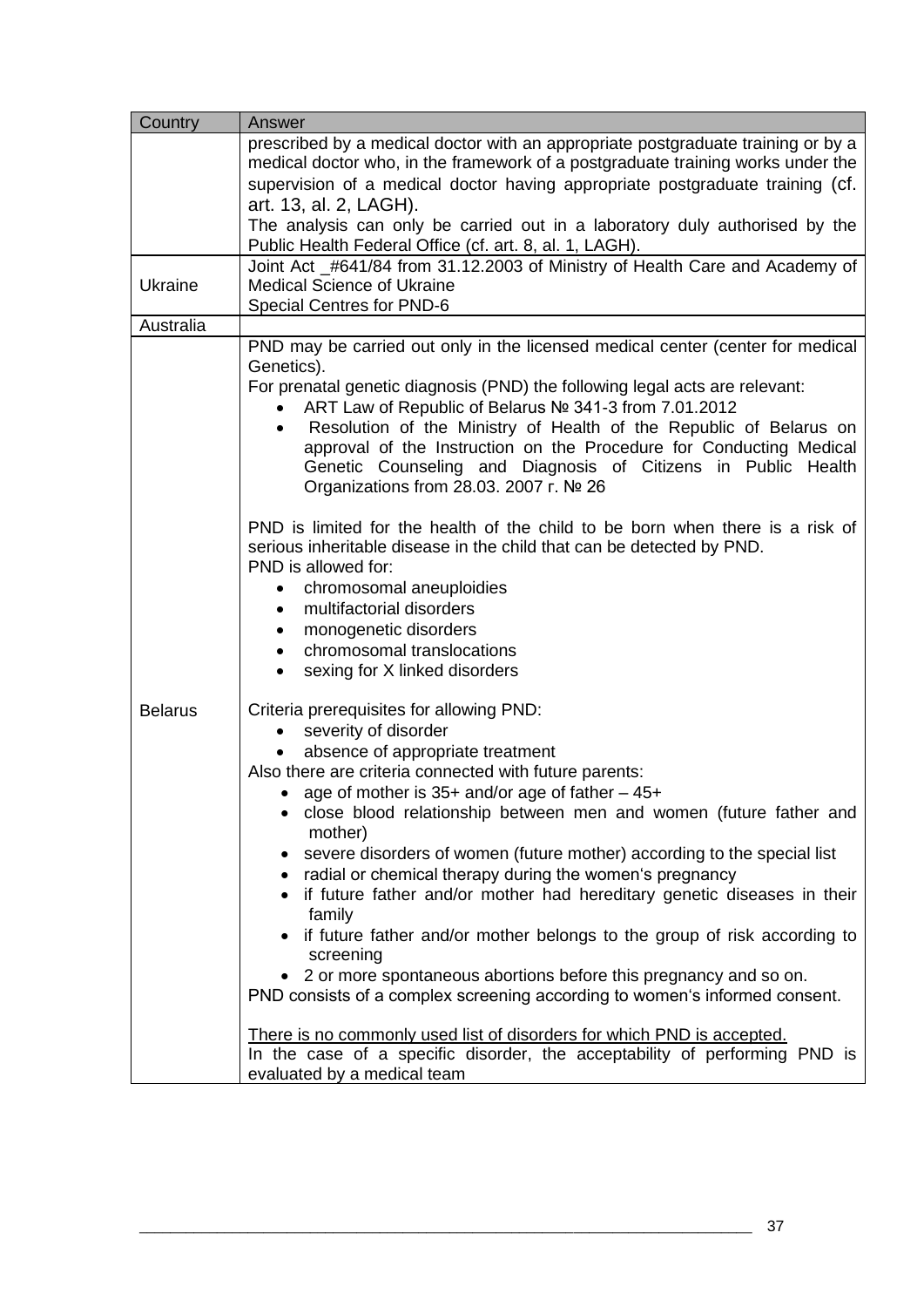# **APPENDIX 1**

# **PGD for monogenic diseases <sup>33</sup>**

<span id="page-37-0"></span>

| Type of<br>monogenic<br>disease       | Name of monogenic disease                                                               | Number of<br>cycles (out<br>of 931<br>cycles) | Percentage<br>(%) |
|---------------------------------------|-----------------------------------------------------------------------------------------|-----------------------------------------------|-------------------|
| autosomal                             | β-thalassemia and/or sickle cell                                                        | 82                                            |                   |
| recessive                             | syndromes                                                                               |                                               | 8,8               |
|                                       | β-thalassemia/sickle cell with<br>human leucocyte antigen (HLA)<br>typing <sup>34</sup> | 28                                            | 3                 |
|                                       | Cystic fibrosis                                                                         | 78                                            | 8,37              |
|                                       | Spinal muscular atrophy                                                                 | 56                                            | 6                 |
| autosomal<br>dominant<br>diseases     | Myotonic dystrophy type I (DM1)                                                         | 98                                            | 10,5              |
|                                       | Huntington disease                                                                      | 98                                            | 10,2              |
|                                       | Neurofibromatosis                                                                       | 21                                            | 2,26              |
|                                       | Charcot-Marie-Tooth                                                                     | 14                                            | 1,5               |
| specific<br>diagnosis of X-<br>linked | Fragile X syndrome                                                                      | 75                                            |                   |
| diseases                              |                                                                                         |                                               | 8,05              |
|                                       | Duchenne muscular dystrophy<br>(DMD) and Becker muscular<br>dystrophy                   | 43                                            | 4,61              |
|                                       | Haemophilia A and B                                                                     | 11                                            | 1,18              |

As for previous years, data IX showed that PGD for reciprocal translocations<sup>35</sup> was performed more often than for Robertsonian translocations<sup>36</sup> or other types of chromosome abnormalities.

Finally, there were also reported 82 cycles for social sexing.

<sup>35</sup> Chromosome rearrangement involving the exchange of chromosome segments between two chromosomes that do not belong to the same pair of chromosomes.(MedTerms Dictionary, [http://www.medterms.com/script/main/hp.asp\)](http://www.medterms.com/script/main/hp.asp)

<sup>33</sup> V. Goossens, G. Harton, C. Moutou, J. Traeger-Synodinos, M. Van Rij and J.C. Harper (2009) ESHRE PGD Consortium data collection IX: cycles from January to December 2006 with pregnancy follow-up to October 2007, Journal of Human Reproduction,

 $34$  Besides the 28 cycles for β-thalassemia and/or sickle cell syndromes with HLA typing, there were 12 cycles for HLA compatibility typing plus a further 17 cycles for HLA typing along with a specific disorder including one each for adenosine deaminase deficiency, hyper IgM syndrome and Wiscott–Aldrich syndrome, two each for Blackfan–Diamond and Duncan syndrome, three for granulomatous disease and seven for Fanconi anaemia.

<sup>&</sup>lt;sup>36</sup> Type of [chromosome](http://www.medterms.com/script/main/art.asp?articlekey=14018) rearrangement that is formed by fusion of the whole [long arms](http://www.medterms.com/script/main/art.asp?articlekey=7858) of two [acrocentric](http://www.medterms.com/script/main/art.asp?articlekey=2123) chromosomes (chromosomes with the [centromere](http://www.medterms.com/script/main/art.asp?articlekey=2668) near the very end) (MedTerms Dictionary)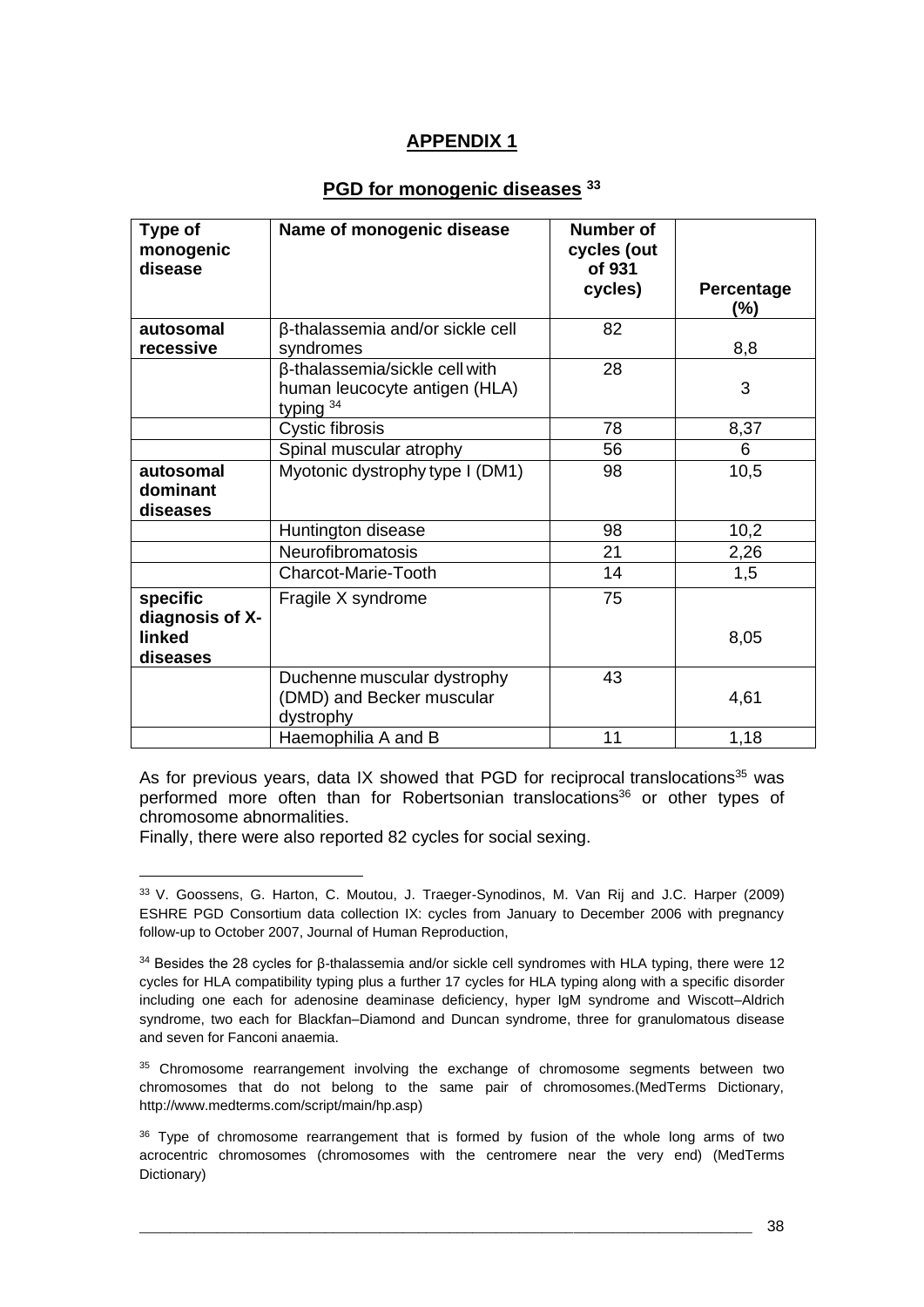# <span id="page-38-0"></span>**APPENDIX 2 Overview of main diseases for which PGD is performed**<sup>37</sup>

(according to data collected by ESHRE – IX compilation)

#### **ß-thalassemia (BT)**

Frequency: estimated at 100,000 cases/year.

Characteristics and types of  $BT :$  Beta-thalassaemia (BT) is marked by deficiency (B+) or absence (B0) of synthesis of the beta globulin chain of the haemoglobin (Hb) protein. The disease was initially described in the Mediterranean basin but severe forms of BT occur throughout the Middle East, South East Asia, India and China. Three types of BT have been described. 1) *Thalassaemia minor* (BT-minor) is the heterozygous form and is usually asymptomatic. 2) *Thalassaemia major* (Cooley anemia; BT-major) is the homozygous form and is associated with microcytic and hypochromic anemia. Onset occurs from 6-24 months of age. The severe anemia requires systematic transfusions to maintain Hb levels within the range of 90-100 g/L and allow normal activity. Transfusion of red cell concentrates results in iron overload which hampers the vital prognosis (due to cardiac involvement) and causes significant morbidity (due to endocrinal and hepatic manifestations). 3) *Thalassaemia intermedia* (BTI) groups together around 10% of homozygous disease forms with numerous compound heterozygous forms. The degree of anemia in BTI is variable, but is less severe and is diagnosed later than that in BT-major. Patients with BTI may or may not require occasional transfusions.

Treatment : There are two lines of treatment for BT. 1) A combination of transfusions and chelators (early and regular parenteral deferoxamine has led to increased survival during the last 30 years). 2) Haematopoietic stem cell transplant is the only curative treatment for BT: results are very favorable for children with HLA-identical familial donors.

Genetic background: Transmission is autosomal recessive and around 200 mutations (B0 or B+) have been identified.

#### **Sickle cell anaemia**

Frequency: Estimated in 25 European states 1/150 individuals. In central and western Africa (15-25%), in the French West Indies (10-15%) and in Mediterranean areas (1-15%). A high prevalence is observed in areas that are or have been affected by malaria, because the trait offers protection against pernicious malaria.

Characteristics: Sickle cell anemias are chronic hemolytic diseases that may induce three types of acute accidents: severe anemia, severe bacterial infections, and ischemic vasoocclusive accidents (VOA) caused by sickle-shaped red blood cells obstructing small blood vessels and capillaries. Many diverse complications can occur.

Symptoms: Clinical manifestations are extremely variable between individuals and at different times. In addition to anemia and bacterial infections, VOAs cause hyperalgic focal ischemia (and sometimes infarction) when they occur in the muscles or

<sup>37</sup> Source: Orphanet, available at :<http://www.orpha.net/consor/cgi-bin/index.php?lng=EN> Orphanet provides more detailed and specific information on these diseases.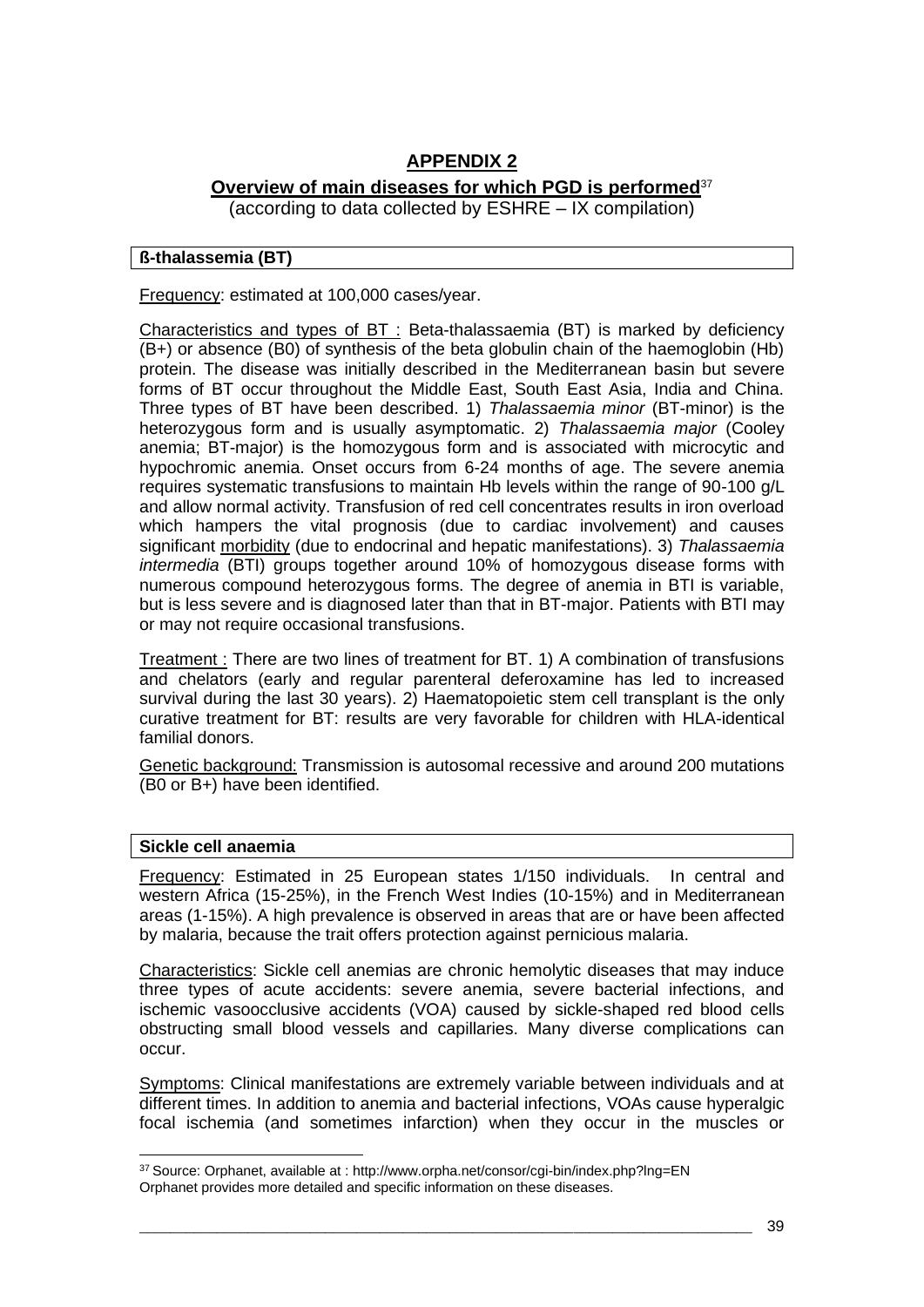skeleton. Over the course of time, VOAs may compromise the integrity of tissues or organs.

Treatment: An orphan drug based on hydroxycarbamide (hydroxyurea) has obtained European marketing authorization for the severe forms of the disease. Regular or occasional transfusions remain an essential therapeutic method.

Genetic background: Transmission is autosomal recessive. Sickle cell anemia is determined by combinations of two abnormal alleles of the beta globin gene among which at least one carries the beta 6 glu-val mutation (Hb S).

#### **Cystic fibrosis**

Frequency: Estimated in Europe between 1/8 000 and 1 in 10 000 individuals.

Characteristics: Cystic fibrosis is the most common potentially fatal genetic disorder among Caucasian children. It is characterized by alterations in the CFTR protein leading to changes in the characteristics of exocrine excretions. An absence of functional CFTR in the epithelial cell membrane leads to the production of sweat with a high salt content (associated with a risk of hyponatremic dehydration) and mucus secretions with an abnormal viscosity (leading to stasis, obstruction and bronchial infection).

Symptoms: The disease is chronic and generally progressive, with onset usually occurring during early childhood or, occasionally, at birth (meconium ileus). Virtually any internal organ may be involved but the principle manifestations concern the breathing apparatus (chronic bronchitis), pancreas (pancreatic insufficiency, adolescent diabetes and occasionally pancreatitis) and, more rarely, the intestine (stercoral obstruction) or liver (cirrhosis). The most common form of cystic fibrosis is associated with respiratory symptoms, digestive problems (steatorrhea and/or constipation) and staturoponderal growth anomalies. Mortality and morbidity depend on the extent of the bronchopulmonary involvement. Male sterility is a constant feature. Late-onset forms, which are usually only mildly or monosymptomatic, have also been reported.

Treatment: Treatment of cystic fibrosis remains purely symptomatic, revolving around bronchial drainage, antibiotics for respiratory infections, pancreatic analysis and administration of vitamins and calorific supplements for digestive and nutritional problems. These cost-effective treatments have significantly improved the prognosis for cystic fibrosis patients: in the 1960's the majority of patients died before 5 years of age, whereas the current average life-span exceeds 35 years and life-expectancy is 40 years.

Genetic background: Cystic fibrosis is a monogenic autosomal recessive disease caused by mutations in the CFTR gene (chromosome 7).

#### **Spinal muscular atrophy (SMA)**

Frequency: 1-9 / 100 000 individuals

Characteristics and types: Spinal muscular atrophies are a group of neuromuscular disorders characterized by progressive muscle weakness resulting from the degeneration and loss of the lower motor neurons in the spinal cord and the brain stem nuclei. Four subtypes have been defined according to the age of onset and severity of the disease: type 1 (PSMA1/SMAI), the most severe form, with onset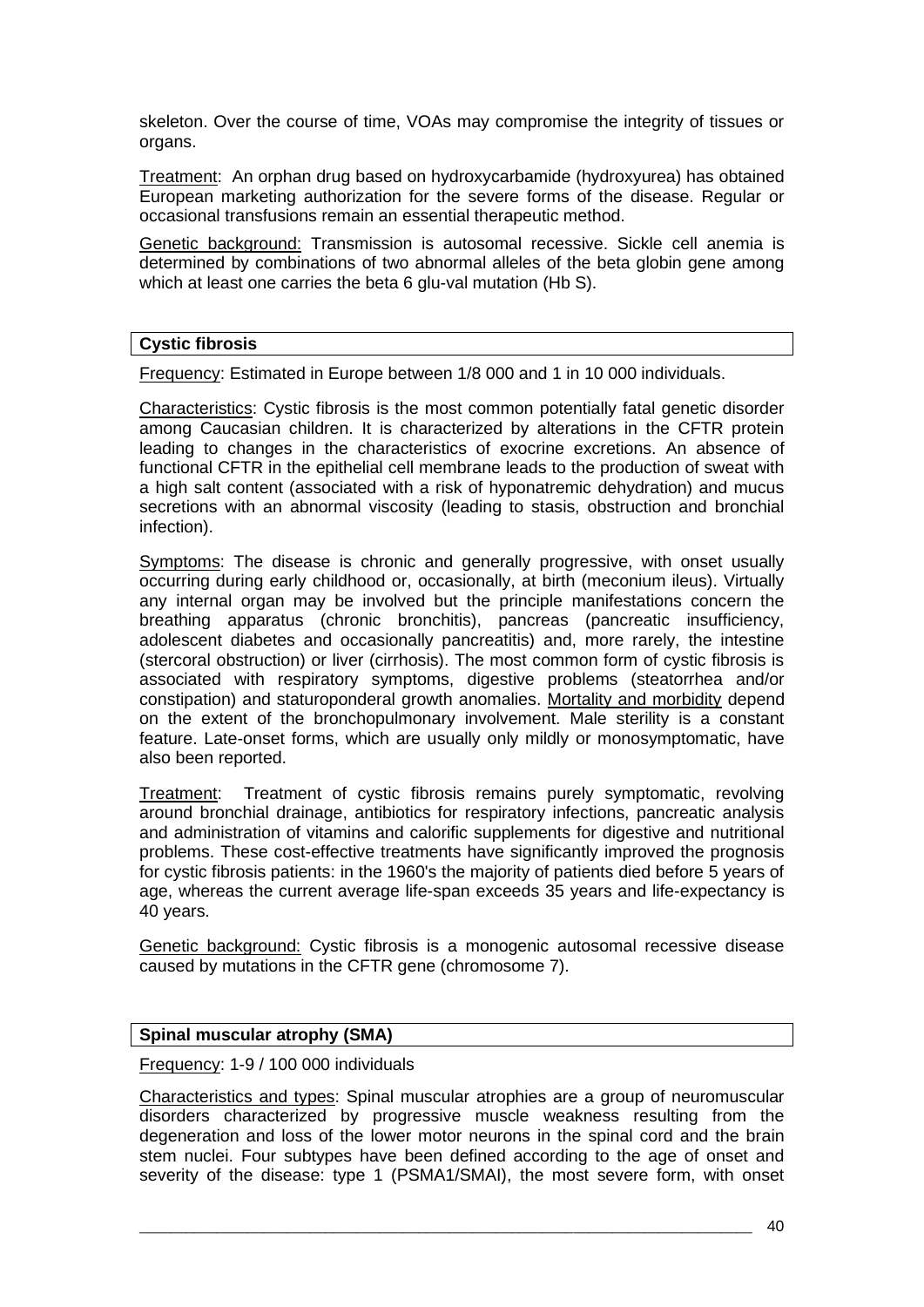before six months of age; type 2 (PSMA2/SMAII), with onset between 6 and 18 months of age, type 3 (PMSA3/SMAIII), with onset between childhood and adolescence, and type 4 (PMSA4/SMAIV), the least severe form, with adult onset. The weakness is almost always symmetric and progressive.

Symptoms: The prognosis depends on the severity of the disease, which generally correlates with the age of onset: earlier-onset forms are generally associated with a poor prognosis, whereas life expectancy may be close to normal in later-onset forms. Death may occur due to respiratory insufficiency and infections.

Treatment: Management remains symptomatic, involving a multidisciplinary approach that aims to improve quality of life. Physiotherapy and occupational and respiratory therapies are necessary. Noninvasive ventilation and gastrostomy may be required. Antibiotic therapy is used in case of pulmonary infection. The scoliosis and joint manifestations may require surgical correction. Patients may require a wheelchair, or use a corset/back brace for support.

Genetic background: The spinal muscular atrophies are the second most common autosomal-recessive inherited disorders after [cystic fibrosis.](http://emedicine.medscape.com/article/1001602-overview)

## **Myotonic dystrophy type I (DM1)**

Frequency: estimated at 1/20,000 individuals

Characteristics: Steinert disease, also known as myotonic dystrophy type 1, is a muscle disease characterized by myotonia and by multiorgan damage that combines various degrees of muscle weakness, arrhythmia and/or cardiac conduction disorders, cataract, endocrine damage, sleep disorders and baldness. It is the most frequent myotonic dystrophy in adult.

Symptoms: Disease course is usually slowly progressive but rapid deterioration may sometimes be observed. Life expectancy is reduced by the increased mortality associated with the pulmonary and cardiac complications. Neonatal and infant presentation can occur. The first is life threatening due to respiratory and cardiac problems and it occurs among children of affected mothers. The second could appear from any affected parent and its clinical course is similar to other infantile or juvenile muscular dystrophies.

Genetic background: The disease is associated with abnormalities at the 19 chromosome. Transmission is autosomal dominant, and anticipation may occur, that is, disease may be more severe and occur earlier in offspring. Based on the genetic test results on the affected parent, an accurate prognosis on the child is not possible.

#### **Huntington disease (HD)**

#### Frequency: 1/16 000 individuals

Characteristics: HD is a neurodegenerative disorder of the central nervous system, mainly affecting the basal ganglia. The disease affects females and males indifferently and usually occurs in adults, although at variable ages. Fewer than 10% of cases have juvenile HD, with onset before the age of 20.

Symptoms: Onset is often insidious, either with motor abnormalities (choreic syndrome), or with personality or behavioural changes, and even psychiatric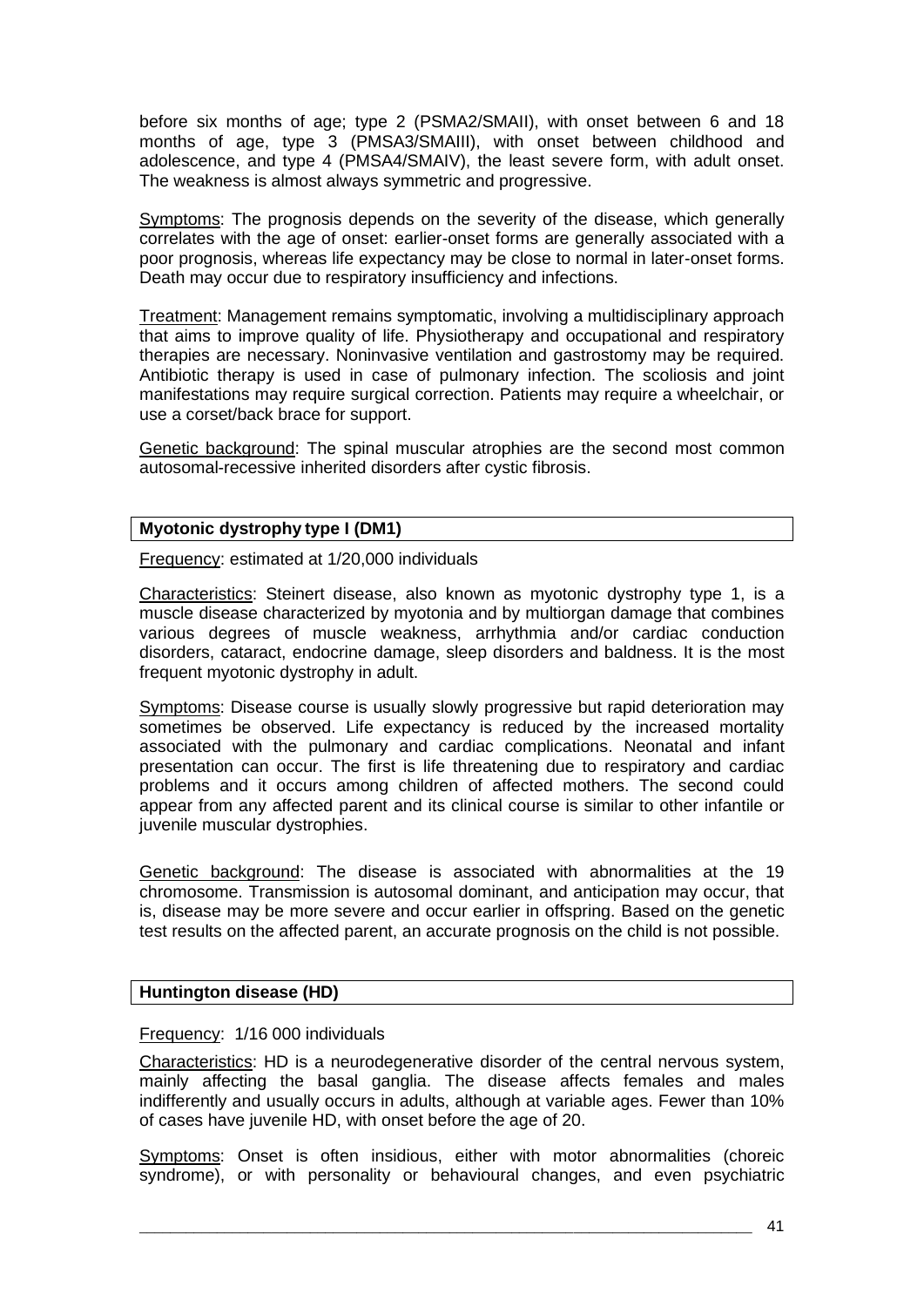disturbances (depression). Alongside the progression of motor disorders leading to falls, dysarthria and difficulties to swallow, dementia sets in. The association of motor and intellectual disorders in patients who are often young adults makes the disease very difficult to manage at home or in institutions. HD progresses slowly and leads to loss of autonomy.

Treatment: Treatment is symptomatic only (neuroleptics for abnormal movements, psychotropic drugs if needed, physiotherapy). Treatments with implants of genetically modified or embryonic cells are currently being assessed.

Genetic background: The mutation is the expansion of a trinucleotid repeted in gene IT15 (chromosome 4). HD is transmitted as an autosomal dominant trait, with penetrance increasing with age.

#### **Neurofibromatosis (NF)**

Frequency: 1/4500 individuals for type 1, 1/60000 individuals for type 2

Characteristics and types: Neurofibromatosis type 1 (NF1) is an inherited, multisystem, neurocutaneous disorder that predisposes to the development of benign and malignant tumors. Neurofibromatosis type 2 (NF2) is a tumor-prone disorder characterized by the development of multiple schwannomas and meningiomas. Neurofibromatosis type 6 (NF6), also referred as café-au-lait spots syndrome, is a cutaneous disorder characterized by the presence of several café-au-lait (CAL) macules without any other manifestations of neurofibromatosis or any other systemic disorder. Isolated CAL lesions do not require medical care. CAL spots are benign and may resolve with age, usually after the age of 2.

Symptoms: Patients with neurofibromatosis type 1 have a better prognosis, with fewer CNS tumors, than patients with neurofibromatosis type 2. Malignant peripheral nerve sheath tumors and vascular disease are major causes of mortality in NF1. Affected individuals from NF2, inevitably develop schwannomas, typically affecting both vestibular nerves and leading to hearing loss and deafness. NF2 represents a difficult management problem with most patients facing substantial morbidity and reduced life expectancy.

Treatment: Treatment is symptomatic and can include surgery for symptomatic neurofibromas, progressive scoliosis and pseudoarthrosis for type 1. For type 2 surgery remains the focus of current management although watchful waiting with careful surveillance and occasionally radiation treatment have a role.

Genetic background: Neurofibromatosis is a dominantly inherited tumor predisposition syndrome. NF1 gene is located in chromosome 17 and NF2 in chromosome 22.

#### **Charcot-Marie-Tooth (CMT)**

Frequency: 1-5 / 10 000 individuals

Characteristics and types of CMT: CMT is a common inherited neurologic disorder. CMT is characterized by inherited neuropathies without known metabolic derangements. Charcot-Marie-Tooth disease (CMT) is actually a heterogeneous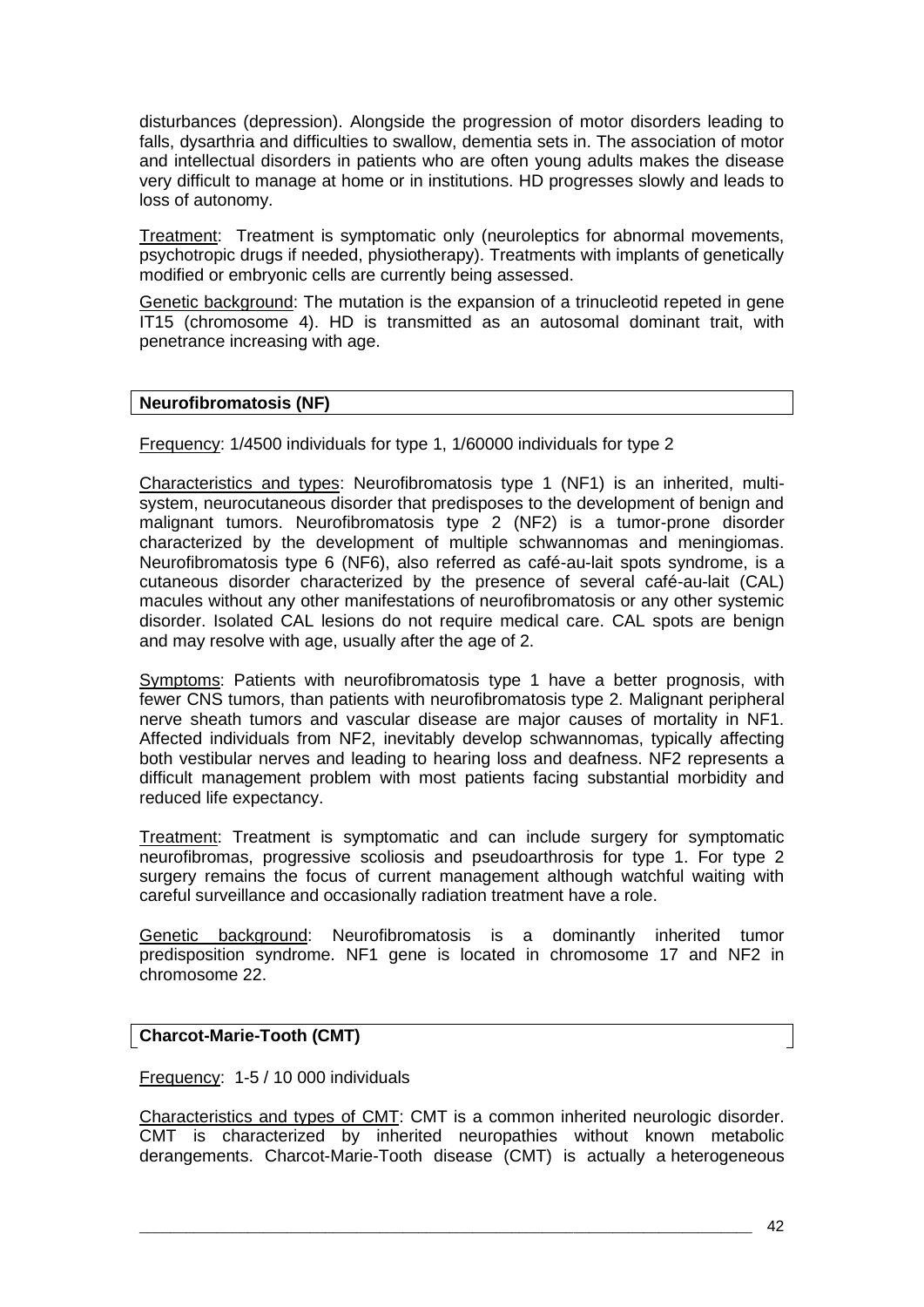group of genetically distinct disorders with a similar clinical presentation. There are several different types of CMT.

Treatment: There is no treatment, however, preventive measures must be taken: physiotherapy, splints, orthopedic surgery and various technical aids.

#### **Fragile X syndrome**

Frequency: 1-5 / 10 000 individuals

Characteristics: Fragile X syndrome is the most frequent cause of inherited mental retardation.

Symptoms: The clinical features other than mental retardation include subtle dysmorphism, behavioral abnormalities and macroorchidism in postpubertal males. The phenotype being subtle, clinical diagnosis may be difficult especially in young children. Hence, testing all cases with mental retardation without obvious cause for fragile X syndrome is often the only way to identify fragile X syndrome cases.

Treatment: Although there is no causal treatment of syndrome X-fragile, medical care, educational, psychological and social support could be offered, improving their prognosis and social inclusion. Approximately 6% of children with learning disabilities, tested in institutions, are suffering from this syndrome.

Genetic background: Mutation located in X chromosome.

#### **Duchenne muscular dystrophy (DMD) and Becker muscular dystrophy (BMD)**

Frequency: 1/3,300 male births for DMD and 1/18,000 to 1/31,000 male births for BMD

Characteristics: DMD and BMD are neuromuscular diseases characterized by progressive muscle wasting and weakness due to degeneration of skeletal, smooth and cardiac muscle. DMD is more frequent, occurs earlier and is more severe than BMD.

Symptoms: In DMD, walking is often delayed. Cognitive functions can be altered. Diagnosis is generally made at the age of 5 when children present with a waddling gait and talipes equines with calf hypertrophy (positive Gower's sign). Inability to walk appears by 10 to 12 years of age. Scoliosis, cardiomyopathy and restrictive respiratory failure progressively appear. BMD appears later, between the ages of 5 and 15 years with a proximal motor deficiency of variable progression. Heart involvement can be the initial sign. Other clinical forms also exist. Progression is severe with end-stage cardiorespiratory failure in the young adult with DMD; it is slower and life span is subnormal to normal for BMD.

Treatment: is symptomatic and multidisciplinary: orthopedic (prevention and treatment of retractions, physiotherapy, fitting with prosthesis, spinal arthrodesis (at 12-15 years of age), and technical support), respiratory (prevention and treatment of infections, respiratory physiotherapy, and ventilation), and cardiac (ACE inhibitors and heart protection). Corticotherapy helps to stabilize motor abilities.